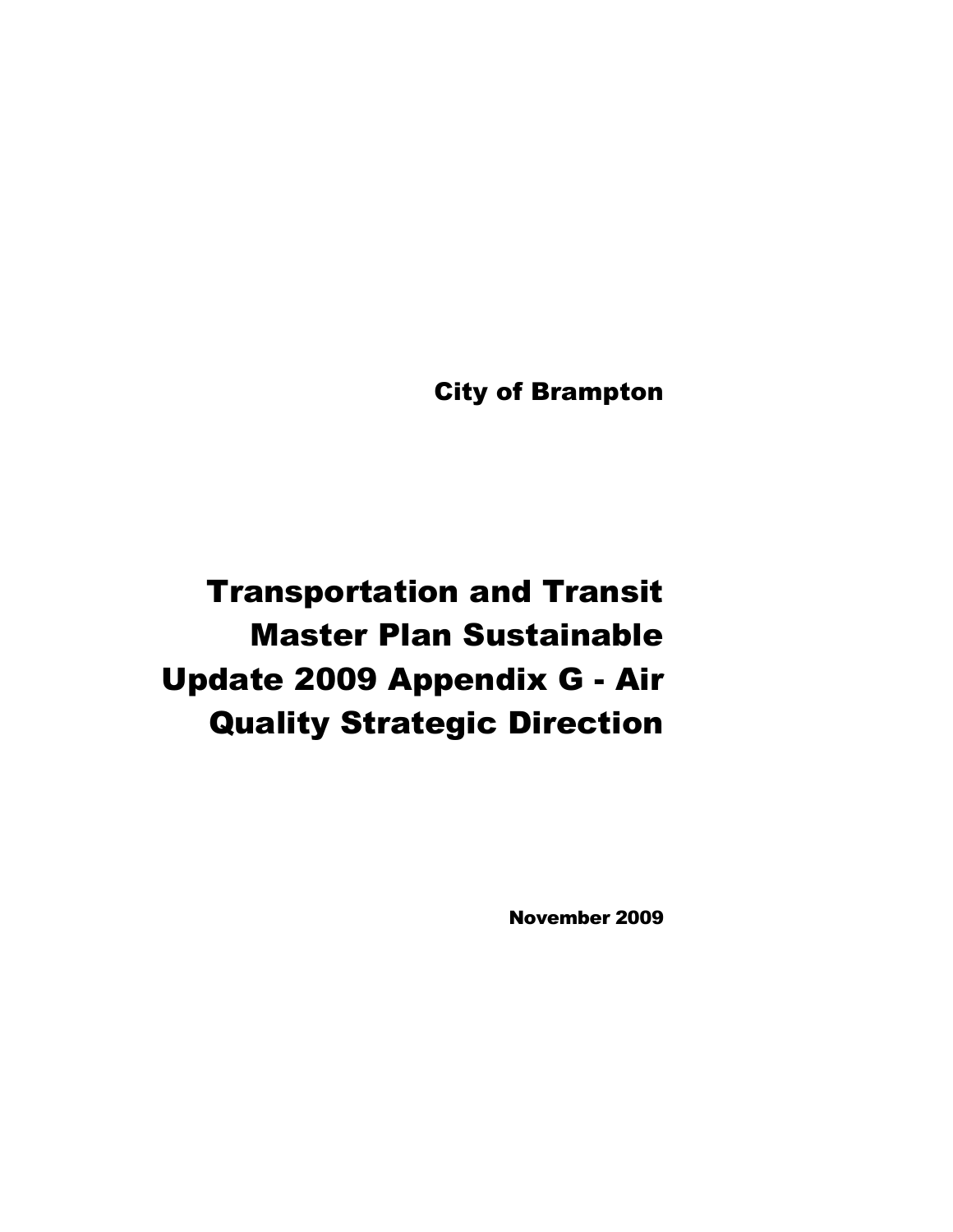City of Brampton

# Transportation and Transit Master Plan Sustainable Update 2009 Appendix G - Air Quality Strategic Direction

November 2009

SENES Consultants Limited

121 Granton Drive, Unit 12 Richmond Hill, Ontario L4B 3N4 Project # 34808

HDR | iTRANS Consulting Inc.

> 100 York Blvd., Suite 300 Richmond Hill, ON L4B 1J8 Tel: (905) 882-4100 Fax: (905) 882-1557 www.itransconsulting.com

> > Project # 4587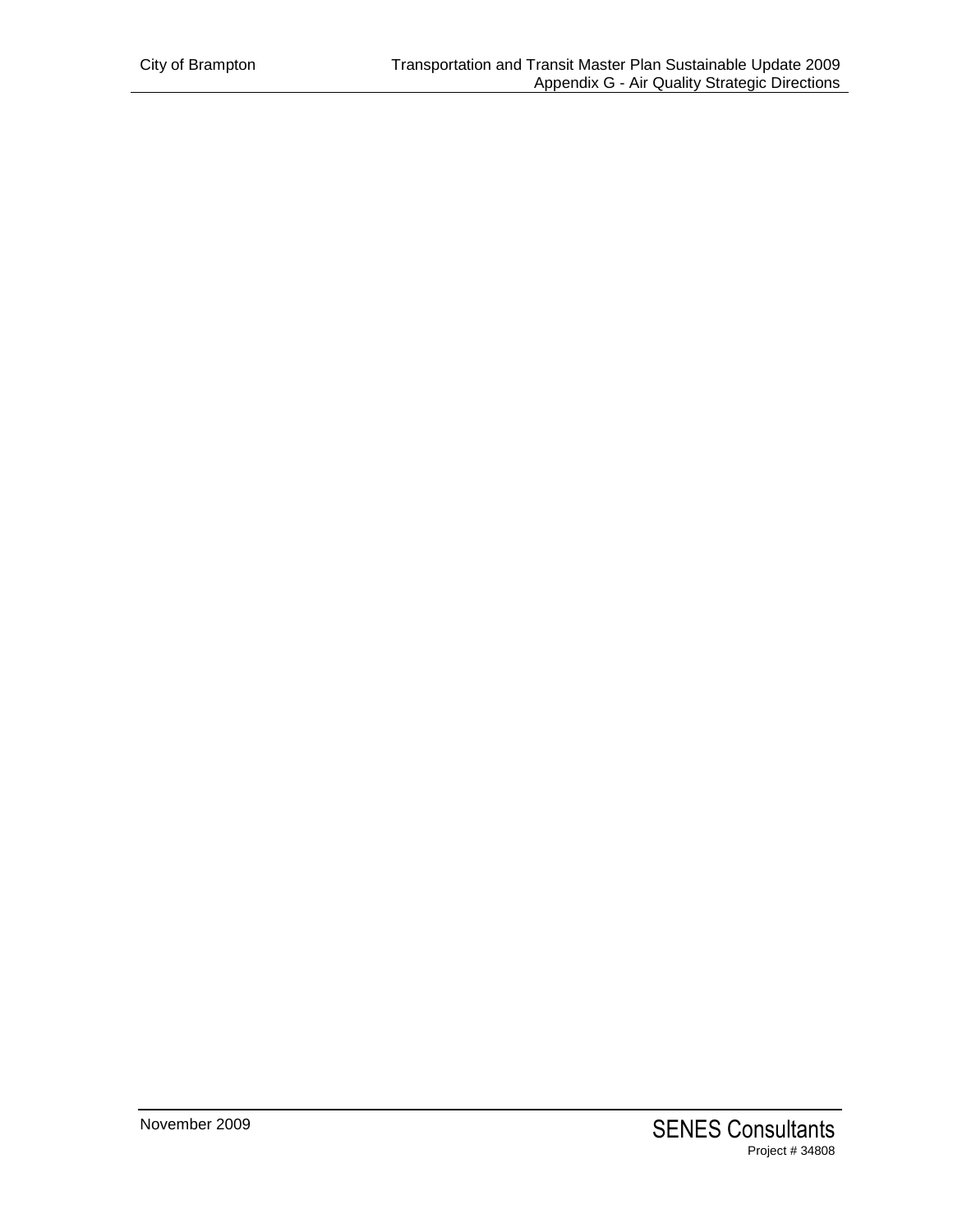# EXECUTIVE SUMMARY

Transportation (including transit) sources emit significant quantities of substances that directly impact the health of humans and change the climate we live in. Worldwide emission estimates of substances that cause climate change indicate transportation sources account for approximately 24% of equivalent carbon dioxide  $(CO<sub>2</sub>)$  emissions. While in Ontario the transportation sector is responsible for approximately 26.4% of the nitrogen oxide  $(NO_x)$ emissions and 41.8% of the carbon monoxide (CO) emissions, but only  $0.3\%$  of the PM<sub>10</sub> emissions province wide.

Studies indicate that both the number of vehicles and the distances being driven in Ontario are increasing, whereas emissions from each vehicle are decreasing as a result of improved engine technologies. It is also evident that much of the air pollution problem arising from urbanisation is related to motor vehicle use.

The City of Brampton can reduce emissions from the transportation sector in many ways including:

- Public Education and Consultation
- Command and Control Options
- Various Methods for Charging Users
- Subsidy Options
- Governance Options
- **Municipal Act**
- Local Offset Approaches
- Local Roads Infrastructure
- $\blacksquare$  Fleet Mix
- Revising Zoning
- Reducing the Number of Vehicle Kilometres Travelled
- Technology Improvements
- **Street Washing**
- **Installing "Pervious" Concrete Edges Along Roadways**

Detailed descriptions of the above options including jurisdictions where some of these solutions are currently being employed are provided within this report.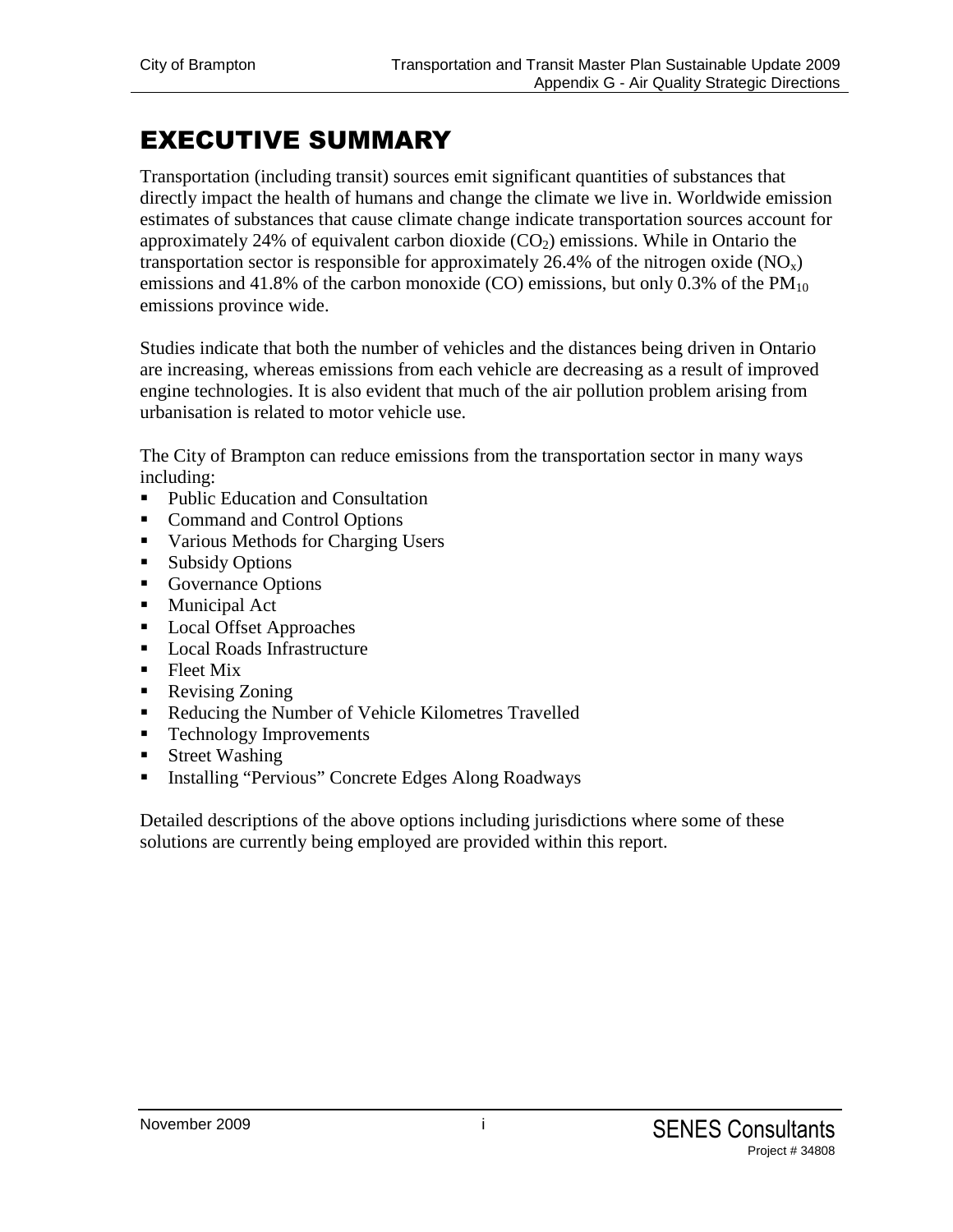# **TABLE OF CONTENTS**

| 1. |     |                                                                          |  |
|----|-----|--------------------------------------------------------------------------|--|
|    | 1.1 |                                                                          |  |
|    | 1.2 |                                                                          |  |
|    | 1.3 |                                                                          |  |
|    | 1.4 |                                                                          |  |
| 2. |     |                                                                          |  |
|    | 2.1 |                                                                          |  |
|    |     |                                                                          |  |
|    |     |                                                                          |  |
|    |     |                                                                          |  |
|    |     |                                                                          |  |
|    |     |                                                                          |  |
|    | 2.2 |                                                                          |  |
|    | 2.3 |                                                                          |  |
|    |     | 2.3.1 Pro-Rating Ontario Ministry of Environment Emission Estimates 8    |  |
|    |     | 2.3.2 Estimating Emissions from Traffic Counts on Major Brampton Roads 9 |  |
| 3. |     | <b>MITIGATION OPTIONS FOR TRANSPORTATION AIR POLLUTANTS  11</b>          |  |
|    | 3.1 |                                                                          |  |
|    |     |                                                                          |  |
|    |     |                                                                          |  |
|    |     |                                                                          |  |
|    |     |                                                                          |  |
|    |     |                                                                          |  |
|    | 3.2 |                                                                          |  |
|    |     |                                                                          |  |
|    |     |                                                                          |  |
|    |     |                                                                          |  |
|    |     |                                                                          |  |
|    |     |                                                                          |  |
|    | 3.3 |                                                                          |  |
|    |     |                                                                          |  |
|    |     |                                                                          |  |
|    |     |                                                                          |  |
|    |     |                                                                          |  |
|    |     |                                                                          |  |
| 4. |     |                                                                          |  |
|    | 4.1 |                                                                          |  |
|    | 4.2 |                                                                          |  |
|    | 4.3 |                                                                          |  |
|    |     |                                                                          |  |
|    |     |                                                                          |  |
|    |     |                                                                          |  |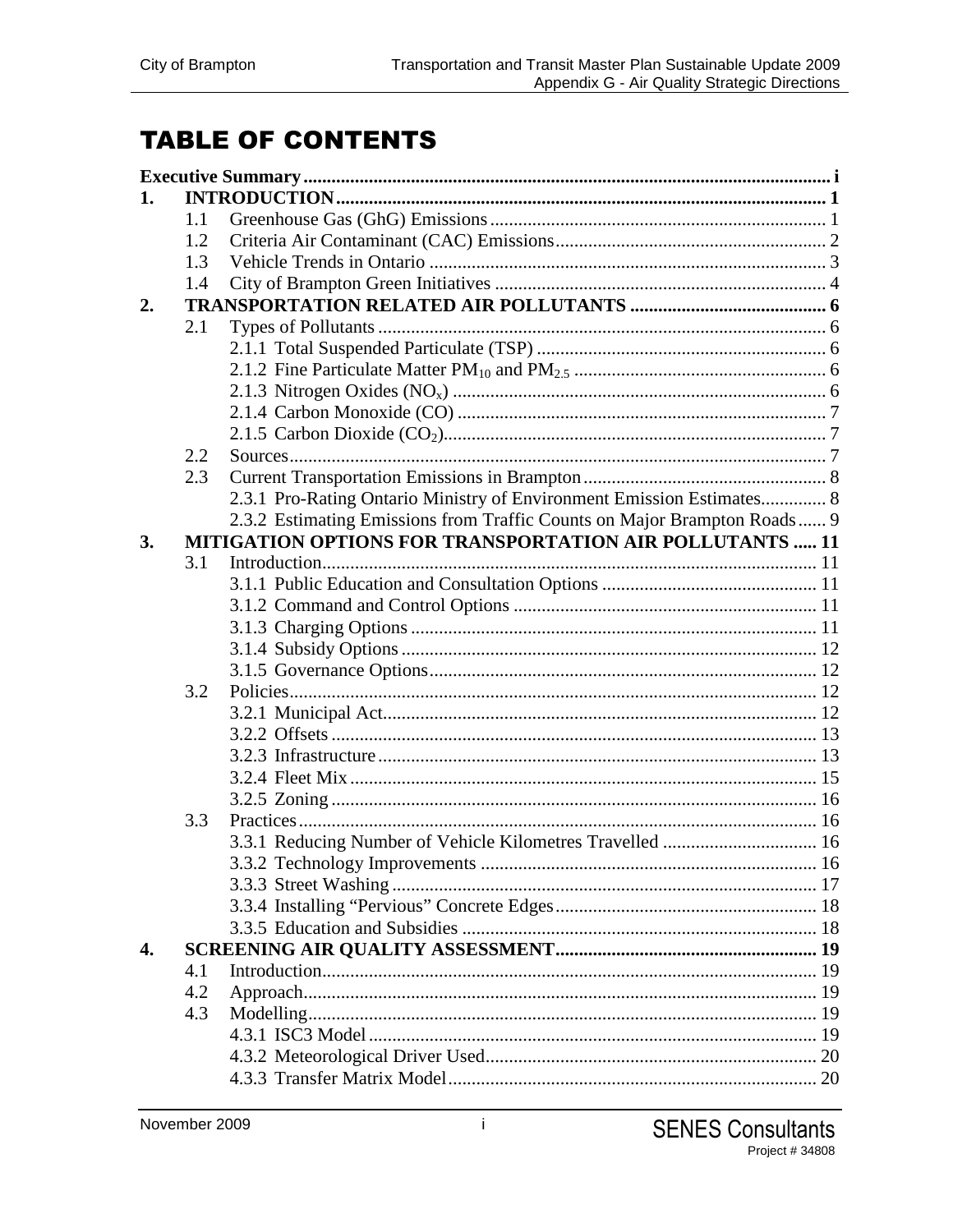| 4.4 |                                                                                                                                                                                                                                                   |
|-----|---------------------------------------------------------------------------------------------------------------------------------------------------------------------------------------------------------------------------------------------------|
|     |                                                                                                                                                                                                                                                   |
|     |                                                                                                                                                                                                                                                   |
|     |                                                                                                                                                                                                                                                   |
|     |                                                                                                                                                                                                                                                   |
|     |                                                                                                                                                                                                                                                   |
|     |                                                                                                                                                                                                                                                   |
|     |                                                                                                                                                                                                                                                   |
|     |                                                                                                                                                                                                                                                   |
|     |                                                                                                                                                                                                                                                   |
|     |                                                                                                                                                                                                                                                   |
|     |                                                                                                                                                                                                                                                   |
|     | 5.2 Options within City Authority but Subject to Concurrent Federal or Provincial<br>5.3 Options for the City to Use the Legislative and Regulatory Processes of Other<br>Governments to Improve Brampton's Transportation Related Air Quality 26 |

## **Appendices**

- **G1. Public Education and Consultation Options**
- **G2. Options for Command and Control Programs**
- **G3. Options to Establish Charging Programs**
- **G4. Subsidy Options**
- **G5. Governance Options**
- **G6. Develop a By-Law to Require Vehicle Parking Licenses and Emissions Audits**

## **Tables**

| Table 5: Selected CAC Emissions from the Roads Transportation Sector in Brampton 9     |  |
|----------------------------------------------------------------------------------------|--|
| Table 6: Selected CAC Emissions by Municipal Ward from the Roads Transportation Sector |  |
|                                                                                        |  |
|                                                                                        |  |
|                                                                                        |  |
|                                                                                        |  |
|                                                                                        |  |
|                                                                                        |  |

## Exhibits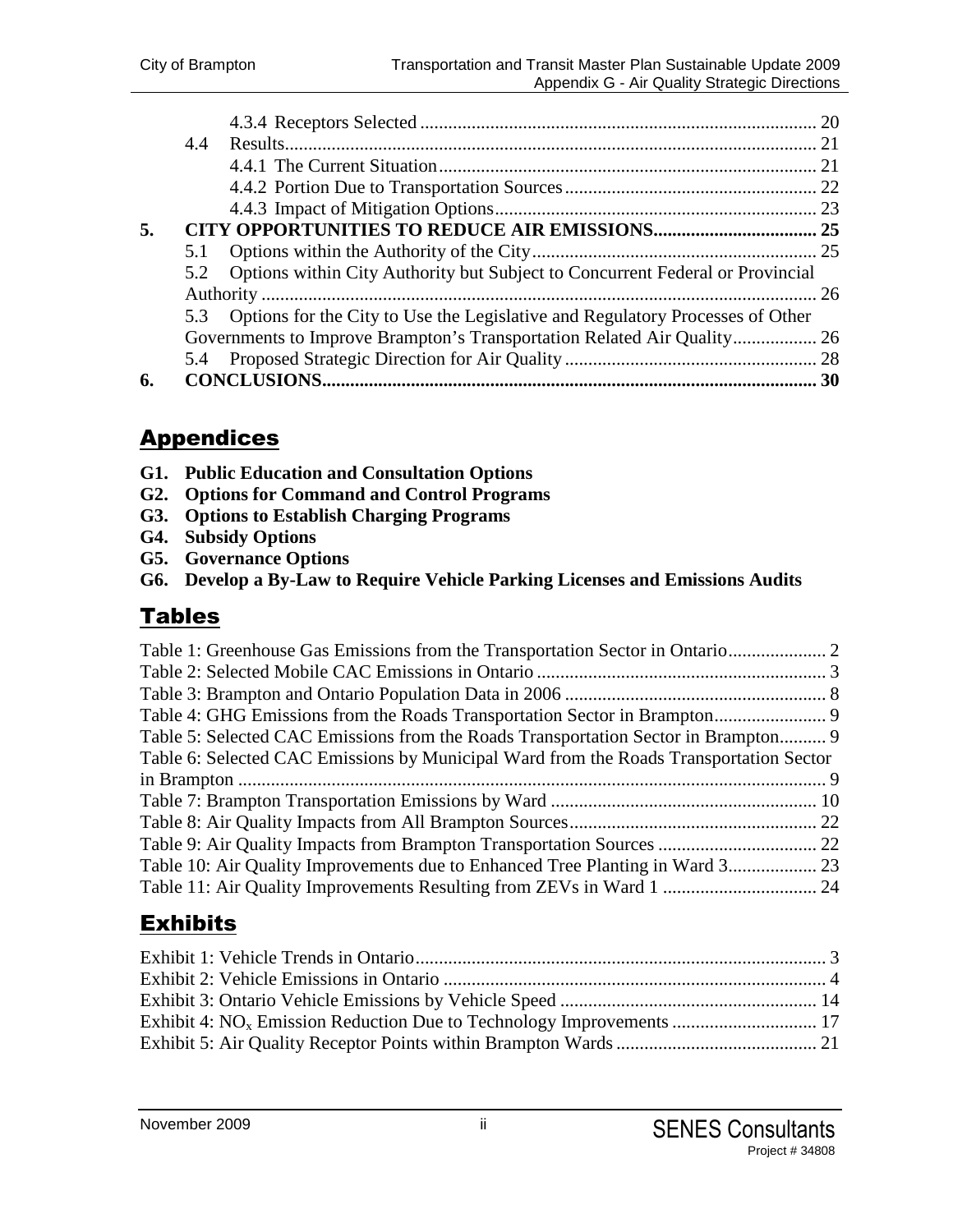# 1. INTRODUCTION

SENES Consultants Limited (SENES) is part of the HDR|iTRANS (iTRANS) team retained by the City of Brampton to conduct a Transportation and Transit Master Plan (TTMP) Update. This report:

- Provides an overview of transportation and transit based emissions affecting air quality
- **Provides an overview of existing air quality conditions within the City of Brampton today**
- Summarizes some potential solutions the City of Brampton could undertake to reduce transportation and transit based air quality emissions

Transportation (including transit) sources emit two primary groups of pollutants: Greenhouse Gases (GhG) and Criteria Air Contaminants (CACs). Studies also indicate that both the number of vehicles and the distances being driven in Ontario are increasing – both of which increase emissions. These facts coupled with the rapid growth of Brampton suggest air quality within the City could easily deteriorate in future years.

The transportation sector is a significant source of emissions affecting air quality; however the City of Brampton can reduce transportation sector emissions in many ways, which will be discussed in detail within this report.

# 1.1 Greenhouse Gas (GhG) Emissions

Transportation sources emit significant quantities of greenhouse gases (GHG) that directly change the climate we live in. Climate change emissions in terms of equivalent  $CO<sub>2</sub>$ emissions worldwide in the year 2000 were approximately 8 billion tonnes. That total is projected to rise to 16 billion tonnes by the year 2050. The 2000 emissions are made up from the following sectors:

- Electricity generation  $-42\%$
- *Transportation sector – 24% (almost 2 billion tonnes)*
- $\blacksquare$  Industrial processes 20%
- Residential and commercial uses  $-14\%$

**Table 1** below outlines GHG emissions from each Ontario transportation sector and compares them to overall Ontario GHG emissions. The primary transportation source within the City of Brampton is Road Transportation, which is the focus of this report. **Table 1** shows, in terms of  $CO_2$ -equivalents, that the Road Transportation sector in Ontario accounts for approximately 24% of overall Ontario GHG emissions. Through its Transportation and Transit Master Plan (TTMP) the City of Brampton can reduce GHG emissions from the Road Transportation sector.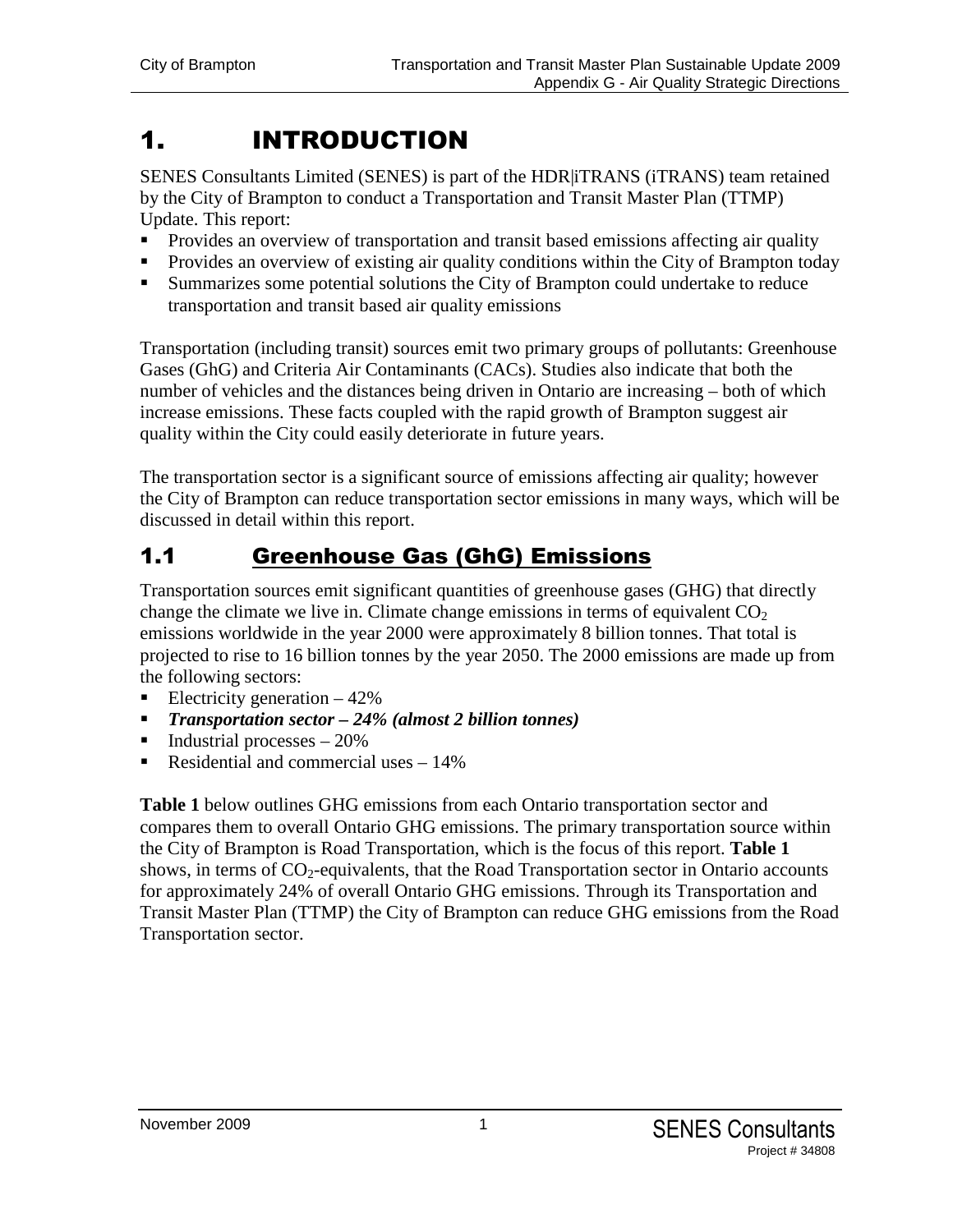| <b>ONTARIO EMISSIONS</b>            | CO <sub>2</sub> | CH <sub>4</sub> | CH <sub>4</sub> | $N_2O$ | $N_2$ O     | <b>TOTAL</b> |
|-------------------------------------|-----------------|-----------------|-----------------|--------|-------------|--------------|
| <b>Units</b>                        | kt              | kt              | kt $CO2$ eq     | kt     | kt $CO2$ eq | kt $CO2$ eq  |
| Domestic Aviation                   | 1690            | 0.1             | 1.9             | 0.2    | 62.0        | 1754         |
| Railways                            | 1400            | 0.1             | 1.7             | 0.1    | 18.6        | 1420         |
| <b>Domestic Marine</b>              | 561             | 0.0             | 0.8             | 0.1    | 27.9        | 590          |
| Others                              | 12000           | 7.0             | 147.0           | 2.0    | 620.0       | 12767        |
| <b>Off-Road Gasoline</b>            | 3000            | 4.0             | 84.0            | 0.1    | 21.7        | 3106         |
| <b>Off-Road Diesel</b>              | 5600            | 0.3             | 6.3             | 2.0    | 620.0       | 6226         |
| Pipelines                           | 2970            | 3.0             | 63.0            | 0.1    | 24.8        | 3058         |
| <b>Light-Duty Gasoline Vehicles</b> | 16200           | 1.2             | 25.2            | 1.8    | 558.0       | 16783        |
| <b>Light-Duty Gasoline Trucks</b>   | 16600           | 1.0             | 21.0            | 2.2    | 682.0       | 17303        |
| <b>Heavy-Duty Gasoline Vehicles</b> | 1270            | 0.1             | 1.3             | 0.1    | 27.9        | 1299         |
| Motorcycles                         | 67              | 0.1             | 1.1             | 0.0    | 0.0         | 68           |
| <b>Light-Duty Diesel Vehicles</b>   | 144             | 0.0             | 0.0             | 0.0    | 3.1         | 147          |
| <b>Light-Duty Diesel Trucks</b>     | 482             | 0.0             | 0.2             | 0.0    | 12.4        | 495          |
| <b>Heavy-Duty Diesel Vehicles</b>   | 12000           | 0.5             | 10.5            | 0.4    | 124.0       | 12135        |
| Propane & Natural Gas Vehicles      | 336             | 0.5             | 10.5            | 0.0    | 3.1         | 350          |
| <b>Road Transportation TOTAL</b>    | 47099           | 3.3             | 69.7            | 4.6    | 1411        | 48579        |
| <b>TOTAL Transportation</b>         | 62600           | 10.0            | 210.0           | 8.0    | 2480.0      | 65290        |
| <b>ONTARIO TOTAL GHG EMISSIONS</b>  | 174020          | 660             | 1000            | 38     | 12000       | 201000       |
| % Road Transportation of Total      | 27%             | $1\%$           | 7%              | 12%    | 12%         | 24%          |

#### **Table 1: Greenhouse Gas Emissions from the Transportation Sector in Ontario**

Source: http://www.ec.gc.ca/pdb/cac/Emissions1990-2015/2006/2006\_ON\_e.cfm

## 1.2 Criteria Air Contaminant (CAC) Emissions

Transportation sources also emit significant quantities of Criteria Air Contaminants (CACs), which directly impact air quality and the health of humans. Significant portions of CAC emissions in Ontario are also from the Roads Transportation sector. **Table 2** below identifies total Ontario transportation emissions and the percentage of the total emissions caused by transportation sources. The table shows that the road transportation sector is responsible for 26.4% of the nitrogen oxide  $(NO_x)$  emissions and 41.8% of the carbon monoxide  $(CO)$ emissions, but only  $0.3\%$  of the PM<sub>10</sub>.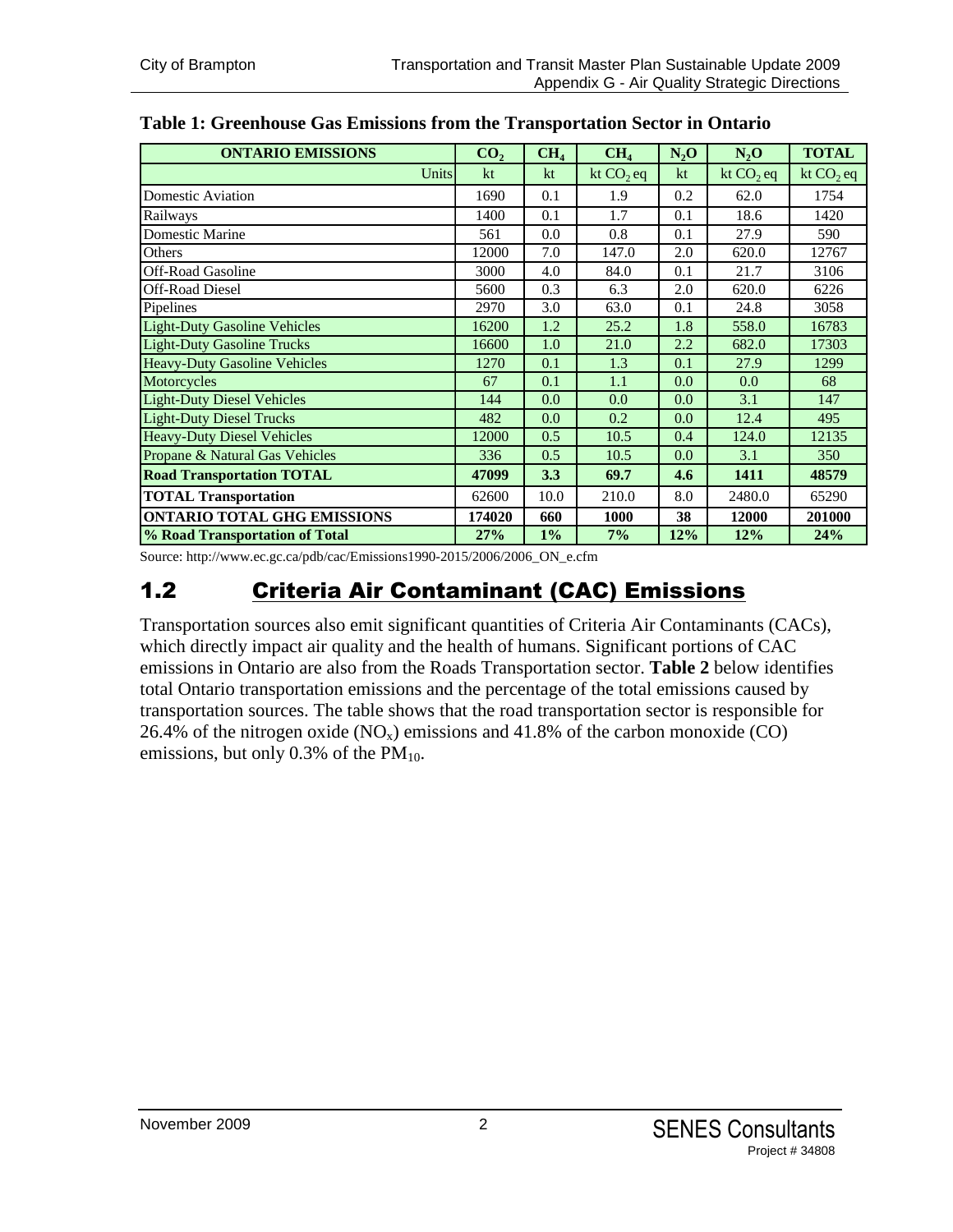| <b>ONTARIO EMISSIONS</b>          | <b>TPM</b> | $PM_{10}$ | $PM_{25}$      | $NO_x$  | <b>VOC</b> | $\bf CO$  |
|-----------------------------------|------------|-----------|----------------|---------|------------|-----------|
| <b>Mobile Sources</b>             | tonnes     | tonnes    | tonnes         | tonnes  | tonnes     | tonnes    |
| Air Transportation                | 300        | 300       | 293            | 23,838  | 3,608      | 17,410    |
| <b>Marine Transportation</b>      | 1,328      | 1,276     | 1,174          | 14,146  | 475        | 1,204     |
| Off-road use of diesel            | 9,293      | 9,293     | 9,014          | 100,854 | 10,297     | 50,541    |
| Off-road use of gasoline/LPG/CNG  | 3,089      | 3,089     | 2,846          | 15,185  | 91,977     | 903,167   |
| <b>Rail Transportation</b>        | 1,330      | 1,330     | 1,224          | 36,964  | 976        | 5,329     |
| Heavy-duty diesel vehicles        | 1,450      | 1,450     | 1,339          | 66,919  | 2,473      | 13,516    |
| Heavy-duty gasoline trucks        | 62         | 61        | 52             | 3,853   | 902        | 14,036    |
| Light-duty diesel trucks          | 81         | 81        | 74             | 857     | 371        | 676       |
| Light-duty diesel vehicles        | 43         | 43        | 40             | 325     | 112        | 515       |
| Light-duty gasoline trucks        | 187        | 181       | 158            | 30,453  | 23,971     | 504,280   |
| Light-duty gasoline vehicles      | 192        | 186       | 172            | 30,072  | 29,714     | 561,629   |
| Motorcycles                       | 6          | 6         | $\overline{4}$ | 401     | 1,267      | 5,027     |
| Tire wear & Brake Lining          | 1,790      | 1,769     | 620            |         |            |           |
| <b>Total Road Transportation</b>  | 3,811      | 3,777     | 2,460          | 132,880 | 58,811     | 1,099,678 |
| <b>ONTARIO TOTAL AP EMISSIONS</b> | 3,650,957  | 1,130,803 | 252,982        | 503,708 | 4,778,751  | 2,633,239 |
| % Road Transportation of Total    | 0.1%       | 0.3%      | 1.0%           | 26.4%   | 1.2%       | 41.8%     |

#### **Table 2: Selected Mobile CAC Emissions in Ontario**

Source:http://www.ec.gc.ca/pdb/cac/Emissions1990-2015/2006/2006\_ON\_e.cfm Note: TPM, PM10 and PM2.5 emissions do not include emissions from road dust

## 1.3 Vehicle Trends in Ontario

Studies indicate that both the number of vehicles and the distances being driven in Ontario are increasing, whereas emissions from each vehicle are decreasing as a result of improved engine technologies. It is also evident that much of the air pollution problem arising from urbanisation is related to motor vehicle use. **Exhibit 1** below shows that both the number of vehicles and the distances being driven were increasing up to 2003.



#### **Exhibit 1: Vehicle Trends in Ontario**

Emissions from vehicles, however, have been decreasing as a result of improved engine technologies. This is shown graphically in **Exhibit 2**.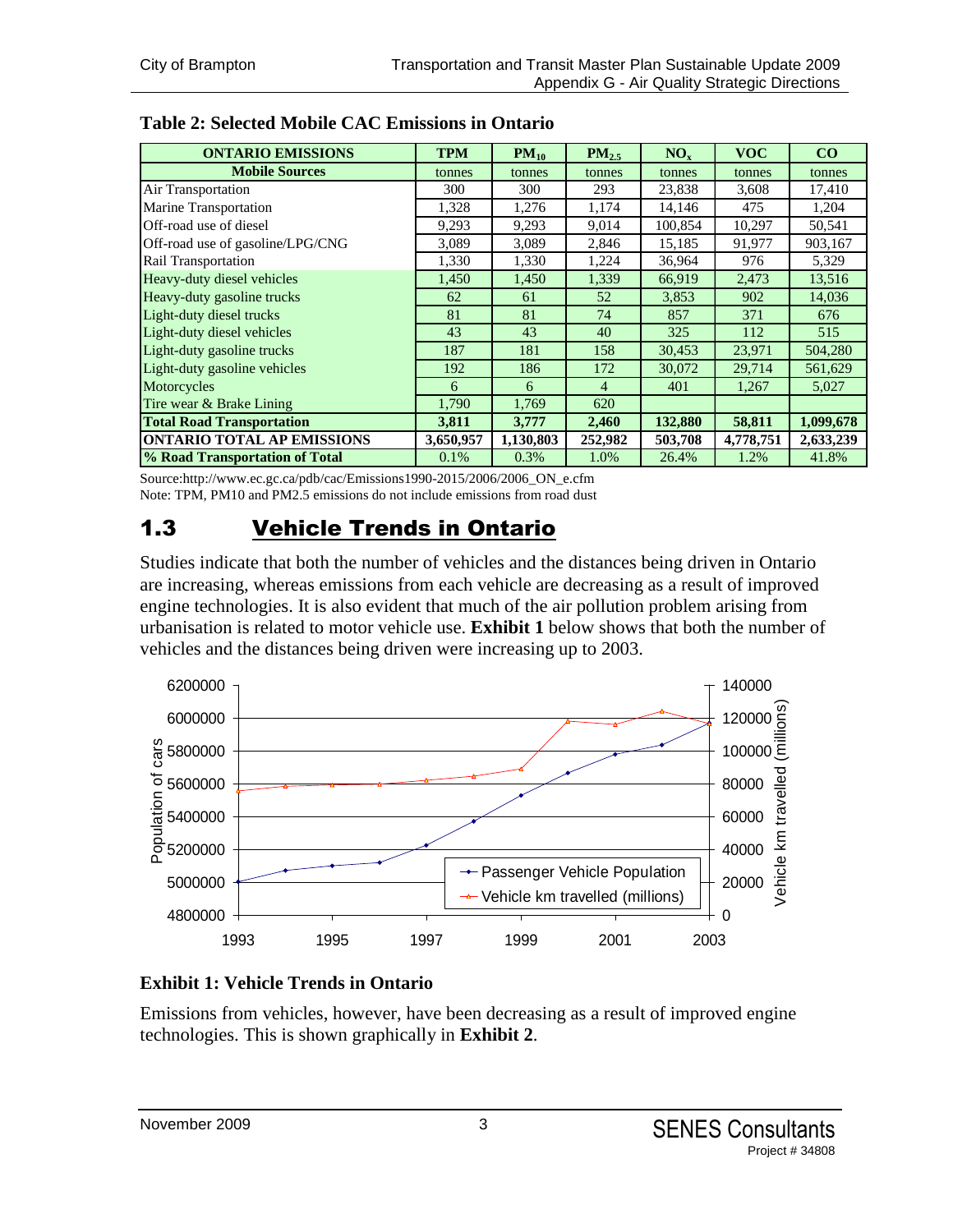

#### **Exhibit 2: Vehicle Emissions in Ontario**

It is also evident from the emissions numbers that much of the air pollution problem arising from urbanisation is related to motor vehicle use. Improvement (reduced emissions from the transportation sector) will likely require big sticks (higher fuel prices, congestion charges, etc.) and carrots (improved urban design and transit systems, etc.).

## 1.4 City of Brampton Green Initiatives

The City of Brampton maintains a leadership role in environmental protection and has launched a number of initiatives over the last few years. These include the following corporate initiatives related to transportation:

- Purchase of Smart Cars and hybrid vehicles for the City fleet.
- Use of biodiesel in Brampton Transit Vehicles.
- Use of low-emission street sweepers which use no water.
- Use of less winter salt through the use of high-tech Epoke salt spreaders and pre-spraying with a brine solution.
- In May 2005, the City switched form a hub to a grid system for transit (AcceleRide) to reduce travel times and made transit much more accessible to the public.
- **•** partnering with Natural Resources Canada and the Clean Air Partnership (CAP) to educate the public about reducing engine idling in hot spots throughout the City.
- Working with other GTA municipalities, the City of Hamilton and Transport Canada to help reduce traffic congestion through the Smart Commute program.

The City of Brampton has also undertaken some transportation related *community initiatives* as follows:

- Street tree replacement program
- The Community Forest Project at Hurontario and Elgin Drive (absorbs transportation pollutants)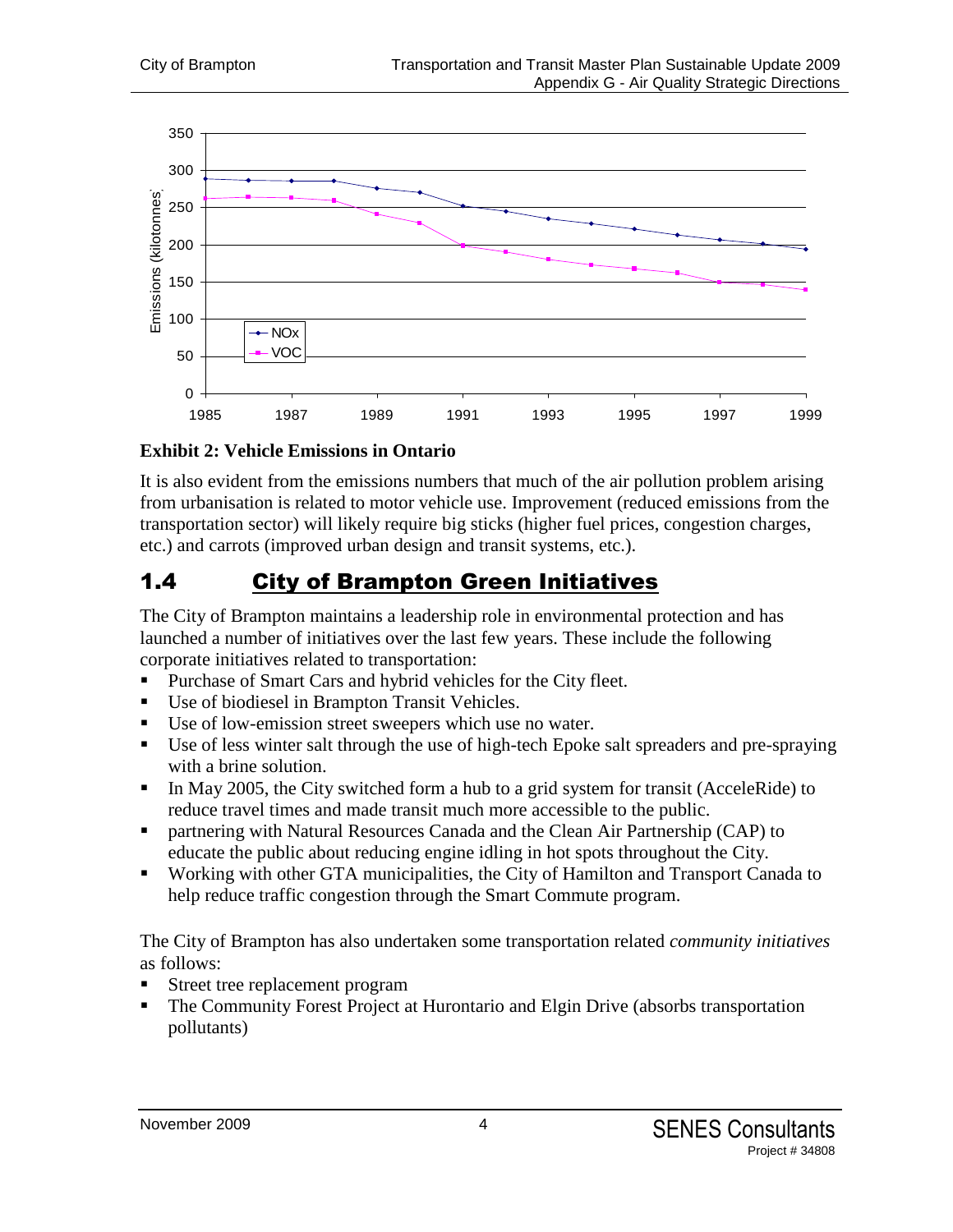In 2005, the Ontario Medical Association released a report detailing health effects and costs associated with air pollution. It identified a significant number of premature deaths and increases in hospital visits each year and its associated high economic costs. The City of Brampton can further reduce emissions from the transportation sector in many other ways including increasing fuel prices, imposing charges for driving during peak traffic periods, and incentives to use the urban transit system to name a few. A comprehensive list of potential methods for reducing transportation emission sources along with example jurisdictions where some of these solutions are currently being employed is provided in **Section 3** below.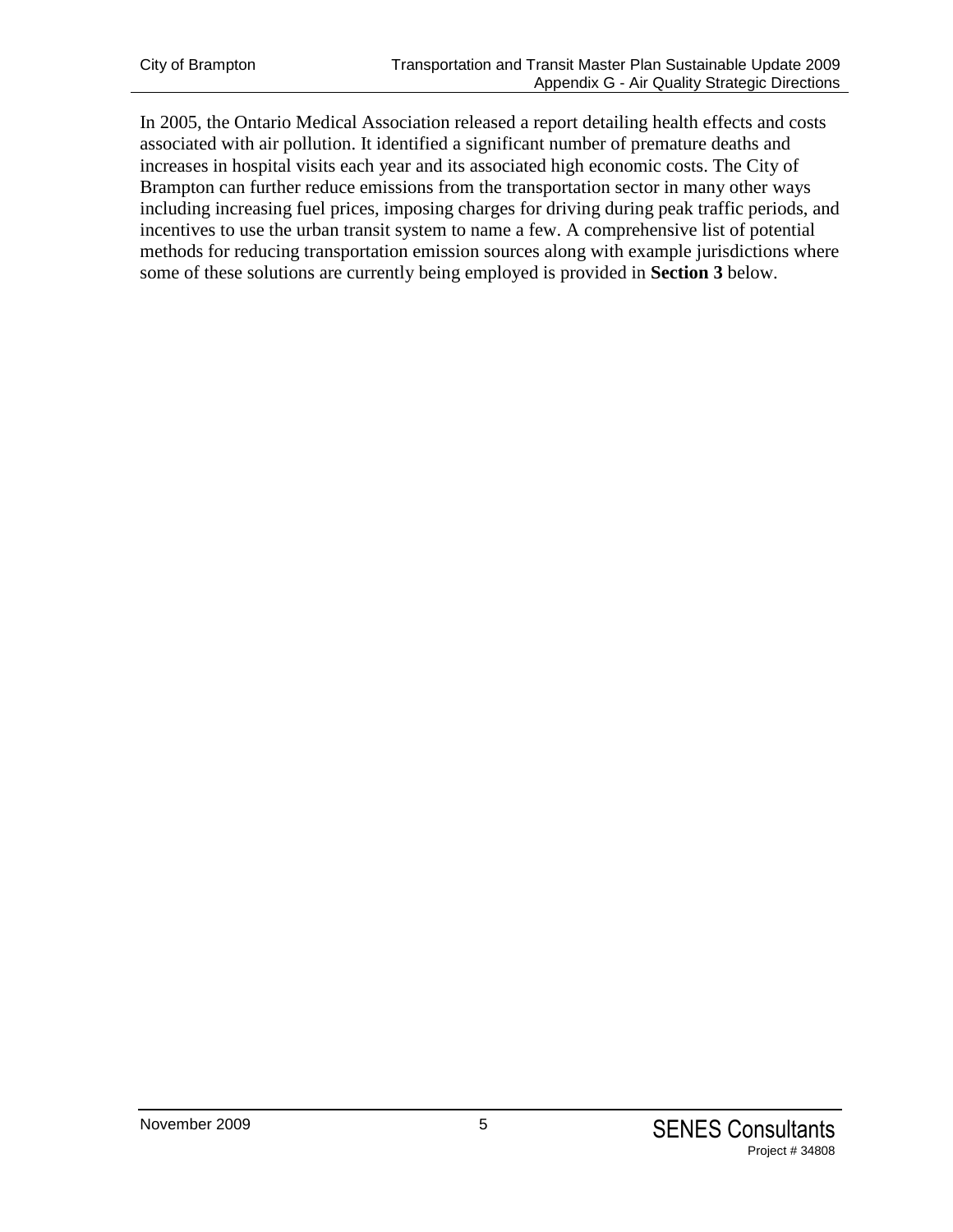# 2. TRANSPORTATION RELATED AIR POLLUTANTS

# 2.1 Types of Pollutants

Emissions from the transportation sector include the following pollutants:

- Particulate Matter (PM) Including: TSP,  $PM_{10}$ , and  $PM_{2.5}$
- $\blacksquare$  Nitrogen Oxides (NO<sub>x</sub>)
- Carbon Monoxide (CO)
- Carbon Dioxide  $(CO_2)$

## 2.1.1 Total Suspended Particulate (TSP)

Total Suspended Particulate (TSP), is often used to characterize air quality near a dust source. The ambient TSP standards and criteria were set to prevent a reduction in visibility. Particles suspended in the atmosphere reduce visibility or the visual range by reducing the contrast between an object being viewed and its background. This reduction is a result of particles scattering or absorbing light coming from both the object and its background, and from particles scattering light into the line of sight. Particles with a radius of  $0.1$  to  $1.0 \mu m$ are most effective at reducing visibility. In a rural area where TSP levels are on the order of 30  $\mu$ g / m<sup>3</sup>, the visibility would be about 40 km. At 150  $\mu$ g / m<sup>3</sup>, a common urban concentration, the range would be reduced to about 8 km.

The importance of TSP as an indicator of air quality is generally decreasing. Impacts from elevated TSP concentrations are extremely localized and generally are nuisance based, rather than health based. Consequently more emphasis is being placed on the finer particulate fractions, namely  $PM_{10}$  and  $PM_{2.5}$ .

## 2.1.2 Fine Particulate Matter PM $_{10}$  and PM $_{2.5}$

Many studies over the past few years have indicated that fine particulate matter ( $PM_{10}$  and  $PM_{2.5}$ ) in the air is associated with various adverse health effects in people who already have compromised respiratory systems and suffer from asthma, chronic pneumonia and cardiovascular problems. However, the available studies have not been able to link the adverse health effects in such people to any one component of the pollution mix. Fine particulate matter is a mixture of chemically and physically diverse dusts and droplets, and some of these components may be important in determining the effects of  $PM_{10}$  and  $PM_{2.5}$  on health.

## 2.1.3 Nitrogen Oxides (NO<sup>x</sup> )

The term nitrogen oxides  $(NO_x)$  is the generic name for a group of highly reactive gases, all of which contain nitrogen and oxygen in varying ratios. Nitrogen dioxide  $(NO<sub>2</sub>)$  is the primary component of concern in  $NO<sub>x</sub>$ .  $NO<sub>2</sub>$  is a reddish brown gas with a pungent odour, which upon reaction with other atmospheric compounds, becomes a major contributor to smog, acid rain, inhalable particulates and reduced visibility.  $NO<sub>2</sub>$  also plays a major role in atmospheric reactions that produce ground level ozone. Man-made sources of  $NO<sub>x</sub>$  include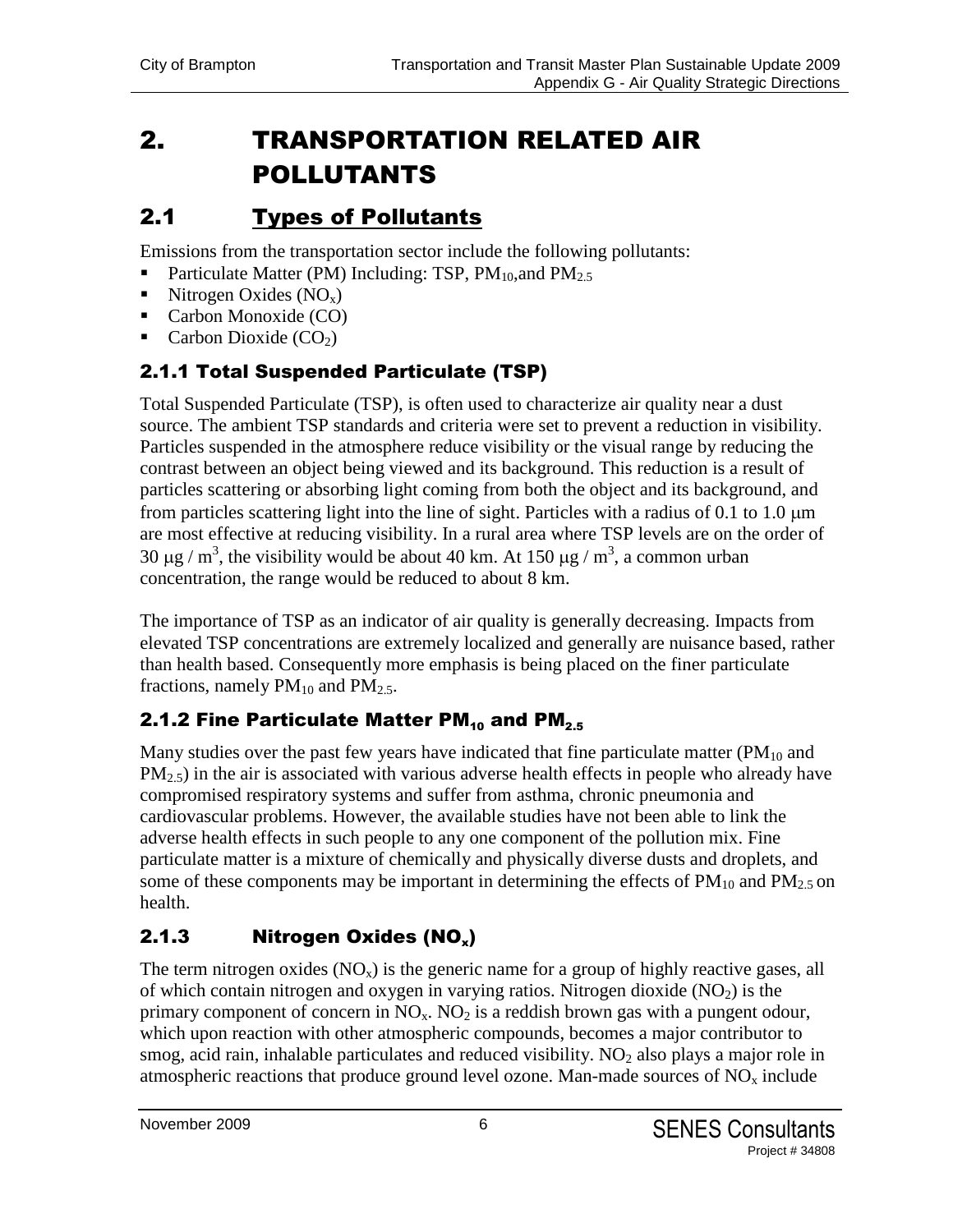all fossil fuel combustion such as heating buildings, commercial and industrial operations, etc. While, motor vehicle exhaust is a significant source of  $NO<sub>x</sub>$  only a small percentage is emitted as  $NO<sub>2</sub>$  directly from the tailpipe. The main component of  $NO<sub>x</sub>$  from tailpipes is NO which reacts in the atmosphere over time and distance to form  $NO<sub>2</sub>$ . The rate of reaction is influenced by many factors including initial concentration, sunlight, ozone concentrations and others.

## 2.1.4 Carbon Monoxide (CO)

Carbon monoxide (CO) is a colorless, odourless gas that is produced as a result of incomplete oxidation of carbon during combustion. As indicated in **Table 2** above, in Ontario, approximately 42% of CO produced is from the roads transportation sector. The remainder is the result of other sources of fossil fuel combustion such as other transportation sources, heating buildings, commercial and industrial operations, etc.

## 2.1.5 Carbon Dioxide (CO $_2$ )

Carbon dioxide  $(CO<sub>2</sub>)$  is also a colorless, odourless gas, present in the atmosphere at a concentration of approximately 385 ppm by volume. It is estimated the concentration of atmospheric carbon dioxide has increased by approximately 32% since the beginning of industrialization, in large part due to the combustion of fossil fuels. Combined with other factors the increase in atmospheric  $CO<sub>2</sub>$  concentrations has led to increased global temperatures. A carbon dioxide equivalency term has been developed to describe, for a given mixture and amount of greenhouse gas, the amount of  $CO<sub>2</sub>$  that would have the same global warming potential (GWP), when measured over a specified timescale (generally, 100 years). **Section 1.1** and **Table 1** above outline Ontario and Road Transportation carbon dioxide equivalent emissions.

## 2.2 Sources

Emissions of air pollutants from the transportation sector can occur from many sources. A brief summary of potential sources is as follows:

**Tailpipe**: Emissions created during the combustion of fossil fuels in vehicle engines are emitted directly through the tailpipe. These emissions can be reduced by the use of catalytic converters.

**Fuel**: Each fuel used will have different characteristics and will emit different amounts of each type of pollutant.

**Silt Loading**: All roads have a loading of fine particulate matter that has settled there from transportation sources or has blown over from other sources. The higher the silt loading, the more silt (dust) will be emitted when a vehicle passes over the road.

**Wind Blown**: Wind can blow dust or other pollutants from non-road sources onto roads and into the air intakes of vehicles. See also silt loading above.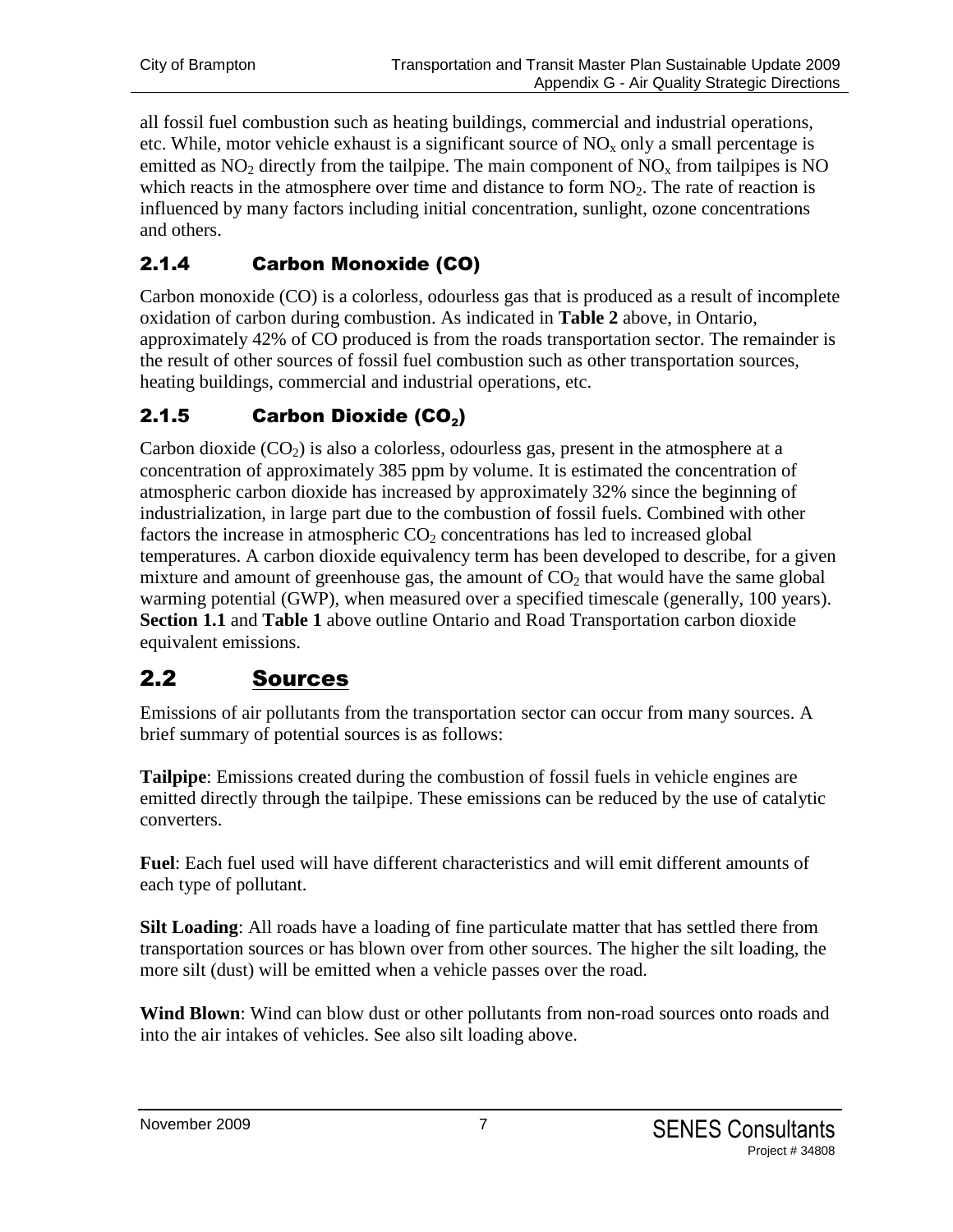**Electricity**: If electric vehicles become more common within urban areas, it will be important to include a portion of power plant emissions within the transportation sector emissions total. Power plants generate the electricity used to charge electric vehicle batteries.

## 2.3 Current Transportation Emissions in Brampton

Emissions to the atmosphere from the roads transportation sector in Brampton were estimated in two ways. The first was by pro-rating Ontario Ministry of Environment emission estimates to Brampton by population, and the second was by using peak hourly traffic counts on major Brampton roads to estimate transportation emissions and assigning them to wards.

### 2.3.1 Pro-Rating Ontario Ministry of Environment Emission **Estimates**

**Table 3** below summarizes the population of Ontario and Brampton in the year 2006. It shows that Brampton accounted for 3.56% of Ontario's population in that year. This factor was used to prorate emissions of GHGs and CACs outlined in **Table 1** and **Table 2** above.

| <b>Location</b>        | Population (2006) | $%$ of<br><b>Brampton</b><br><b>Total</b> |
|------------------------|-------------------|-------------------------------------------|
| <b>Brampton Ward 1</b> | 42,400            | 9%                                        |
| <b>Brampton Ward 2</b> | 46,610            | 10%                                       |
| <b>Brampton Ward 3</b> | 41,610            | 9%                                        |
| <b>Brampton Ward 4</b> | 49,850            | 11%                                       |
| Brampton Ward 5        | 37,770            | 8%                                        |
| Brampton Ward 6        | 54.920            | 12%                                       |
| Brampton Ward 7        | 38,190            | 8%                                        |
| <b>Brampton Ward 8</b> | 42,360            | 9%                                        |
| <b>Brampton Ward 9</b> | 47,070            | 10%                                       |
| Brampton Ward 10       | 50,930            | 11%                                       |
| <b>Brampton Total</b>  | 451,710           | 100%                                      |
| <b>Ontario Total</b>   | 12,705,300        |                                           |
| % Brampton of Ontario  | 3.56%             |                                           |

**Table 3: Brampton and Ontario Population Data in 2006**

**Table 4** below uses this population ratio to develop an estimate of greenhouse gas emissions from the roads transportation sector for Brampton. **Table 4** illustrates that approximately 70% of GHG emissions come from the personal vehicle and trucks and an additional 25% from heavy trucks. The number of  $CO<sub>2</sub>$ -equivalent emissions from the transportation sector in Brampton in 2006 was estimated to be 1727 tonnes.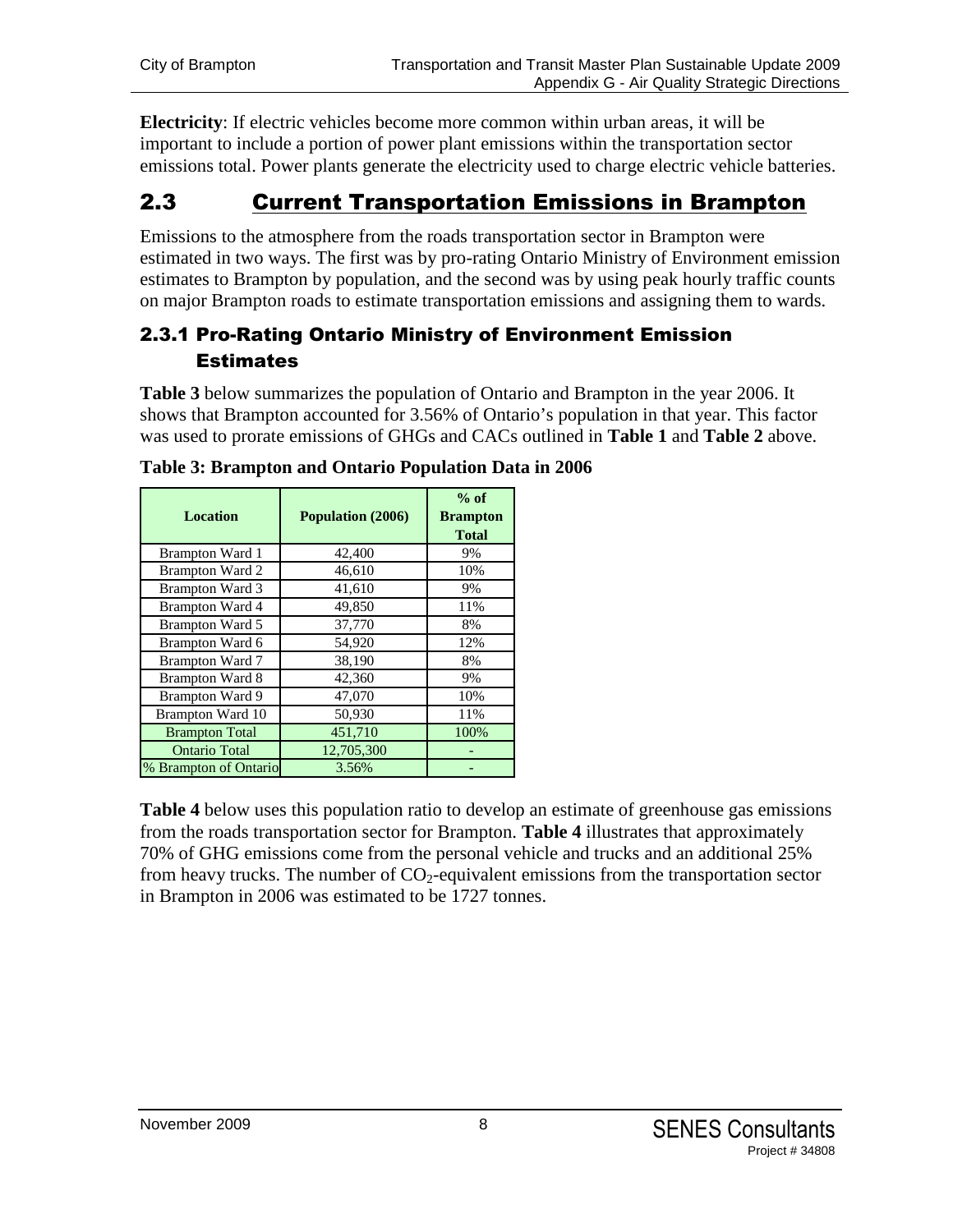| <b>BRAMPTON EMISSIONS</b>           | CO <sub>2</sub> | CH <sub>4</sub> | CH <sub>4</sub> | $N_2O$ | N <sub>2</sub> O | <b>TOTAL</b>  | % of Total  |
|-------------------------------------|-----------------|-----------------|-----------------|--------|------------------|---------------|-------------|
| Units                               | kt              | kt              | kt $CO$ , eq    | kt     | kt $CO$ , eq     | kt $CO$ , eq. | kt $CO2$ eq |
| Light-Duty Gasoline Vehicles        | 576.0           | 0.04            | 0.9             | 0.06   | 19.8             | 596.7         | 35%         |
| <b>Light-Duty Gasoline Trucks</b>   | 590.2           | 0.04            | 0.7             | 0.08   | 24.2             | 615.2         | 36%         |
| Heavy-Duty Gasoline Vehicles        | 45.2            | 0.00            | 0.0             | 0.00   | 1.0              | 46.2          | 3%          |
| Motorcycles                         | 2.4             | 0.00            | 0.0             | 0.00   | 0.0              | 2.4           | 0%          |
| Light-Duty Diesel Vehicles          | 5.1             | 0.00            | 0.0             | 0.00   | 0.1              | 5.2           | 0%          |
| Light-Duty Diesel Trucks            | 17.1            | 0.00            | 0.0             | 0.00   | 0.4              | 17.6          | 1%          |
| <b>Heavy-Duty Diesel Vehicles</b>   | 426.6           | 0.02            | 0.4             | 0.01   | 4.4              | 431.4         | 25%         |
| Propane & Natural Gas Vehicles      | 11.9            | 0.02            | 0.4             | 0.00   | 0.1              | 12.4          | 1%          |
| <b>Brampton Road Transportation</b> | 1674            | 0.1             | 2.5             | 0.16   | 50               | 1727          | 100%        |

#### **Table 4: GHG Emissions from the Roads Transportation Sector in Brampton**

**Table 5** and **Table 6** below use the same population ratio to develop an estimate of selected criteria air contaminant emissions from the transportation sector for Brampton and total emissions by municipal ward.

| Table 5: Selected CAC Emissions from the Roads Transportation Sector in Brampton |  |  |  |
|----------------------------------------------------------------------------------|--|--|--|
|                                                                                  |  |  |  |

| <b>BRAMPTON ROAD</b>                     | <b>TPM</b> | $PM_{10}$ | $PM_{2.5}$ | $NO_{v}$ | <b>VOC</b> | CO      |
|------------------------------------------|------------|-----------|------------|----------|------------|---------|
| <b>TRANSPORTATION EMISSIONS</b>          | tonnes     | tonnes    | tonnes     | tonnes   | tonnes     | tonnes  |
| Heavy-duty diesel vehicles               | 51.6       | 51.6      | 47.6       | 2379.2   | 87.9       | 480.5   |
| Heavy-duty gasoline trucks               | 2.2        | 2.2       | 1.9        | 137.0    | 32.1       | 499.0   |
| Light-duty diesel trucks                 | 2.9        | 2.9       | 2.6        | 30.5     | 13.2       | 24.0    |
| Light-duty diesel vehicles               | 1.5        | 1.5       | 1.4        | 11.6     | 4.0        | 18.3    |
| Light-duty gasoline trucks               | 6.6        | 6.4       | 5.6        | 1082.7   | 852.2      | 17928.6 |
| Light-duty gasoline vehicles             | 6.8        | 6.6       | 6.1        | 1069.2   | 1056.4     | 19967.5 |
| Motorcycles                              | 0.2        | 0.2       | 0.1        | 14.3     | 45.1       | 178.7   |
| Tire wear & Brake Lining                 | 63.6       | 62.9      | 22.1       |          |            |         |
| <b>Total Road Transportation Sources</b> | 135.5      | 134.3     | 87.5       | 4.724    | 2.091      | 39,097  |

Note: TPM,  $PM_{10}$  and  $PM_{2.5}$  emissions do not include emissions from road dust

#### **Table 6: Selected CAC Emissions by Municipal Ward from the Roads Transportation Sector in Brampton**

| <b>BRAMPTON TOTAL ROAD</b>              | <b>TPM</b> | $PM_{10}$ | $PM_{2.5}$ | NO <sub>v</sub> | <b>VOC</b> | $_{\rm CO}$ |
|-----------------------------------------|------------|-----------|------------|-----------------|------------|-------------|
| <b>TRANSPORTATION EMISSIONS BY WARD</b> | tonnes     | tonnes    | tonnes     | tonnes          | tonnes     | tonnes      |
| Ward 1                                  | 12.7       | 12.6      | 8.2        | 443             | 196        | 3,670       |
| Ward 2                                  | 14.0       | 13.9      | 9.0        | 487             | 216        | 4,034       |
| Ward 3                                  | 12.5       | 12.4      | 8.1        | 435             | 193        | 3,601       |
| Ward 4                                  | 15.0       | 14.8      | 9.7        | 521             | 231        | 4,315       |
| Ward 5                                  | 11.3       | 11.2      | 7.3        | 395             | 175        | 3.269       |
| Ward 6                                  | 16.5       | 16.3      | 10.6       | 574             | 254        | 4,753       |
| Ward 7                                  | 11.5       | 11.4      | 7.4        | 399             | 177        | 3,305       |
| Ward 8                                  | 12.7       | 12.6      | 8.2        | 443             | 196        | 3.666       |
| Ward 9                                  | 14.1       | 14.0      | 9.1        | 492             | 218        | 4.074       |
| Ward 10                                 | 15.3       | 15.1      | 9.9        | 533             | 236        | 4.408       |
| <b>TOTAL BRAMPTON</b>                   | 135.5      | 134.3     | 87.5       | 4,724           | 2,091      | 39,097      |

Note: TPM,  $PM_{10}$  and  $PM_{2.5}$  emissions do not include emissions from road dust

#### 2.3.2 Estimating Emissions from Traffic Counts on Major Brampton Roads

The second approach used peak PM traffic data for major routes in Brampton supplied by iTRANS. This data was pro-rated to estimated daily totals, converted to emissions by road type and then assigned to one of the ten City of Brampton Municipal wards. **Table 7** below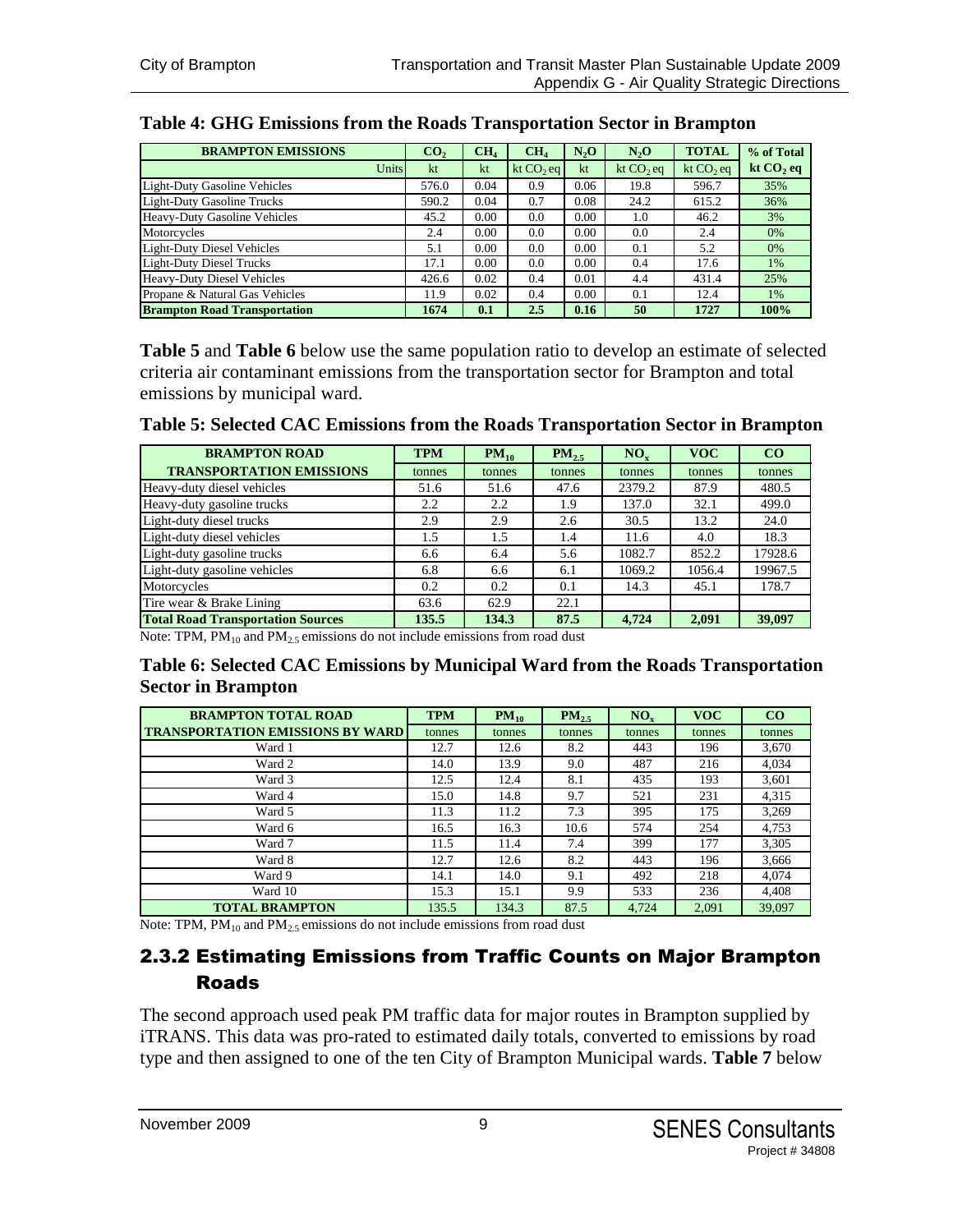presents the total transportation emissions by ward as well as the overall total. It should be noted that the PM<sub>10</sub> emissions estimates include road dust emissions.

A comparison of NO<sup>x</sup> and CO estimates in **Table 6** and **Table 7** suggest that estimating emissions from traffic counts is likely a more conservative method;  $NO<sub>x</sub>$  estimates are approximately 25% higher and CO estimates are approximately 33% higher.

|              | NO <sub>x</sub> | CO     | $PM_{10}$ | CO <sub>2</sub> |
|--------------|-----------------|--------|-----------|-----------------|
| Ward #       | tonnes          | tonnes | tonnes    | tonnes          |
|              | 328             | 3,104  | 82        | 82,603          |
| 2            | 344             | 3,278  | 85        | 87,501          |
| 3            | 1,059           | 8,383  | 258       | 256,123         |
| 4            | 411             | 3,843  | 104       | 101,527         |
| 5            | 207             | 1,971  | 52        | 52,624          |
| 6            | 954             | 8,924  | 243       | 235,800         |
| 7            | 269             | 2,508  | 59        | 66,128          |
| 8            | 956             | 8,897  | 239       | 234,414         |
| 9            | 515             | 4,795  | 121       | 126,309         |
| 10           | 1,377           | 12,717 | 323       | 333,583         |
| <b>Total</b> | 6,421           | 58,419 | 1,568     | 1,576,612       |

**Table 7: Brampton Transportation Emissions by Ward**

Note:  $PM_{10}$  emission estimates include road dust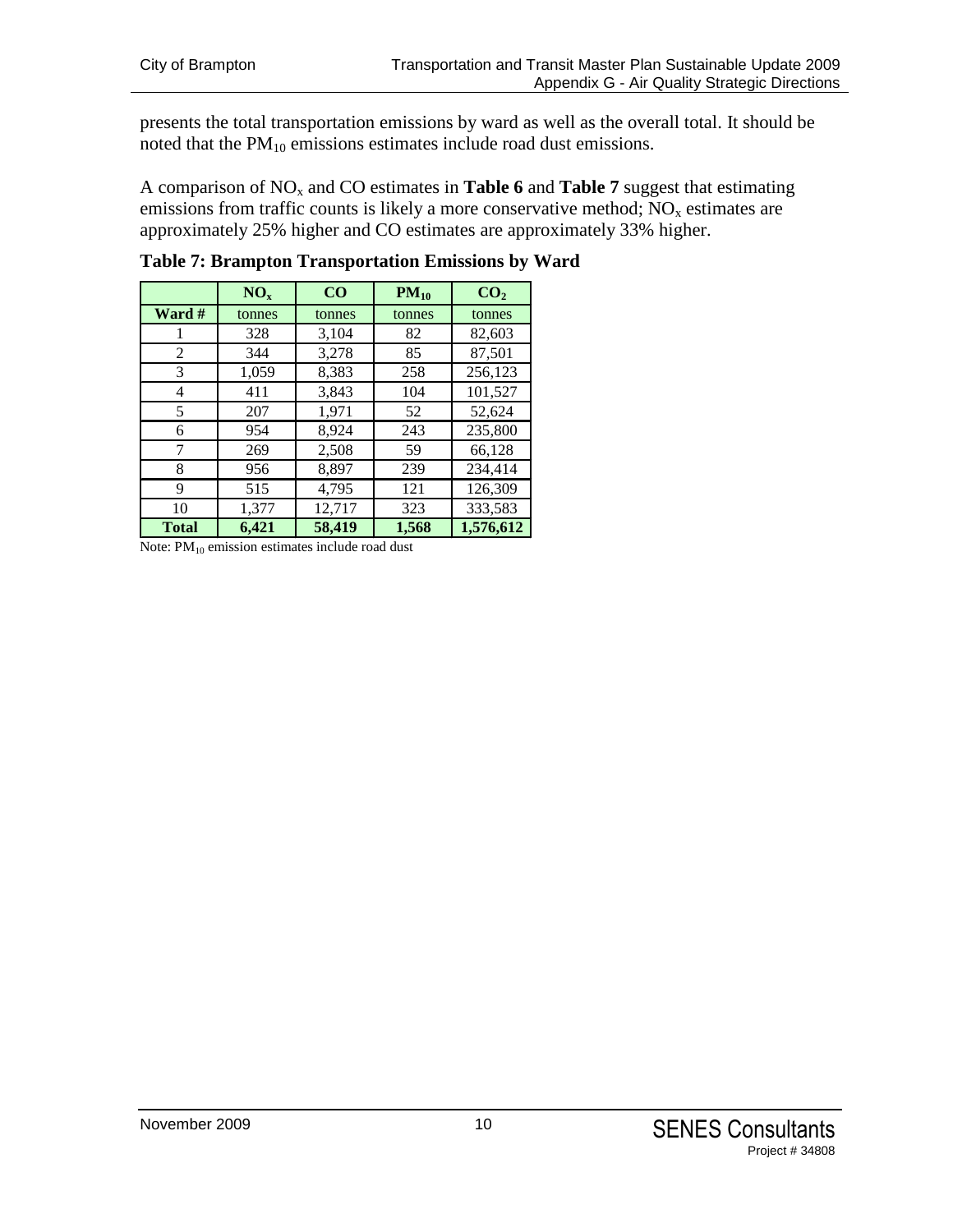# 3. MITIGATION OPTIONS FOR TRANSPORTATION AIR POLLUTANTS

# 3.1 Introduction

SENES has reviewed the actions of a number of municipalities elsewhere, particularly in the United States and Europe. The actions of particular interest have been organized under various options. In this section of the report, each option is briefly summarized, with reference provided to the municipality or jurisdiction where such an option is currently being implemented. This series of options is provided as a starting point for a future strategic direction discussion.

## 3.1.1 Public Education and Consultation Options

Virtually all options identified will require public education by the City of Brampton. The options that have received specific attention are those options for which the principal City action is education (because the program is implemented by others). Details are provided in **Appendix A**.

The options are:

- **Mileage-based insurance pricing (Houston, Texas)**
- Automobile sharing companies / cooperatives (Seattle, Portland, San Francisco Vancouver, Paris, others)
- Market-based shuttle van transit systems (United States). This might be a useful addition to AcceleRide

## 3.1.2 Command and Control Options

These options relate to the City exercising its traditional model of regulation. All options involve the City passing a by-law or by-laws, which set out new standards to restrict conduct causing air pollution from transportation sources. The City then also enforces such standards to ensure City-wide compliance. Details are provided in Appendix B. The options are:

- **Transportation "Structure Plans" (Leicester, England)**
- Integrated Transportation Modelling (Bristol, England)
- Integrated Transportation Management (Copenhagen, Denmark)
- Bicycle Friendly City (Erlangen, Germany)
- Air Toxics Control Plans (California)
- Land Use / Air Quality Integrated Plan (West Linn, Oregon)
- Prioritizing Commercial Traffic in the City (Netherlands)
- Street System Connections and Pedestrian Pass-throughs (Portland, Oregon)
- Vehicle Screening and Remote Sensing Detection of High Emissions

### 3.1.3 Charging Options

These options would involve the City establishing legally binding programs which involve economic charges to promote lower air emissions from transportation services. Details are provided in Appendix C. The options are: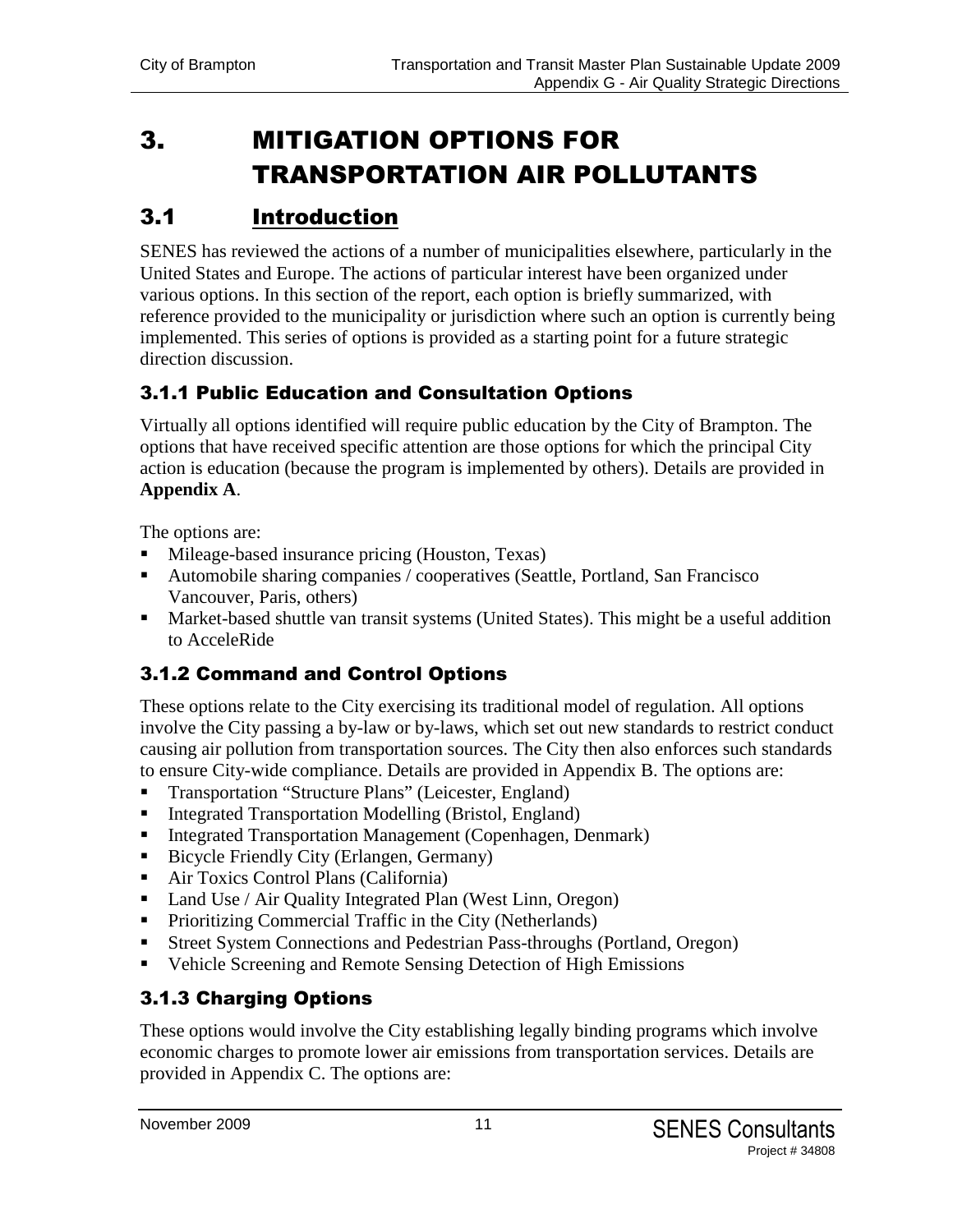- Environmental Zones with Traffic Restrictions and Charges (Gothenberg, Sweden)
- Emission-trading (San Francisco, California)
- Time-of-Day Parking Pricing
- Time-of-Day Pricing for Off-Road Equipment Emissions
- **Traffic Control Tolls and Pricing (Portland, Oregon)**
- Emission Budgets or Quotas (California)

## 3.1.4 Subsidy Options

These options involve the City establishing economic subsidies to promote lower air emissions from the transportation sector. Details are provided in Appendix D. The options are:

- **Incentives for Telecommuting or Commuter Alternatives (Maryland, California,** Washington, others)
- Gasoline Can Replacement Incentives (California, Louisiana, Connecticut)
- Incentives to Use Ozone-eating Catalyst for Air Conditioning Equipment (California)
- Incentives to Retrofit Diesel Engines
- **Incentives to Retrofit Heavy-Duty Equipment**

## 3.1.5 Governance Options

These options are presently beyond the legal authority of the City, and are, therefore, targets for future City actions to increase its legal authority. Details are provided in Appendix E. The examples are:

- Mileage-based insurance pricing (Houston)
- Emission check buyout (California)

# 3.2 Policies

## 3.2.1 Municipal Act

The current Municipal Act gives authority for parking and parks to Brampton. The two examples below are ways of thinking outside of the box and using this authority to improve air quality in a way that has not been done elsewhere.

#### **Control of Parking**

There are numerous options available to change parking by-laws so that using transit becomes more attractive. For example, (1) raising parking fees in general and for single occupancy vehicles in particular, (2) relate parking fees to road use or wear and tear from the vehicle, (3) raise the parking fee for a second car, and (4) by-law to reduce the number of spaces provided in new developments and redevelopments. See Appendix F for a detailed approach and costing that could be applied in Brampton.

#### **Air Quality Park**

The idea here is to establish an Air Quality Park within a given area of the city, say the downtown core. This is one option that could be used to reduce air quality impacts in certain locations within the city by (1) restricting the use of vehicles within the park, (2) allowing only non-polluting vehicles (electric, solar, bicycles) within the park, (3) more stringent air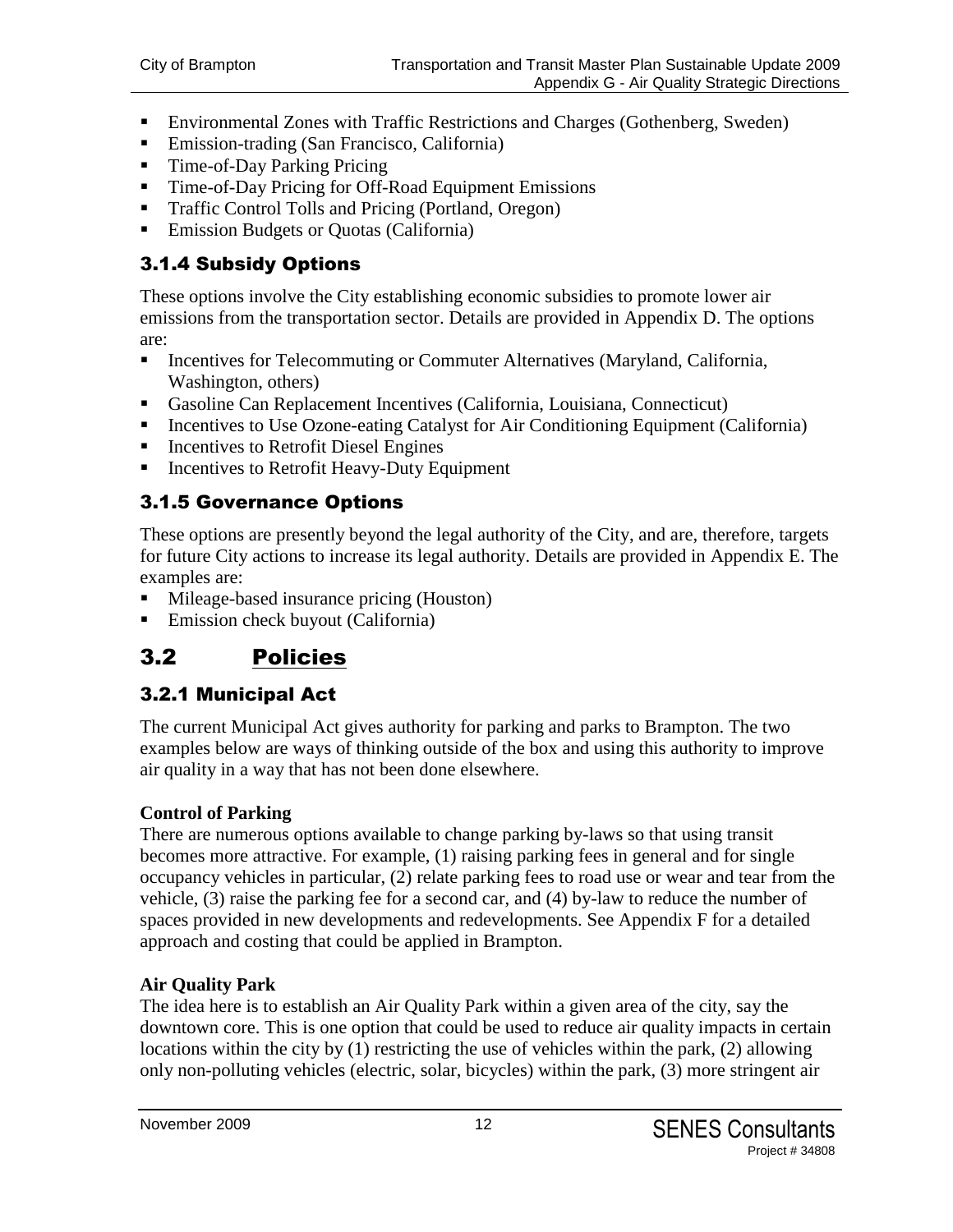quality standards within the park, (4) increased tree planting within the park to absorb pollutants.

#### **Retrofits**

Street lighting retrofits to lower energy consumption thereby lowering greenhouse gas emissions.

#### 3.2.2 Offsets

#### **Urban Reforestation**

Planting trees and bushes to absorb pollutants can lead to cleaner air. The following summary outlines the potential range of reductions in terms of tonnes of pollutant reduced per year per square kilometre of trees. This would be in addition to the actions already taken by Brampton but allows a method for quantifying the reductions.

| <b>Pollutant</b> | Low | High           |                              |
|------------------|-----|----------------|------------------------------|
| $PM_{10}$        | 3.2 | 5.4            | tonnes/ $km^2$ of trees/year |
| $O_3$            | 2.9 | 3.9            | tonnes/ $km^2$ of trees/year |
| SO <sub>2</sub>  | 1.3 | 2 <sub>1</sub> | tonnes/ $km^2$ of trees/year |
| NO <sub>2</sub>  | 1.3 | 24             | tonnes/ $km^2$ of trees/year |
| CO               | 0.2 | 0.4            | tonnes/ $km^2$ of trees/year |

#### **Carbon Tax**

*Carbon taxes* are taxes based on fossil fuel carbon content, and therefore a tax on carbon dioxide emissions. They differ from current North American fuel excise taxes, which are applied primarily to motor vehicle fuels as a way to finance highways and other transportation services. Because carbon taxes are intended primarily to internalize the environmental costs of fuel consumption and encourage energy conservation, there is no particular requirement for how their revenues should be used. Revenues can be used to reduce taxes, provide rebates, or finance new public services, including energy conservation programs. If most revenues are returned to residents and businesses, resulting in no significant increase to total government income, the taxes are considered *revenue neutral*, called a *tax shift*. Many economists advocate tax shifting to help achieve strategic policy objectives: raise taxes on *bads*, such as pollution emissions, and reduce taxes on *goods*, such as labour and investments. Carbon taxes are generally applied by state, provincial or federal jurisdictions at the point of production, distribution or sales.

#### 3.2.3 Infrastructure

#### **No Future Roadway Improvements**

This is one of a number of strategies aimed at encouraging individuals to switch from private vehicles to public transit. The basic idea here is to not fund roadway improvements that would ease traffic flows such that the frustration factor drives the shift away from private vehicles.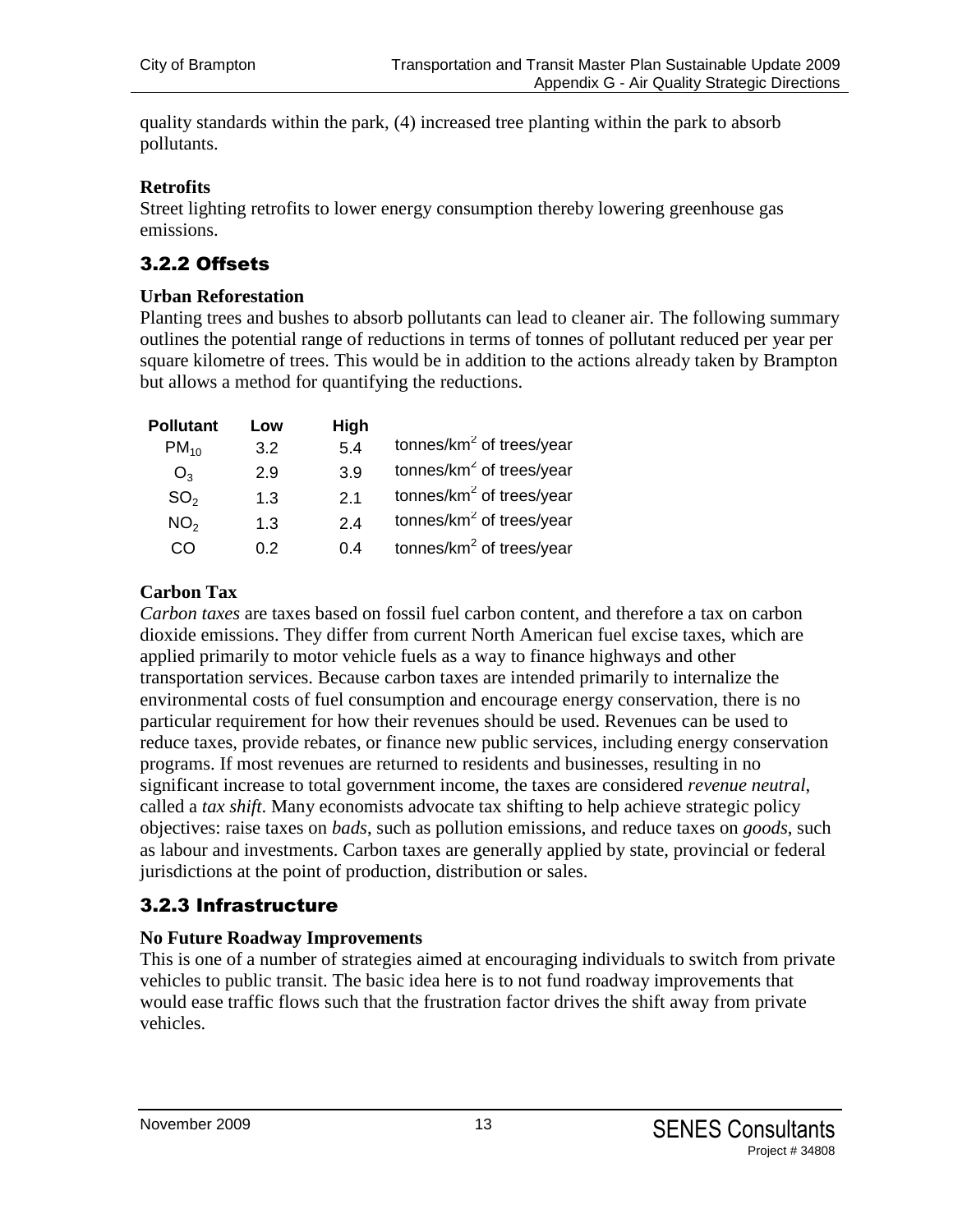#### **Put Money into Public Transit Systems**

The idea here is to improve public transit systems to the point that they become attractive to the individual who is still driving his / her private vehicle. The idea is that the better the transit system, the more people will use it. Brampton is well along the way in this area with AcceleRide.

#### **Car Pooling**

Car pooling is a way for individuals to save money while improving air quality. Car pooling can be encouraged through the provision of High Occupancy Vehicle (HOV) lanes that improve traffic flow for those commuters that choose to car pool. Car pooling can also be done by individual corporations through incentives, perhaps as a partnership program with the City.

#### **Anti-Idling By-Law**

Emissions of vehicles are higher at idle than during the rest of the driving cycle. This is shown in **Exhibit 3** below which was constructed for the Ontario Fleet Mix. While Brampton has an educational program on this topic, there may be improvements to be found through enforcement by Parking Enforcement Officers.



#### **Exhibit 3: Ontario Vehicle Emissions by Vehicle Speed**

#### **Residential Intensification**

The need for transportation is reduced if more residences are available in a smaller area. This is because a support infrastructure of shops becomes available because of the market demand.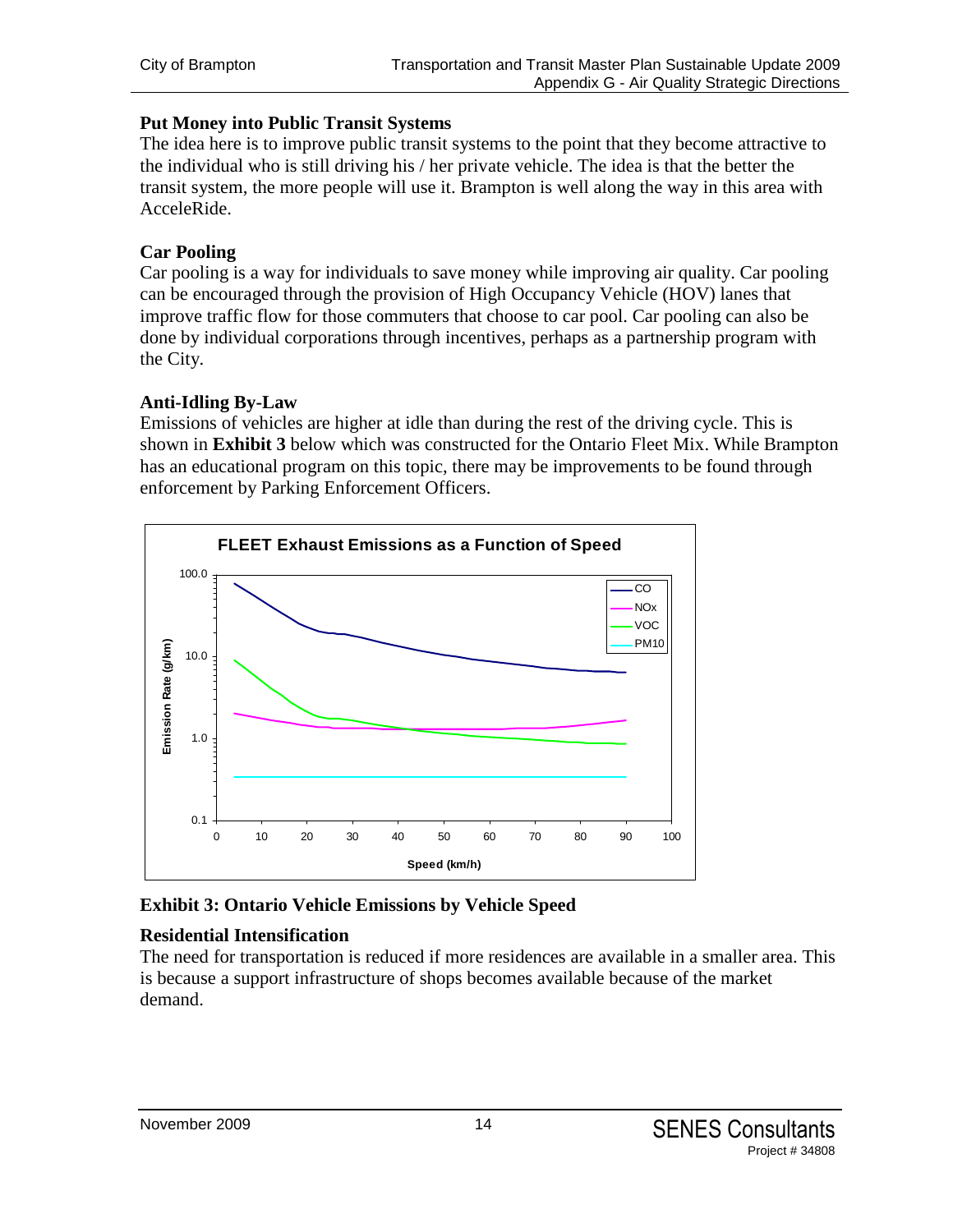#### **Telecommuting**

Allowing people to work from home where this will not affect job performance reduces the demand for transportation services of all kinds.

#### 3.2.4 Fleet Mix

#### **Target for Low and Zero Emission Vehicles (LEVs and ZEVs)**

If the City were to set a target for electric and / or solar powered vehicles for a given year in the future, this has been shown in California to encourage entrepreneurs to create new industries to meet this type of goal. A typical target might be to aim for 10% ZEVs within 10 years. LEVs can be part of this targeting as well.

#### **Compressed Natural Gas**

Using compressed natural gas to power vehicles leads to a significant lowering of vehicle emissions. One issue is the need for infrastructure to support natural gas refilling. The California South Coast Air Quality Management District (SCAQMD) introduced, in September 2008, a subsidy program for Home Refuelling Units to encourage the switch to personal vehicles away from conventional gasoline vehicles. This was to augment the school bus retrofit and infrastructure program outlined in **Section 3.3.5** below.

#### **Biofuels**

The use of alternative fuels can improve certain aspects of air quality depending upon the composition of the fuel. The drive behind biofuels is to use waste biological materials to produce a methanol type of fuel. Brampton is already using biofuels in part of its fleet.

#### **Hydrogen Technology**

The idea behind using hydrogen is that there are virtually no emissions other than water vapour. So each hydrogen fuelled vehicle has a direct impact on improving air quality. The problems are that there is no infrastructure to support refuelling. The City could set a target of 5% hydrogen fuelled cars within 10 years.

#### **Hybrids**

More and more hybrid vehicles are becoming available as part of the automobile industry's fleet of personal vehicles. Since Brampton is part of a large metropolitan area, there will be no servicing infrastructure issues like those in smaller communities. Brampton could set a higher target for a percentage of hybrid vehicles within the municipal government within a few years.

#### **Re-Formulated Gasoline**

This is another option for lowering emissions from vehicle use.

#### **Vehicle Inspection & Maintenance**

It has been shown in other communities that regular inspection and maintenance programs reduce vehicle emissions. There are a number of examples that can be examined such as the Greater Vancouver Regional District (GVRD) program.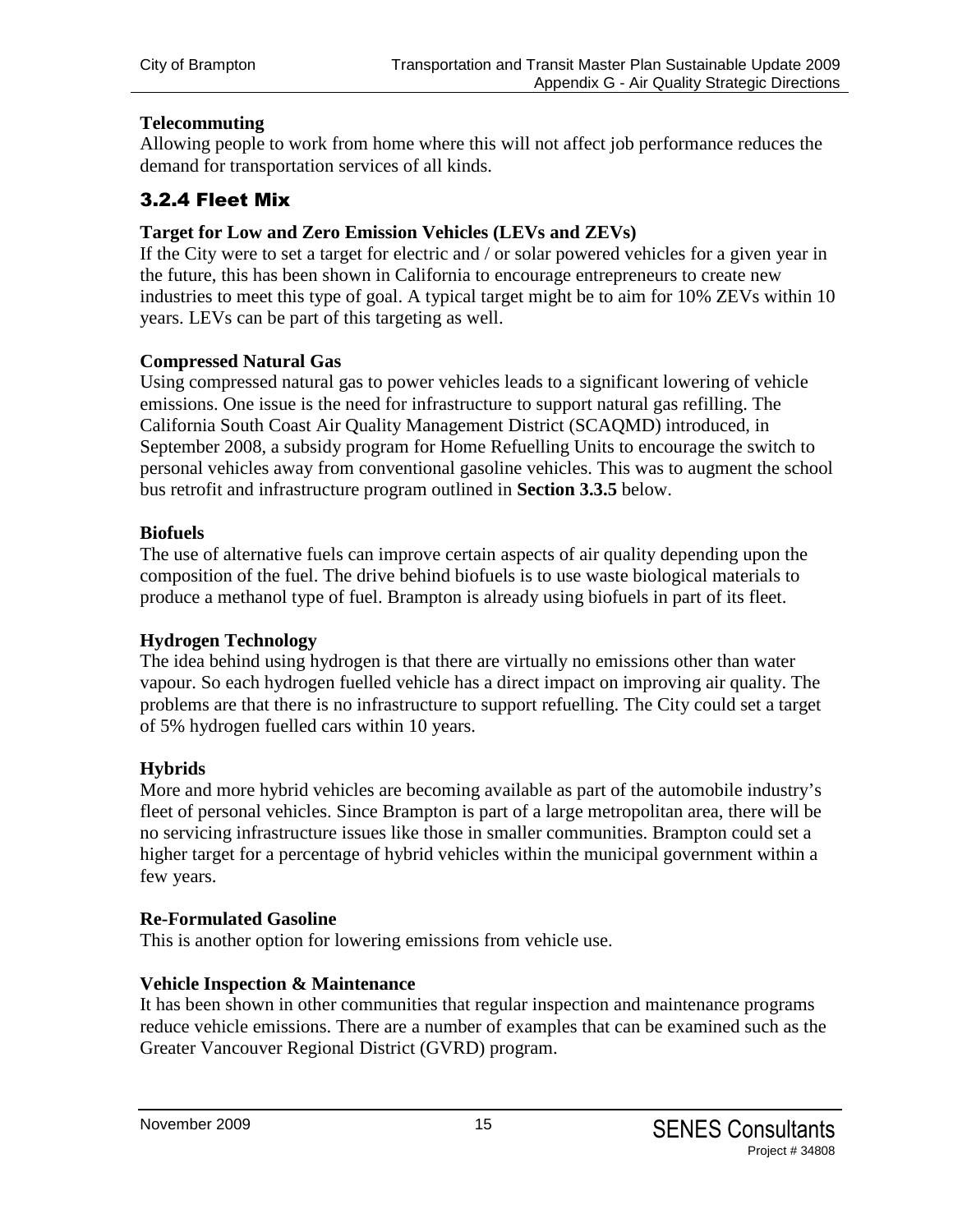### 3.2.5 Zoning

#### **Air Quality Park**

The City has the jurisdiction to create a centre-town air quality park with restricted fuels types and / or no personal traffic entry. This could dramatically reduce transportation emissions and impacts in this area.

#### **No Drive Zones**

The City could establish shopping areas that are no drive zones that are only accessible by foot such as the Sparks Street area in Ottawa.

#### **No Park Zones**

The concept here is to encourage the use of public transit by restricting areas that are accessible to private vehicles.

#### **One-Way Streets**

**Exhibit 3** above indicates that emissions increase at slower speeds. Providing one-way streets is one way to improve the flow of traffic allowing fewer emissions due to vehicles running at higher speeds.

#### **HOV Lanes**

This was discussed earlier in car-pooling as a way to encourage people to commute together (a 50% reduction) as well as maintaining a higher vehicle speed and thereby less pollution.

## 3.3 Practices

#### 3.3.1 Reducing Number of Vehicle Kilometres Travelled

Emissions of air pollutants are directly proportional to the number of vehicles. Reducing the number of vehicle kilometres travelled will improve air quality.

#### 3.3.2 Technology Improvements

Over the next few years, improvements in vehicle engine technology are going to reduce emissions overall, in essence holding emissions at the current level even as the number of vehicles increases as a result of population increases. **Exhibit 4** below presents an example of the anticipated reductions expected in  $NO<sub>x</sub>$  emissions over time. The exhibit shows for a vehicle running at about 67 km / hour a 67% reduction from 1995 levels by 2020.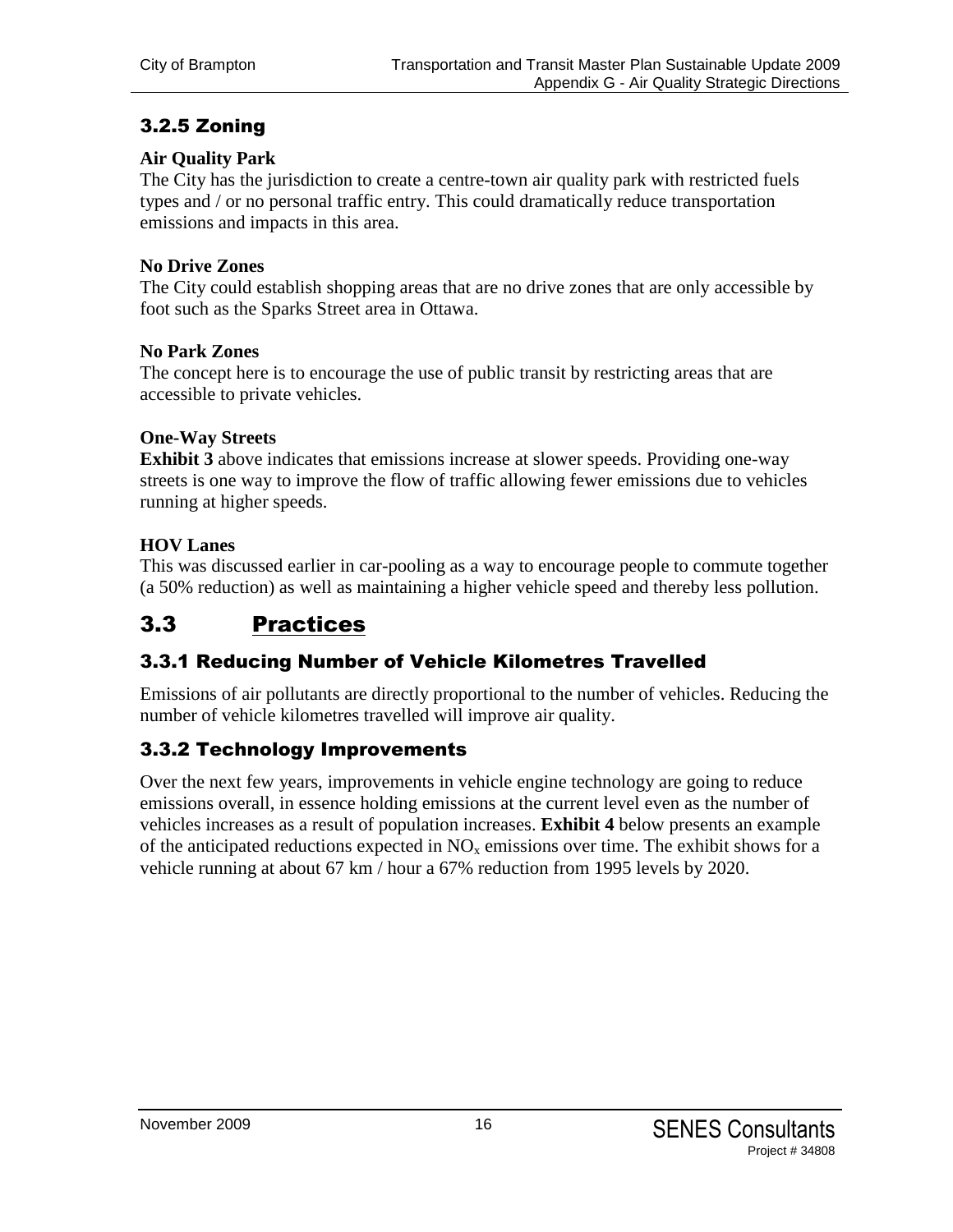

Source: Mobile 6C Emission Factors for  $NO<sub>x</sub>$ 

#### **Exhibit 4: NO<sup>x</sup> Emission Reduction Due to Technology Improvements**

### 3.3.3 Street Washing

The City of Hamilton as early as 1980 showed that increased street washing could reduce emissions of particulate matter (PM) into the air by as much as 80%. It is possible to simulate, for any set of conditions of traffic and silt loadings, how much PM reduction could be achieved for a certain frequency and intensity of washing. A simple example is given below.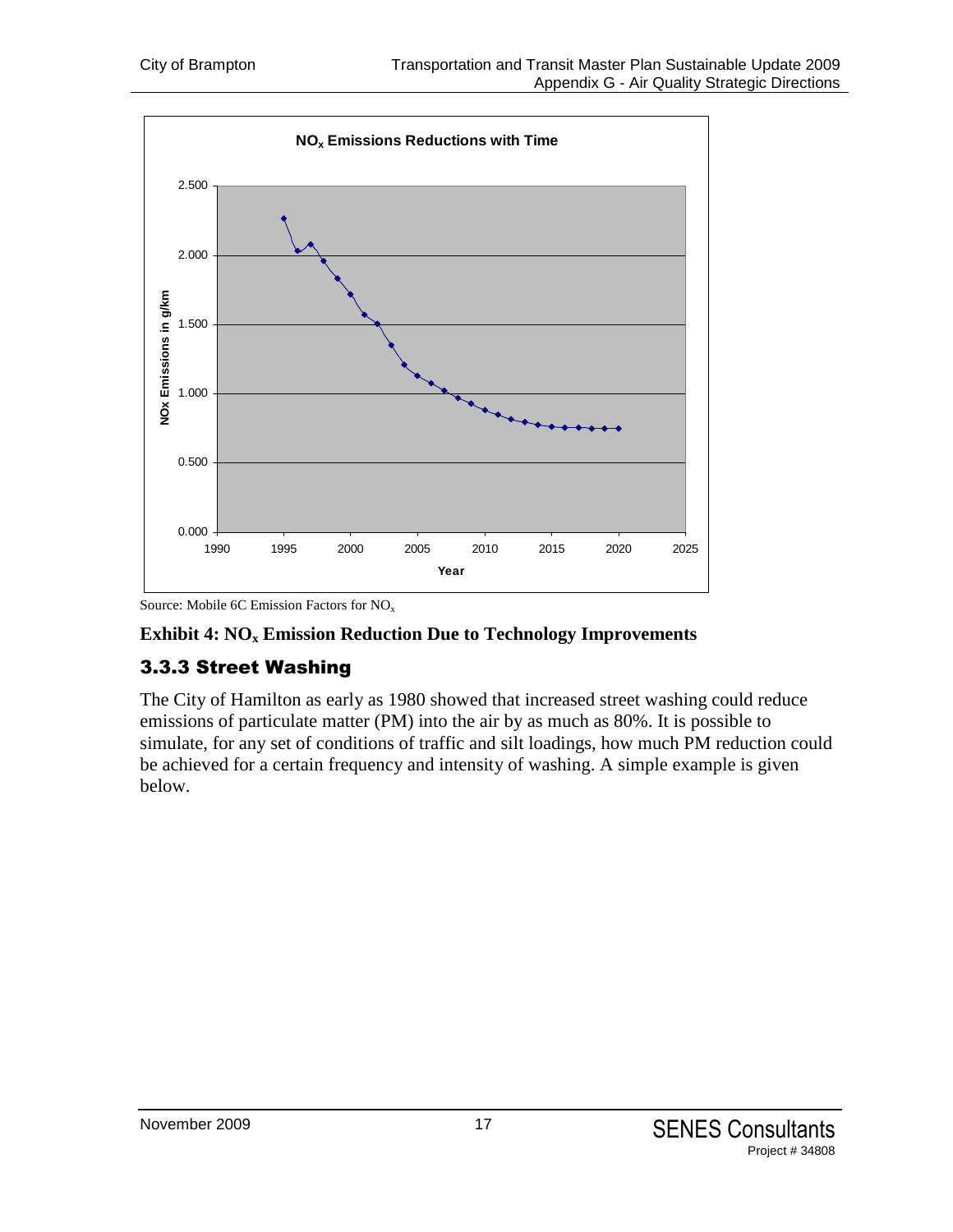| <b>Number of Litres of Water Used</b>                                                                                                                                           |
|---------------------------------------------------------------------------------------------------------------------------------------------------------------------------------|
| 7680                                                                                                                                                                            |
|                                                                                                                                                                                 |
| Area of Paved Road (m <sup>2</sup> )                                                                                                                                            |
| 1000                                                                                                                                                                            |
|                                                                                                                                                                                 |
| <b>Total Number of Vehicles/Day</b>                                                                                                                                             |
| 500                                                                                                                                                                             |
|                                                                                                                                                                                 |
| <b>Number of Passes per Day</b>                                                                                                                                                 |
| 4                                                                                                                                                                               |
| Vaccuum Sweeping =<br>46%                                                                                                                                                       |
| 69 - 0.231 * V where $V = #$ vehicles passing since application<br><b>Water Flushing =</b><br>Water application at 0.48 gal/yd <sup>2</sup> . 0.1 gal/sq. yd. = 0.4 L/sq. metre |
| 125<br>% Control =<br>$V =$<br>40                                                                                                                                               |
| $96 - 0.263 * V$<br>Water Flushing followed by Sweeping =                                                                                                                       |
| 125<br>% Control =<br>63                                                                                                                                                        |

Since Brampton already uses low-emission sweepers, thought could be given to an increase in the number of sweepers and the area swept.

### 3.3.4 Installing "Pervious" Concrete Edges

A new type of porous concrete is just becoming available in Ontario that may provide some additional particulate matter control for roadways. It is called "pervious" concrete and while it does not have the strength to be used for the driving area of the road, it may be able to be used in run-off gutters or edges to allow particulate matter laden rainwater to run through into the ground, thereby removing the PM from becoming re-suspended by the action of the vehicle's wheels on the road. As this is a very new product, SENES is not aware of any jurisdictions where this technology has been applied.

#### 3.3.5 Education and Subsidies

In September 2008, the South Coast Air Quality Management District (SCAQMD) in California announced significant funding to replace dirty diesel school buses with clean burning compressed natural gas buses. The funding was to purchase some new buses, to retrofit others with particulate traps and also to help pay for the fuelling infrastructure for compressed natural gas (CNG). CNG buses on average emit 6 times less smog and particulate forming nitrogen oxides than diesel buses.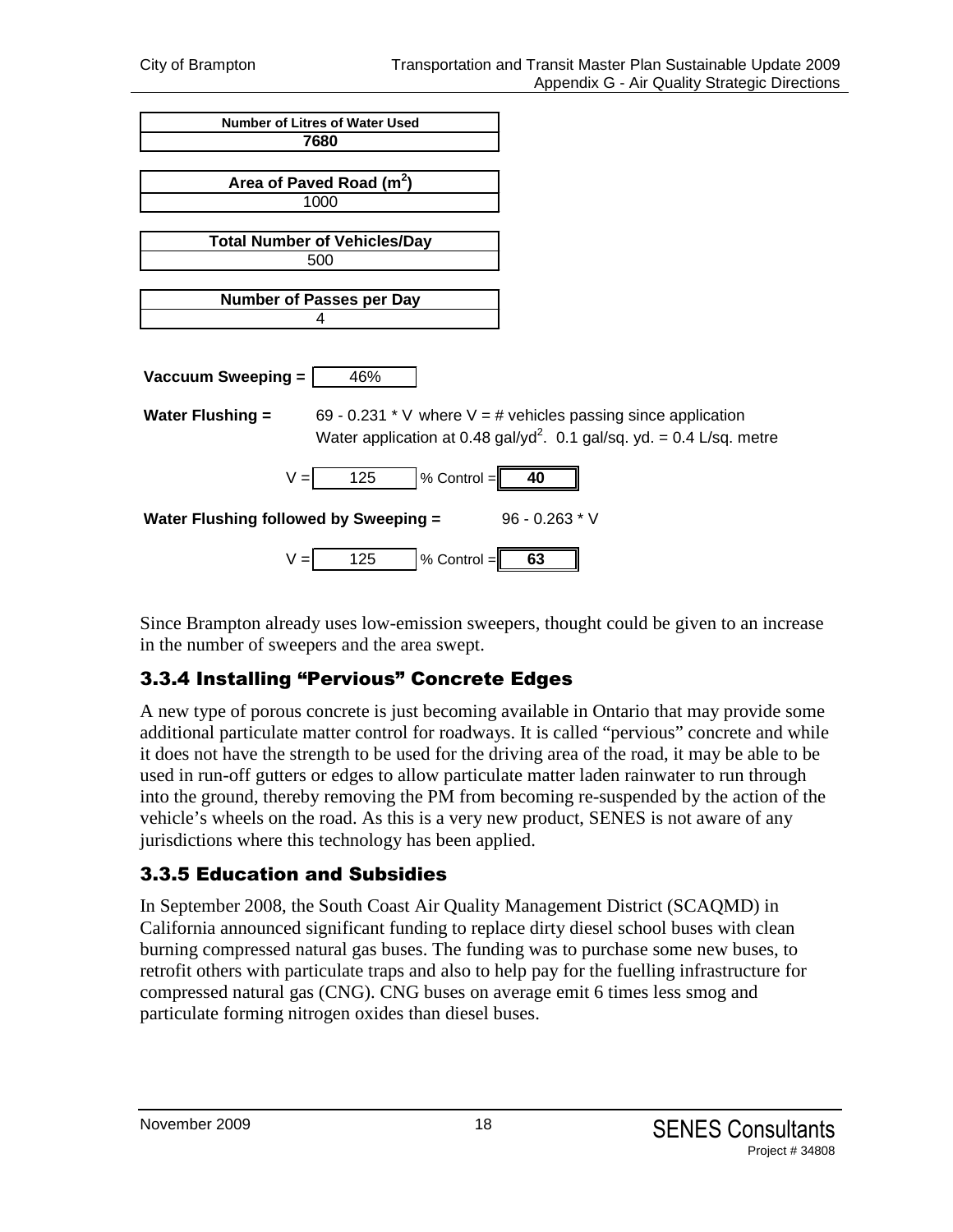# 4. SCREENING AIR QUALITY ASSESSMENT

# 4.1 Introduction

A screening level air quality assessment was undertaken to look at the relative change in air quality that could be expected through the use of some of the mitigation approaches outlined in **Section 3**.

Emissions data was available though the NPRI database for all of Ontario. This data provided the total emissions to atmosphere from all of Ontario broken down by source type and pollutant. The transportation portion of the Ontario emissions was then pro-rated by population as a first estimate of the transportation emissions occurring in each ward across the City of Brampton.

Where data allowed a second more detailed approach was examined to try to look at the uncertainty levels associated with the screening level approach taken.

# 4.2 Approach

The air pollution dispersion model used was the Industrial Source Complex – Version 3 (ISC3) Model which has been used internationally for many years. It was used to provide annual estimates of concentration changes attributable to the various mitigation measures examined.

The ten City of Brampton municipal wards were used as area emission sources, with output locations near the centre of each ward.

The ISC3 Model was used to generate meteorological transfer coefficients between the emissions from each ward and specific receptor points across Brampton. These were put into a spreadsheet model called a Transfer Matrix Model (TMM) that allows emission changes by ward to be simply modelled into the resulting concentration levels at each receptor location.

# 4.3 Modelling

## 4.3.1 ISC3 Model

The Industrial Source Complex Version 3 (ISC3) model is specifically designed to permit analysis of emission sources from complex industrial settings (multiple stacks, fugitive emissions, building wake effects, etc.). This model is used for compliance modelling and is used by many countries around the world. It has been accepted for use in most provinces across Canada. The ISC3 Model calculates concentrations and depositions in rural or urban environments.

Although the Industrial Source Complex Short Term Version 3 (ISCST3) model is the workhorse of the various dispersion models available today, it is also well recognized that the algorithms in this model are over 20 years old, and do not represent the most current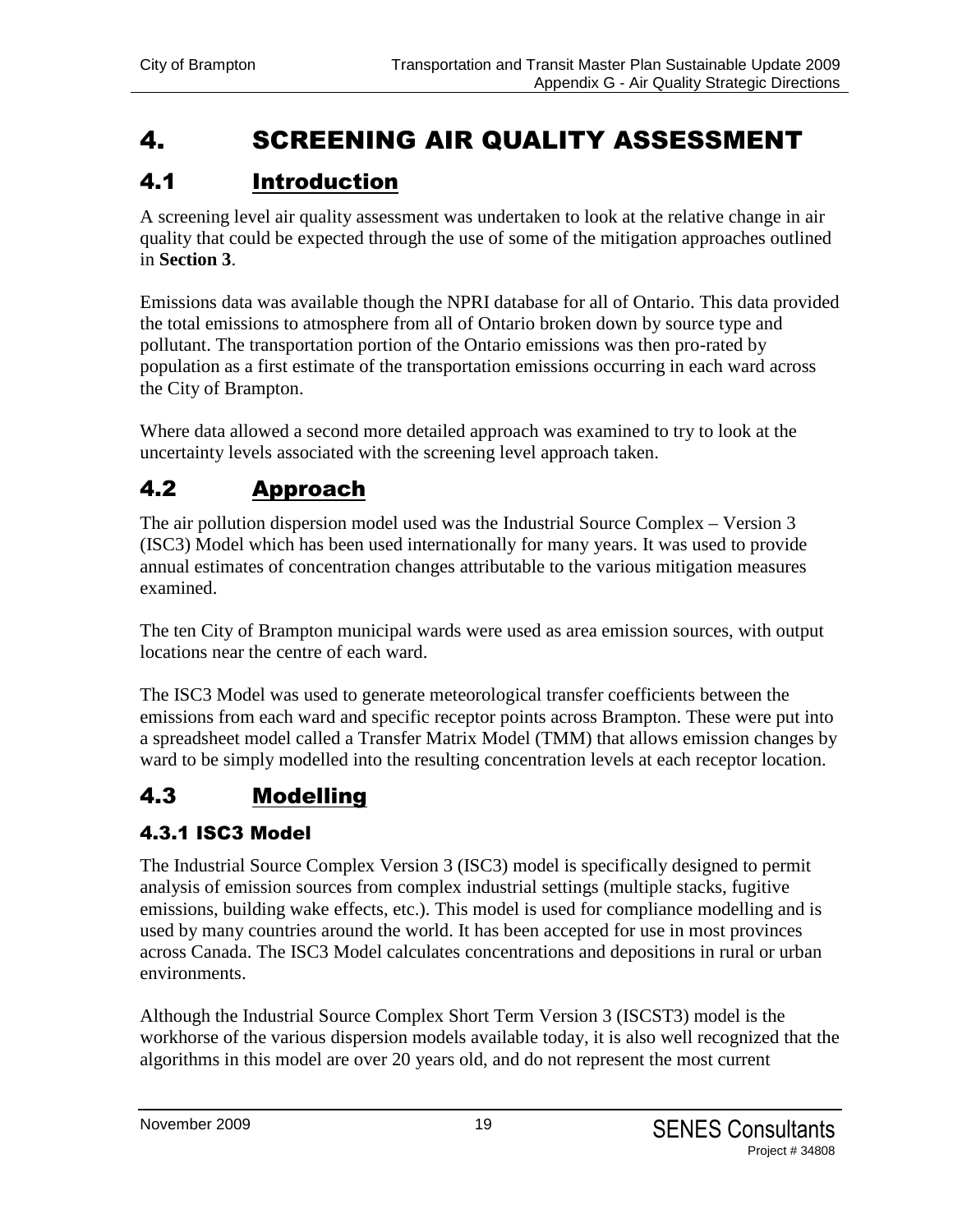understanding of dispersion dynamics. While the model is still considered to be suitable for most applications, it is more reliable for modelling long-term average concentrations than for estimating maximum short-term concentrations.

For ISC3 modelling, hourly meteorological data are required including: mixing height, temperature, cloud cover, cloud opacity, wind speed and wind direction. For calculating hourly mixing heights, upper air measurements are needed. Using upper air observations (twice daily) morning and afternoon mixing heights are calculated and, based on these measurements, hourly mixing heights are estimated using the U.S. EPA's regulatory meteorological pre-processor PCRAMMET.

### 4.3.2 Meteorological Driver Used

Hour by hour data from Pearson Airport for the year 2007 was used as the driving force to run the ISC3 Model.

#### 4.3.3 Transfer Matrix Model

The Transfer Matrix Model (TMM) is essentially a spreadsheet that contains the output of the air dispersion model. The air dispersion model is used to calculate the concentration impact of a unit emission from each emitting source at each receptor. The relationship between each source and each receptor is called a meteorological transfer coefficient and is multiplied by the actual emissions for each source and each pollutant to determine the individual source impact on each receptor. The total impact from all sources on each receptor is simply the sum of all of the partial contributions. Also included in the TMM is the background level of each pollutant, the part that we can do nothing about.

The TMM that was developed for the City of Brampton can be used to test a given piece of control technology, or a corporate strategy, for reducing emissions. Emissions can be input and the TMM will output the impact at a selected receptor location.

#### 4.3.4 Receptors Selected

At least one receptor within each ward was selected as a typical output point for the screening modelling.

**Exhibit** 5 presents the locations of the receptors selected for this analysis on a ward map of Brampton. Included on this map as one of the receptor locations is the MOE monitoring station (R1b) located at 525 Main Street (MOE #46089).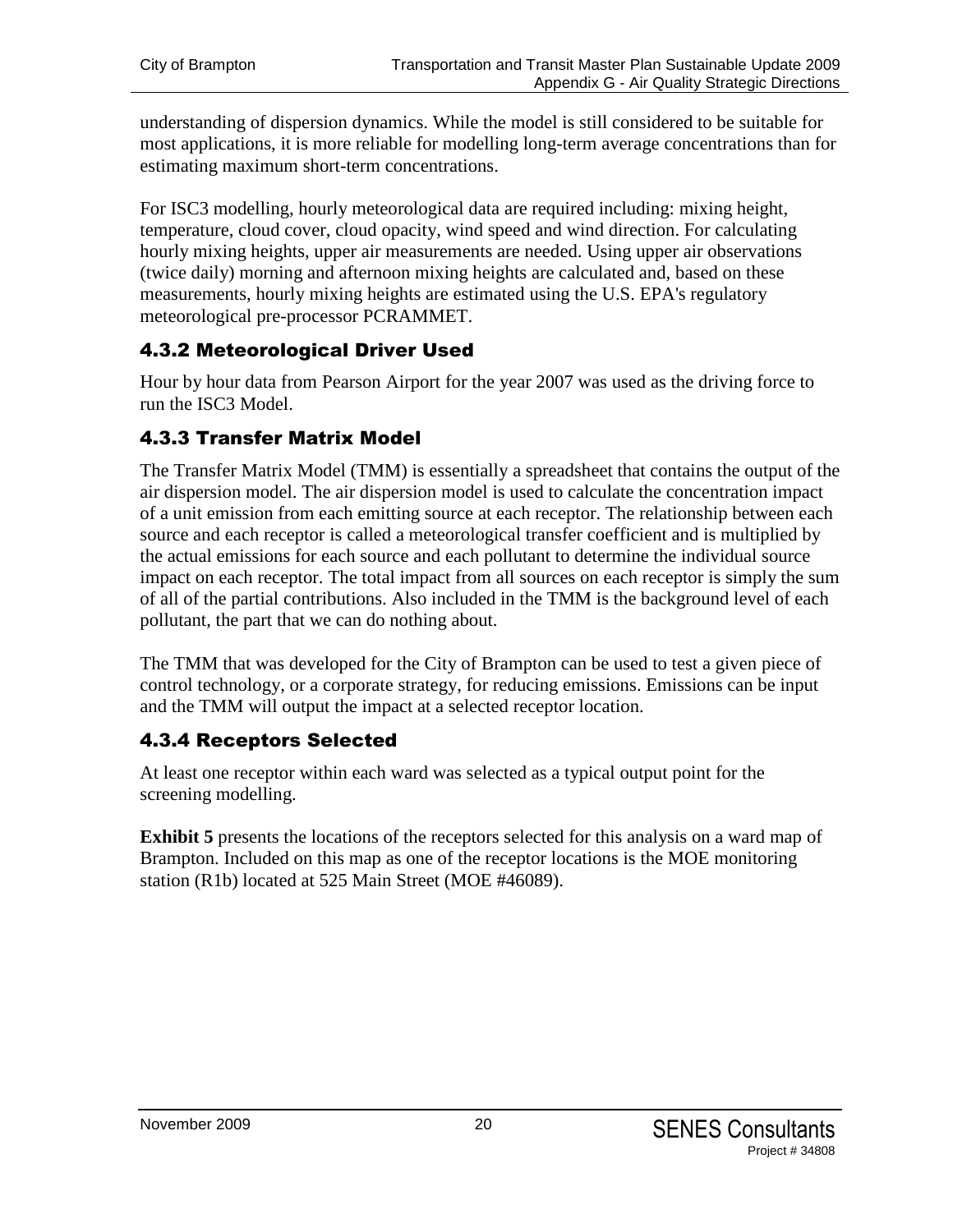

**Exhibit 5: Air Quality Receptor Points within Brampton Wards**

# 4.4 Results

### 4.4.1 The Current Situation

**Table 8** presents the estimated current air quality levels resulting from all sources in Brampton, for the pollutants studied, at the receptor locations selected across Brampton.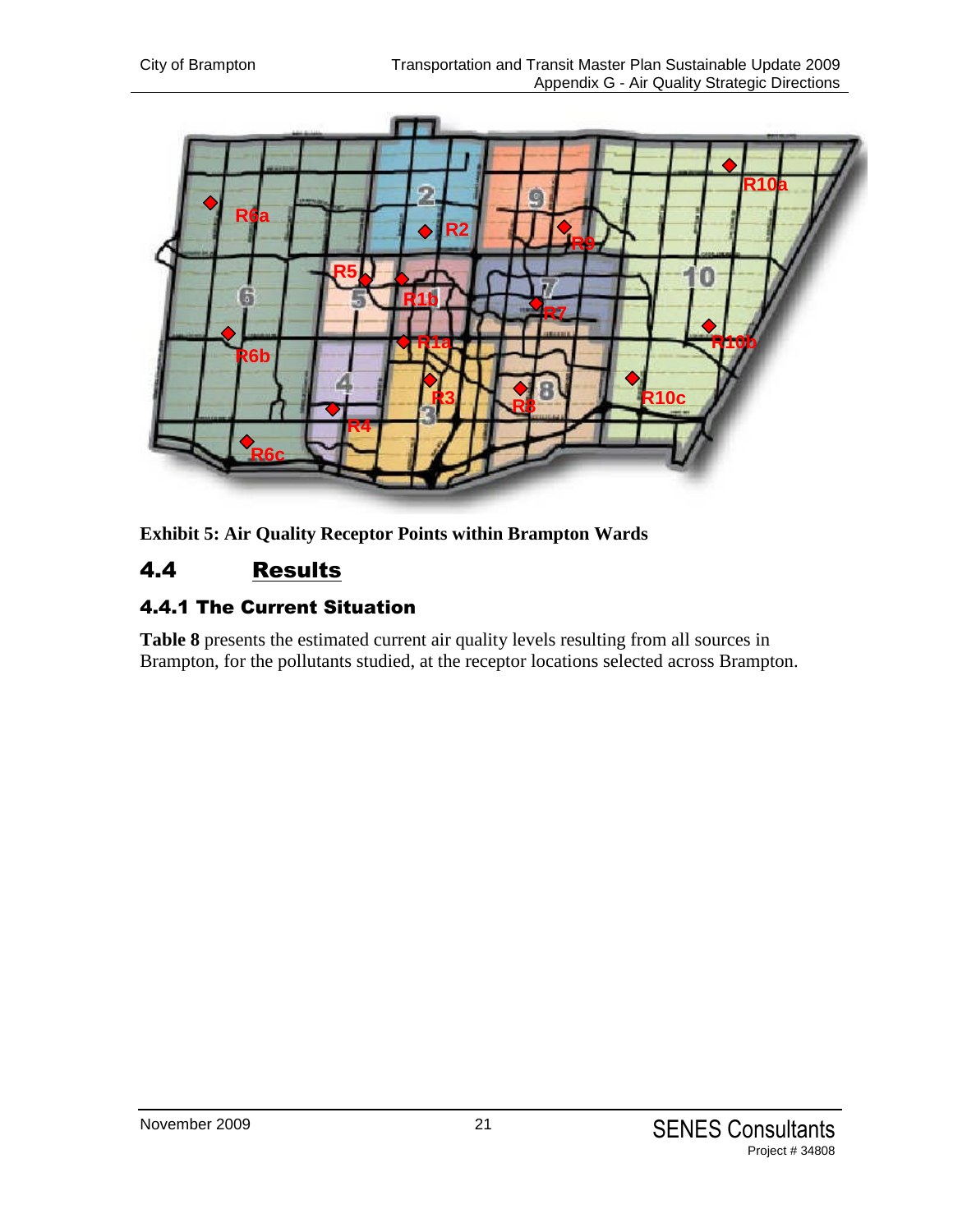|                  | <b>Annual Average Contaminant Concentrations (µg/m<sup>3</sup>)</b> |                           |                      |                 |  |  |  |  |
|------------------|---------------------------------------------------------------------|---------------------------|----------------------|-----------------|--|--|--|--|
| <b>Receptor</b>  | NO <sub>x</sub>                                                     | $PM_{10}$                 | $\bf CO$             | CO <sub>2</sub> |  |  |  |  |
| R <sub>1</sub> a | 62.4                                                                | 140.2                     | 326                  | 21,571          |  |  |  |  |
| R1b              | 86.9                                                                | 195.1                     | 454                  | 30,032          |  |  |  |  |
| R <sub>2</sub>   | 60.8                                                                | 136.5                     | 318                  | 21,012          |  |  |  |  |
| R3               | 51.5                                                                | 115.7                     | 269                  | 17,802          |  |  |  |  |
| R <sub>4</sub>   | 82.3                                                                | 184.7                     | 430                  | 28,427          |  |  |  |  |
| R <sub>5</sub>   | 83.0                                                                | 186.3                     | 434                  | 28,675          |  |  |  |  |
| R <sub>6</sub> a | 20.7                                                                | 46.5                      | 108                  | 7,153           |  |  |  |  |
| R6b              | 21.6                                                                | 48.5                      | 113                  | 7,462           |  |  |  |  |
| R6c              | 22.1                                                                | 49.7                      | 116                  | 7,646           |  |  |  |  |
| $\mathbf{R}$     | 66.0                                                                | 148.3                     | 345                  | 22,816          |  |  |  |  |
| R8               | 50.8                                                                | 114.0                     | 266                  | 17,550          |  |  |  |  |
| R9               | 55.1                                                                | 123.6                     | 288                  | 19,021          |  |  |  |  |
| R10a             | 17.5                                                                | 39.4                      | 92                   | 6,061           |  |  |  |  |
| R10 <sub>b</sub> | 20.7                                                                | 46.4                      | 108                  | 7,137           |  |  |  |  |
| R10c             | 25.3                                                                | 56.8                      | 132                  | 8,742           |  |  |  |  |
| Ontario          | $200 \mu g/m^3$                                                     | 50 $\mu$ g/m <sup>3</sup> | $15,700 \,\mu g/m^3$ |                 |  |  |  |  |
| Criteria         | 24 hr AAQC                                                          | 24 hr Interim Std         | 8 hr AAQC            | no criterion    |  |  |  |  |

**Table 8: Air Quality Impacts from All Brampton Sources**

#### 4.4.2 Portion Due to Transportation Sources

**Table 9** presents the air quality impact from all transportation sources in Brampton at the receptor locations selected.

|                  | Contaminant Concentrations $(\mu g/m^3)$ |           |     |                 |  |  |  |  |
|------------------|------------------------------------------|-----------|-----|-----------------|--|--|--|--|
| <b>Receptor</b>  | $NO_x$                                   | $PM_{10}$ | CO  | CO <sub>2</sub> |  |  |  |  |
| R <sub>1</sub> a | 23.2                                     | 5.7       | 197 | 5,669           |  |  |  |  |
| R <sub>1</sub> b | 18.3                                     | 4.6       | 171 | 4,590           |  |  |  |  |
| R <sub>2</sub>   | 13.3                                     | 3.3       | 125 | 3,345           |  |  |  |  |
| R3               | 24.5                                     | 6.0       | 203 | 5,971           |  |  |  |  |
| R <sub>4</sub>   | 19.6                                     | 4.9       | 180 | 4,828           |  |  |  |  |
| R <sub>5</sub>   | 14.8                                     | 3.7       | 138 | 3,712           |  |  |  |  |
| R6a              | 8.1                                      | 2.0       | 75  | 1,996           |  |  |  |  |
| R6b              | 8.3                                      | 2.1       | 77  | 2,061           |  |  |  |  |
| R6c              | 8.3                                      | 2.1       | 77  | 2,044           |  |  |  |  |
| R7               | 16.3                                     | 3.8       | 151 | 4,014           |  |  |  |  |
| R <sub>8</sub>   | 25.0                                     | 6.2       | 230 | 6,141           |  |  |  |  |
| R <sub>9</sub>   | 16.2                                     | 3.8       | 150 | 3,973           |  |  |  |  |
| R10a             | 10.3                                     | 2.4       | 95  | 2,493           |  |  |  |  |
| R10 <sub>b</sub> | 11.5                                     | 2.7       | 106 | 2,802           |  |  |  |  |
| R10c             | 13.1                                     | 3.1       | 121 | 3,189           |  |  |  |  |

**Table 9: Air Quality Impacts from Brampton Transportation Sources**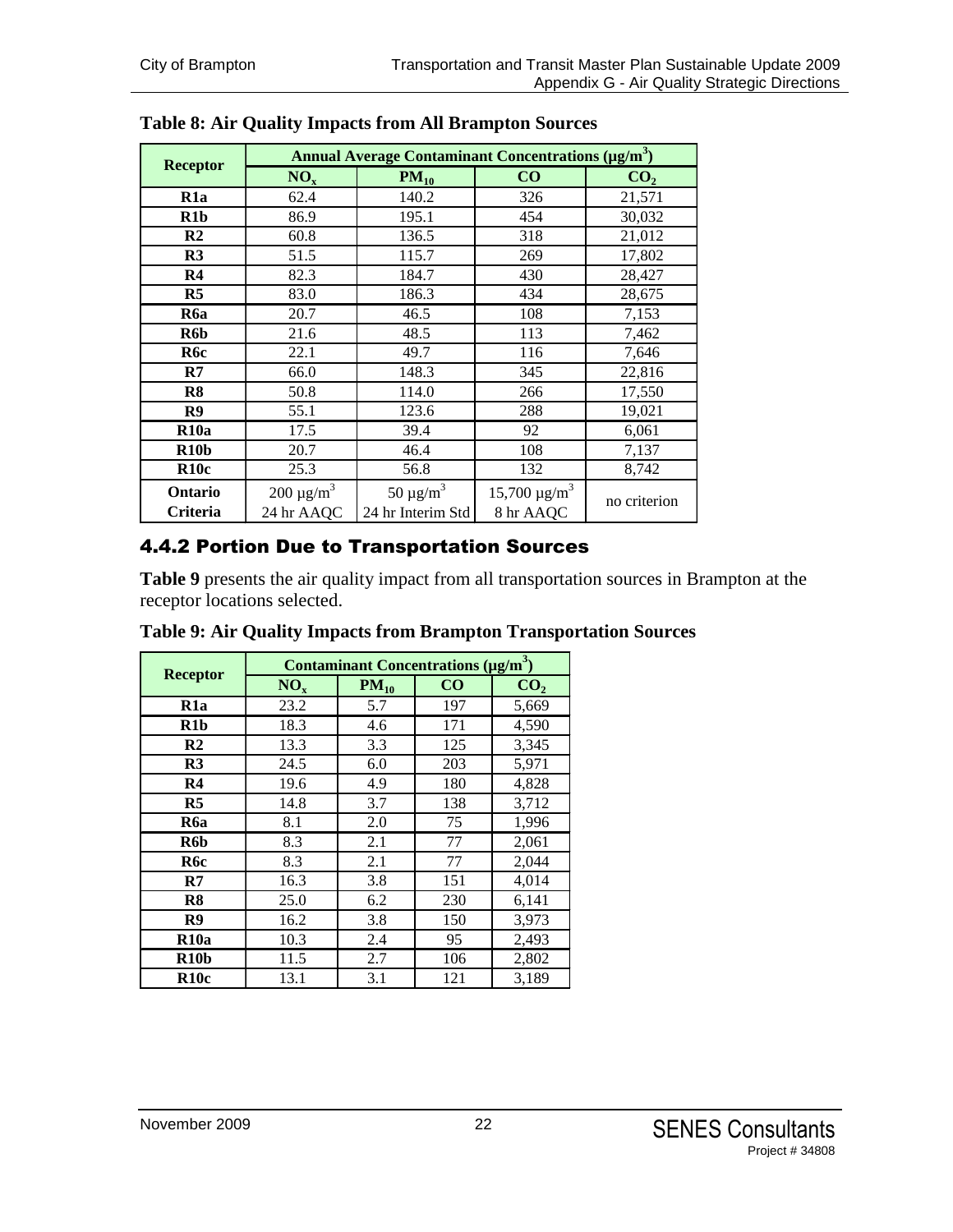#### 4.4.3 Impact of Mitigation Options

In order to demonstrate how air quality would change across Brampton, two mitigation examples were tested as part of this project. They were:

- Urban re-forestation (enhanced planting of trees in Ward 3 covering 1.0 km2 of the approximate 25 km2 in the Ward);
- Only zero emission vehicles (ZEVs) in Ward 1 (establish pollution free zone across Ward 1)

**Table 10** presents the results of urban reforestation across Ward 3. *Baseline Emissions* are for roads transportation sources only, *Emissions After Mitigation* are after reforestation occurs across Ward 3 (i.e., only emission rates in Ward 3 are reduced after reforestation). **Table 10** also shows that enhanced tree planting does reduce emissions marginally for particulate based contaminants, with essentially no change to gaseous contaminants. The maximum reduction is 1.28% for the Ward 3 receptor.

|                |                  |                                                 | <b>POLLUTANT</b>                                         |                        |                       |                                                 |                                            |                    |                       |                                                 |                                                            |                    |                       |
|----------------|------------------|-------------------------------------------------|----------------------------------------------------------|------------------------|-----------------------|-------------------------------------------------|--------------------------------------------|--------------------|-----------------------|-------------------------------------------------|------------------------------------------------------------|--------------------|-----------------------|
|                |                  | $\mathbf{co}$                                   |                                                          |                        |                       | NO <sub>x</sub>                                 |                                            |                    | $PM_{10}$             |                                                 |                                                            |                    |                       |
| <b>WARD</b>    | <b>RECEPTOR</b>  | <b>Baseline</b><br><b>Emissions</b><br>in $g/s$ | <b>Emissions</b><br>After<br><b>Mitigation in</b><br>q/s | $\text{u}\text{g/m}^3$ | % change<br>from base | <b>Baseline</b><br><b>Emissions</b><br>in $g/s$ | Emissions<br>After<br>Mitigation in<br>q/s | u g/m <sup>3</sup> | % change<br>from base | <b>Baseline</b><br><b>Emissions</b><br>in $g/s$ | <b>Emissions</b><br>After<br><b>Mitigation</b><br>in $q/s$ | u g/m <sup>3</sup> | % change<br>from base |
|                | 1a Hospital      | 98.41                                           | 98.41                                                    | 196.68                 | 0.00%                 | 10.39                                           | 10.39                                      | 23.13              | $-0.11%$              | 2.60                                            | 2.60                                                       | 5.63               | $-1.01%$              |
|                | 1b MOE Station   |                                                 |                                                          | 171.21                 | 0.00%                 |                                                 |                                            | 18.31              | $-0.01%$              |                                                 |                                                            | 4.56               | $-0.11%$              |
| $\overline{2}$ |                  | 103.94                                          | 103.94                                                   | 124.78                 | 0.00%                 | 10.91                                           | 10.91                                      | 13.32              | $-0.01%$              | 2.71                                            | 2.71                                                       | 3.29               | $-0.10%$              |
| 3              | 3                | 265.82                                          | 265.81                                                   | 202.55                 | 0.00%                 | 33.58                                           | 33.52                                      | 24.51              | $-0.13%$              | 8.19                                            | 8.05                                                       | 5.93               | $-1.28%$              |
| 4              | 4                | 121.85                                          | 121.85                                                   | 180.19                 | 0.00%                 | 13.03                                           | 13.03                                      | 19.57              | $-0.02%$              | 3.31                                            | 3.31                                                       | 4.92               | $-0.17%$              |
| 5              | 5                | 62.51                                           | 62.51                                                    | 138.25                 | 0.00%                 | 6.56                                            | 6.56                                       | 14.76              | $-0.01%$              | 1.64                                            | 1.64                                                       | 3.68               | $-0.12%$              |
|                | 6a - North       |                                                 |                                                          | 74.98                  | 0.00%                 |                                                 |                                            | 8.08               | $-0.01%$              |                                                 |                                                            | 2.04               | $-0.08%$              |
| 6              | Centre<br>$6b -$ | 282.98                                          | 282.98                                                   | 77.47                  | 0.00%                 | 30.26                                           | 30.26                                      | 8.34               | $-0.01%$              | 7.72                                            | 7.72                                                       | 2.11               | $-0.08%$              |
|                | 6c - South       |                                                 |                                                          | 76.58                  | 0.00%                 |                                                 |                                            | 8.28               | $-0.01%$              |                                                 |                                                            | 2.09               | $-0.12%$              |
| $\overline{7}$ |                  | 79.53                                           | 79.53                                                    | 150.70                 | 0.00%                 | 8.54                                            | 8.54                                       | 16.34              | $-0.01%$              | 1.86                                            | .86                                                        | 3.79               | $-0.13%$              |
| 8              | 8                | 282.12                                          | 282.12                                                   | 230.41                 | 0.00%                 | 30.32                                           | 30.32                                      | 25.04              | $-0.01%$              | 7.59                                            | 7.59                                                       | 6.21               | $-0.13%$              |
| 9              | 9                | 152.04                                          | 152.04                                                   | 149.90                 | 0.00%                 | 16.35                                           | 16.35                                      | 16.21              | $-0.01%$              | 3.85                                            | 3.85                                                       | 3.83               | $-0.07%$              |
|                | 10a - North      |                                                 |                                                          | 94.60                  | 0.00%                 |                                                 |                                            | 10.27              | 0.00%                 |                                                 |                                                            | 2.42               | $-0.05%$              |
| 10             | 10b - Centre     | 403.26                                          | 403.26                                                   | 106.32                 | 0.00%                 | 43.68                                           | 43.68                                      | 11.53              | 0.00%                 | 10.23                                           | 10.23                                                      | 2.72               | $-0.04%$              |
|                | 10c - South      |                                                 |                                                          | 120.68                 | 0.00%                 |                                                 |                                            | 13.10              | $-0.01%$              |                                                 |                                                            | 3.12               | $-0.07%$              |

**Table 10: Air Quality Improvements due to Enhanced Tree Planting in Ward 3**

**Table 11** shows the results of establishing a pollution free zone in Ward 1 allowing only zero emission vehicles (ZEVs) on roads in that ward. As with **Table 10** above, Baseline Emissions are for roads transportation sources only, Emissions After Mitigation are after allowing only ZEVs on roads in Ward 1 (i.e., only emission rates in Ward 1 are reduced to zero). The table demonstrates significant changes for receptor locations near Ward 1 with marginal reductions at locations near the limits of Brampton.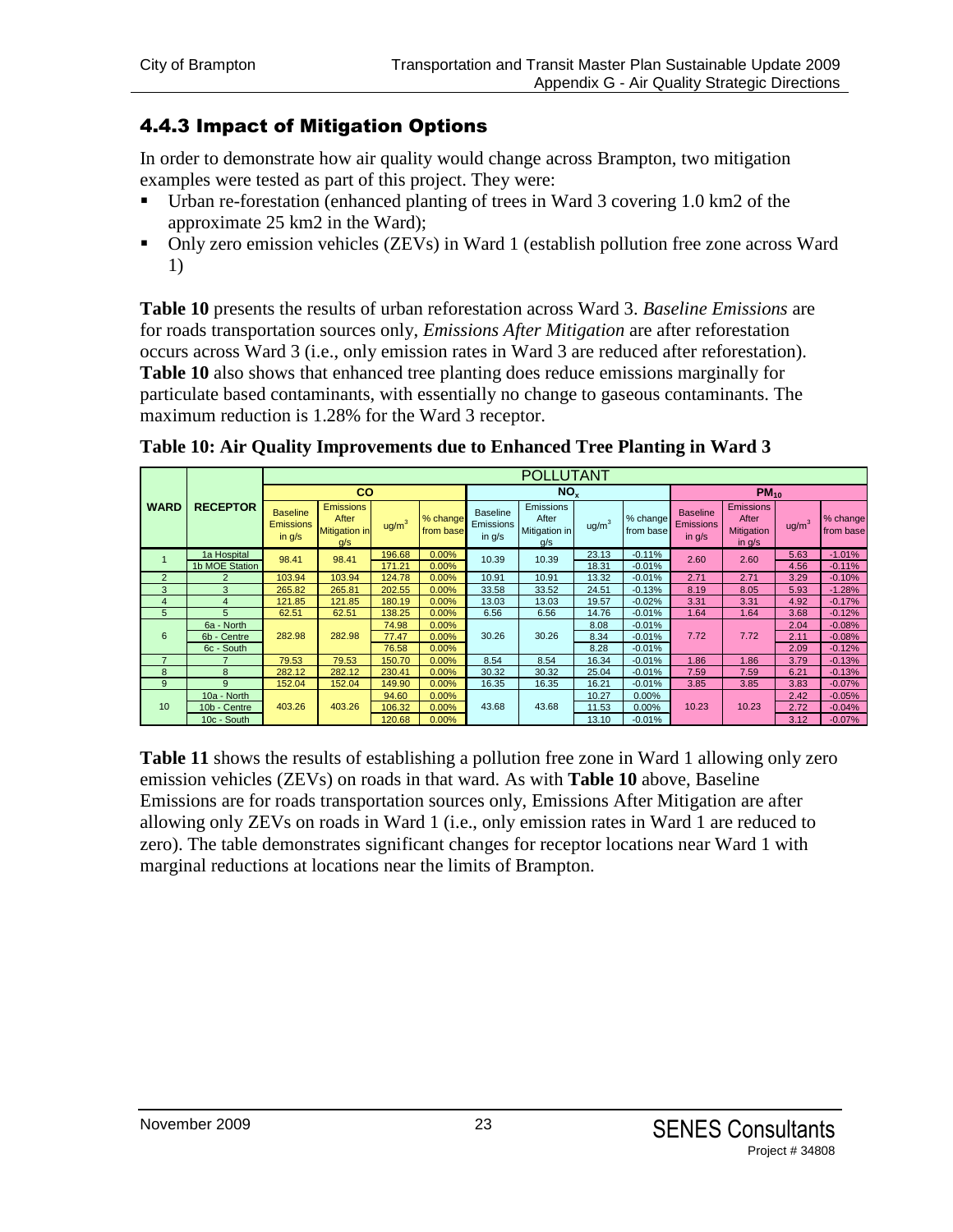| Table 11: Air Quality Improvements Resulting from ZEVs in Ward 1 |  |  |  |  |
|------------------------------------------------------------------|--|--|--|--|
|------------------------------------------------------------------|--|--|--|--|

|                |                   |                                                 | <b>POLLUTANT</b>                                         |                   |                       |                                                 |                                            |                   |                       |                                                 |                                                            |                 |                       |
|----------------|-------------------|-------------------------------------------------|----------------------------------------------------------|-------------------|-----------------------|-------------------------------------------------|--------------------------------------------|-------------------|-----------------------|-------------------------------------------------|------------------------------------------------------------|-----------------|-----------------------|
|                |                   |                                                 | <b>CO</b>                                                |                   |                       | NO <sub>x</sub>                                 |                                            |                   |                       |                                                 | $PM_{10}$                                                  |                 |                       |
| <b>WARD</b>    | <b>RECEPTOR</b>   | <b>Baseline</b><br><b>Emissions</b><br>in $q/s$ | <b>Emissions</b><br>After<br><b>Mitigation in</b><br>q/s | uq/m <sup>3</sup> | % change<br>from base | <b>Baseline</b><br><b>Emissions</b><br>in $g/s$ | Emissions<br>After<br>Mitigation in<br>g/s | uq/m <sup>3</sup> | % change<br>from base | <b>Baseline</b><br><b>Emissions</b><br>in $g/s$ | <b>Emissions</b><br>After<br><b>Mitigation</b><br>in $g/s$ | $\text{ug/m}^3$ | % change<br>from base |
|                | 1a Hospital       | 98.41                                           | 0.00                                                     | 160.76            | $-18.27%$             | 10.39                                           | 0.00                                       | 19.36             | $-16.38%$             | 2.60                                            | 0.00                                                       | 4.74            | $-16.69%$             |
|                | 1b MOE Station    |                                                 |                                                          | 70.52             | $-58.81%$             |                                                 |                                            | 7.69              | $-58.03%$             |                                                 |                                                            | 1.90            | $-58.33%$             |
| $\overline{2}$ | $\overline{2}$    | 103.94                                          | 103.93                                                   | 108.03            | $-13.42%$             | 10.91                                           | 10.85                                      | 11.56             | $-13.26%$             | 2.71                                            | 2.57                                                       | 2.85            | $-13.42%$             |
| 3              | 3                 | 265.82                                          | 265.81                                                   | 193.66            | $-4.39%$              | 33.58                                           | 33.52                                      | 23.61             | $-3.83%$              | 8.19                                            | 8.05                                                       | 5.77            | $-3.91%$              |
| $\overline{4}$ | 4                 | 121.85                                          | 121.84                                                   | 176.44            | $-2.08%$              | 13.03                                           | 12.97                                      | 19.18             | $-2.02%$              | 3.31                                            | 3.18                                                       | 4.83            | $-2.01%$              |
| 5              | 5                 | 62.51                                           | 62.50                                                    | 130.71            | $-5.45%$              | 6.56                                            | 6.50                                       | 13.97             | $-5.39%$              | 1.64                                            | 1.51                                                       | 3.48            | $-5.41%$              |
|                | 6a - North        |                                                 |                                                          | 73.82             | $-1.54%$              |                                                 |                                            | 7.96              | $-1.51%$              |                                                 |                                                            | 2.01            | $-1.50%$              |
| 6              | 6b - Centre       | 282.98                                          | 282.97                                                   | 76.08             | $-1.79%$              | 30.26                                           | 30.20                                      | 8.19              | $-1.76%$              | 7.72                                            | 7.58                                                       | 2.07            | $-1.74%$              |
|                | 6c - South        |                                                 |                                                          | 74.49             | $-2.74%$              |                                                 |                                            | 8.06              | $-2.67%$              |                                                 |                                                            | 2.03            | $-2.65%$              |
| $\overline{7}$ |                   | 79.53                                           | 79.52                                                    | 146.13            | $-3.04%$              | 8.54                                            | 8.48                                       | 15.86             | $-2.96%$              | 1.86                                            | 1.73                                                       | 3.67            | $-3.19%$              |
| 8              | 8                 | 282.12                                          | 282.11                                                   | 225.35            | $-2.20%$              | 30.32                                           | 30.26                                      | 24.51             | $-2.13%$              | 7.59                                            | 7.46                                                       | 6.09            | $-2.15%$              |
| 9              | 9                 | 152.04                                          | 152.03                                                   | 147.33            | $-1.72%$              | 16.35                                           | 16.29                                      | 15.94             | $-1.68%$              | 3.85                                            | 3.71                                                       | 3.77            | $-1.77%$              |
|                | 10a - North       |                                                 |                                                          | 93.87             | $-0.78%$              |                                                 |                                            | 10.19             | $-0.76%$              |                                                 |                                                            | 2.40            | $-0.80%$              |
| 10             | Centre<br>$10b$ - | 403.26                                          | 403.25                                                   | 105.11            | $-1.14%$              | 43.68                                           | 43.62                                      | 11.41             | $-1.11%$              | 10.23                                           | 10.09                                                      | 2.69            | $-1.18%$              |
|                | 10c - South       |                                                 |                                                          | 118.85            | $-1.52%$              |                                                 |                                            | 12.91             | $-1.48%$              |                                                 |                                                            | 3.07            | $-1.55%$              |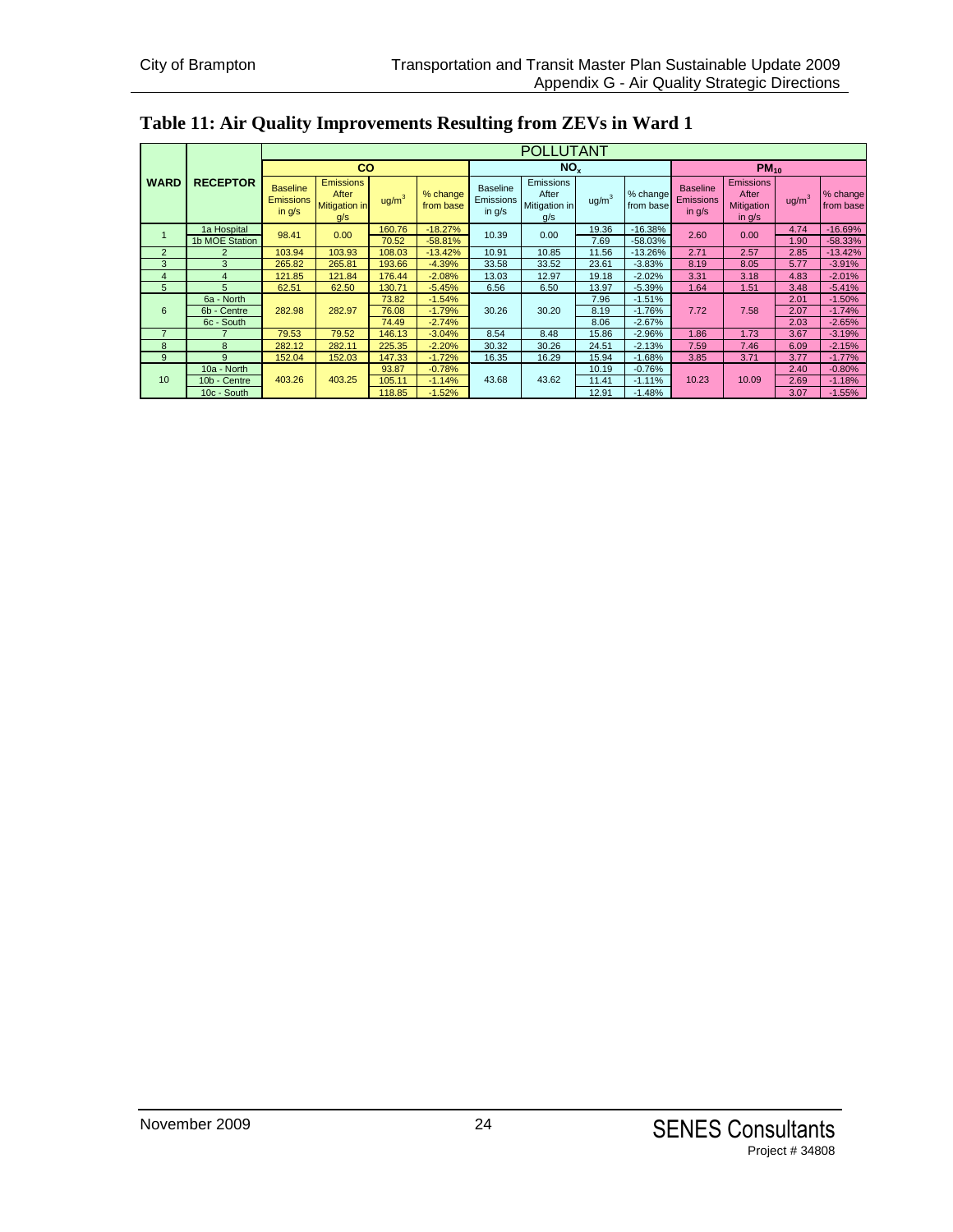# 5. CITY OPPORTUNITIES TO REDUCE AIR EMISSIONS

## 5.1 Options within the Authority of the City

All governments have two general sources of authority: authority conferred by virtue of being an owner or employer; and, authority conferred by virtue of being a legislative body. Under both sources of authority, the City has matters over which it currently exercises exclusive jurisdiction.

Measures, which could be considered by the City, include:

- Subsidizing City employees to use public transit, biking or walking as alternatives to private vehicles
- **Encouraging alternative work options including technology solutions to reduce or avoid** peak hour road use
- Encouraging a green economy whereby renewable energy manufacturing companies (solar panels, wind turbines, etc.) would be attracted to Brampton
- Limiting City use of 2-cycle engines on all City property for equipment such as lawnmowers and leaf-blowers and expediting replacement of this equipment with fourstroke and battery-powered models

Options within the exclusive authority of the City which could be considered for future bylaws include:

- 1. Licences and permits: Improving the City inventory of emission sources by requiring annual audits of personal or business activities affecting air quality to obtain various City permits (e.g., parking)
- 2. Parking: There are numerous options to change parking by-laws so that using transit becomes more attractive. For example, raise parking fees in general and for single occupancy vehicles in particular, relate parking fees to road use or wear and tear from vehicle, raise parking permit fee for second car, by-law to reduce number of spaces provided in new developments and redevelopments (see Appendix F)
- 3. Property standards: Provision of secure bicycle storage facilities
- 4. Streets: Banning or restricting traffic or particular types of vehicles from some roads, during certain hours or days, such as re-routing certain classes of trucks and / or cars away from the downtown core and sensitive areas, street sweeping
- 5. Traffic demand management and transportation management associations
- 6. Transportation Alternatives: Increased provision of bike lines, pedestrian space, and high occupancy vehicle lanes

The City of Brampton has some initiatives in this area already such as Smart Commute and HOV lanes but more are possible. The City would appear to have the legal authority to determine its enforcement practices and resources for each of these matters.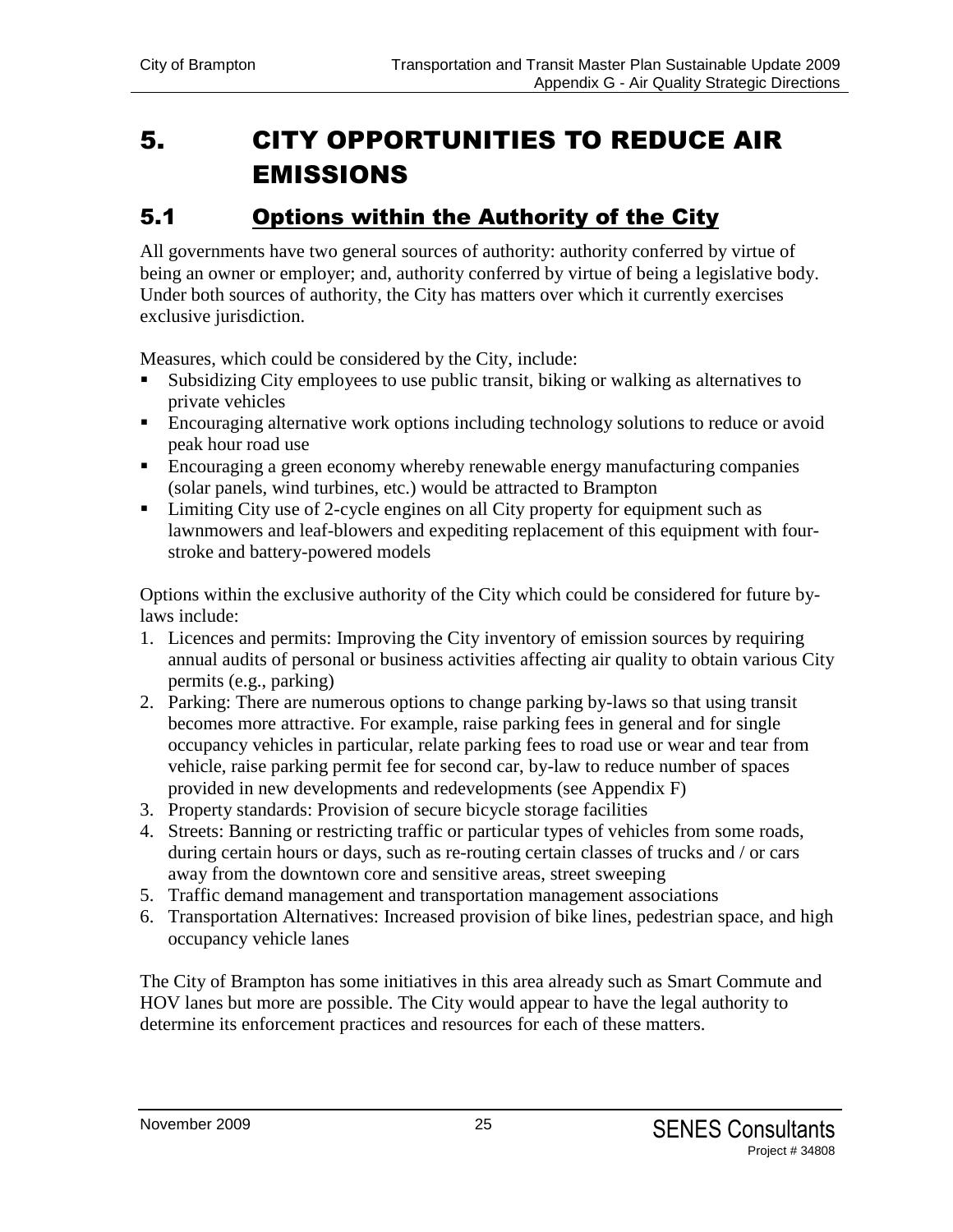# 5.2 Options within City Authority but Subject to Concurrent Federal or Provincial Authority

Through its legislative authority, there are a number of options available to the City in domains where other levels of government have acted or could act in the future. The most important options could involve the City enhancing standards provided by other governments, without providing conflict. Details of most of the available options are given in the Appendices of this report.

Options for by-laws include but are not limited to:

- Enhanced Emission Standards: the City may consider such measures for non-vehicular equipment causing emissions such as lawnmowers and / or leaf-blowers
- Enhanced Fuel Standards: the City may consider this option for all fuels and / or specified classes of fuels in use within City boundaries (e.g., off-road diesel fuel)
- Enhanced Vehicle Emission Standards: the City may consider this option for all vehicles and / or specified classes of vehicles in use within City boundaries (e.g., diesel buses, airport ground access vehicles)
- Refuelling Standards at Gas Stations, such as truck-stop electrification
- After-Market Emission-Reduction Technologies, or after-market retrofits for heavy duty transportation equipment
- Improved Gas Cans (off-road

The City may also wish to consider a broader approach to enforcement, such as authorizing parking authority personnel and / or building inspectors to enforce aspects of its air pollution laws.

# 5.3 Options for the City to Use the Legislative and Regulatory Processes of Other Governments to Improve Brampton's Transportation Related Air **Quality**

The following options could be considered by the City:

- Given the broad legislative authority provided under the *Planning Act*, and recognizing that authority under the *Municipal Act* is linked to the Official Plan, the City could use the broad, expansive powers of the Official Plan in the articulation of policies that could be used for future by-laws related to air quality
- Under the Municipal Act, the City could develop a by-law to require vehicle parking licenses and emissions audits (see Appendix F)
- Under the Municipal Act, the City could develop a by-law requiring off-road portable engine licenses and audits

A number of opportunities exist for the City to influence the legislative and regulatory processes of other governments to improve air quality in Brampton. These include: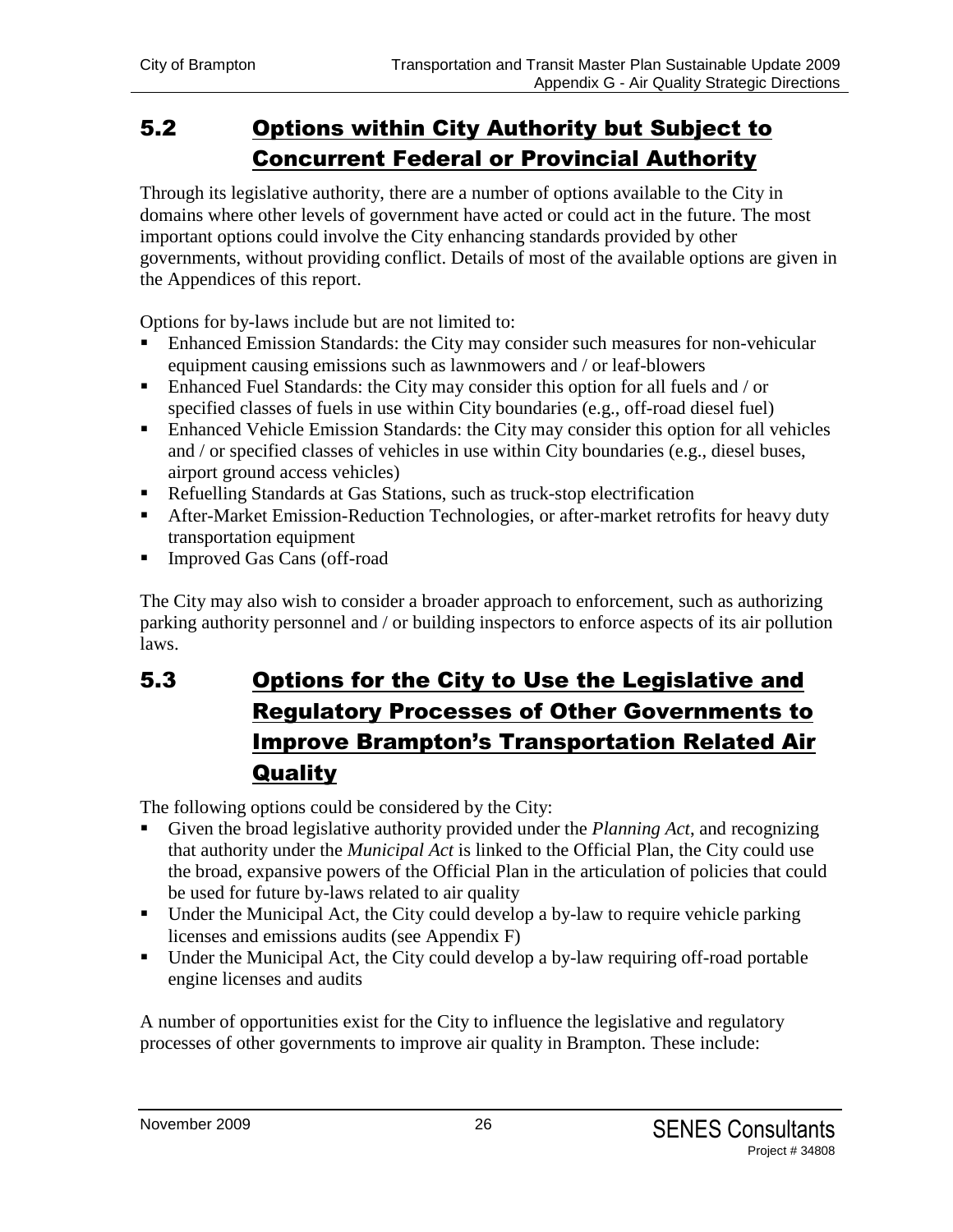- **Participation in federal and / or provincial processes to set air quality objectives and** standards
- Submission of comments on regulations proposed by the provincial or federal governments that impact on emission sources relevant to Brampton
- Participation (e.g.; comments, appeals and interventions) in municipal or provincial Planning Act processes where the City receives "party status" and has the presence to influence decisions
- **Participation in provincial and municipal environmental assessments for activities** causing major effects on City air quality
- **Participating in federal approval and environmental assessment processes likely to cause** significant adverse effects on City air quality

In the future, the City could participate fully (e.g., comments, appeals and interventions) in provincial Environmental Protection Act (EPA) / EBR processes governing provincial air approvals to:

- Achieve "net gains" in air quality
- Enhance emission standards for specific transportation sources of emissions or contaminants

The City could identify the following additional sources of revenue through by-laws:

- **Automobile fees:** One such proposal is being considered in Vancouver, but there are many possible options<sup>1</sup>
- **Gasoline tax**: This may be pursued unilaterally or through revenue-sharing such as arrangements in place for Montreal, Vancouver and American cities<sup>2</sup>
- **Toll roads**: The establishment and operation of toll roads similar to Highway 407<sup>3</sup>

At this time, these and other<sup>4</sup> related initiatives cannot be undertaken unless there are changes to the present system of municipal governance and, in particular, amendments to the various pieces of provincial legislation governing municipal powers. Without such amendments and the associated revenues, additional City measures such as subsidies for private sector use of public transit<sup>5</sup> or retrofits of existing vehicles<sup>6</sup>, do not appear

3 See Toronto Plan (October 2000), p.12; also, Reducing Car Dependence, ibid., p.xi.

<sup>1</sup> There are numerous options available within such schemes. In a recent USEPA study, the following charging schemes were considered: (1) Emissions Fees That Vary by Vehicle Efficiency: Surcharges of one cent to five cents per highway mile led to decreases of 2 to 7 percent in VMT; 2 to 12 percent in peak period vehicle hours traveled; 8 to 37 percent in daily VOC, 4 to 17 percent in daily NOx; 8 to 20 percent in daily carbon monoxide; and 3 to 7 percent in daily PM10. (2) Emissions Fees That Vary by Vehicle Miles Traveled: Fees of \$200 to \$1,200 per year per vehicle led to reductions of 1 to 7 percent in trips, 14 to 37 percent in VOC, 13 to 35 percent in carbon monoxide, and 5 to 18 percent in NOx. (3) At-the-pump Charges Based on Vehicle Miles Travelled: Based on estimates for west coast metropolitan areas, the ICF/Apogee study finds VMT fees of one cent to five cents per mile would lead to decreases of 9.3 to 11 percent in VMT, 8.6 percent in trips (10 percent shift to transit), 4.5 to 8.6 percent decrease in carbon monoxide, 4.1 to 9.1 percent decrease in VOCs, 5 to 8.6 percent in NOx, 9.4 percent in carbon dioxide, and 11 percent in PM10. (4) Roadway Congestion Pricing Fees: Work by the Puget Sound Regional Council estimated that congestion fees between 5 cents and 30 cents per mile, depending on the level of congestion, time of day, and other factors could lead to the following reductions: 5 to 10 percent in peak period VMT, 0 to 2 percent in NOx, 0 to 7 percent in VOC, and 2 to 3 percent in PM10.

<sup>2</sup> A recent USEPA study estimated that fuel tax surcharges from \$0.40 to \$2 per gallon have led to a 1 to 7 percent decrease in VMT, trips, VOC, CO and NOx, and a 1.4 to 25.7 percent decrease in carbon dioxide.

<sup>4</sup> The U.S. EPA study raises the option of pay-as-you-go car insurance, whereby insurance rates are changed to a per mile fee between 10 cents and 40 cents per gallon. This led the authors of a recent USEPA study to estimates of a 32 million metric ton/year reduction in carbon emissions.

<sup>5</sup> These programs include the present US program to provide employer tax incentives or credit programs for encouraging telecommuting or commuter alternatives.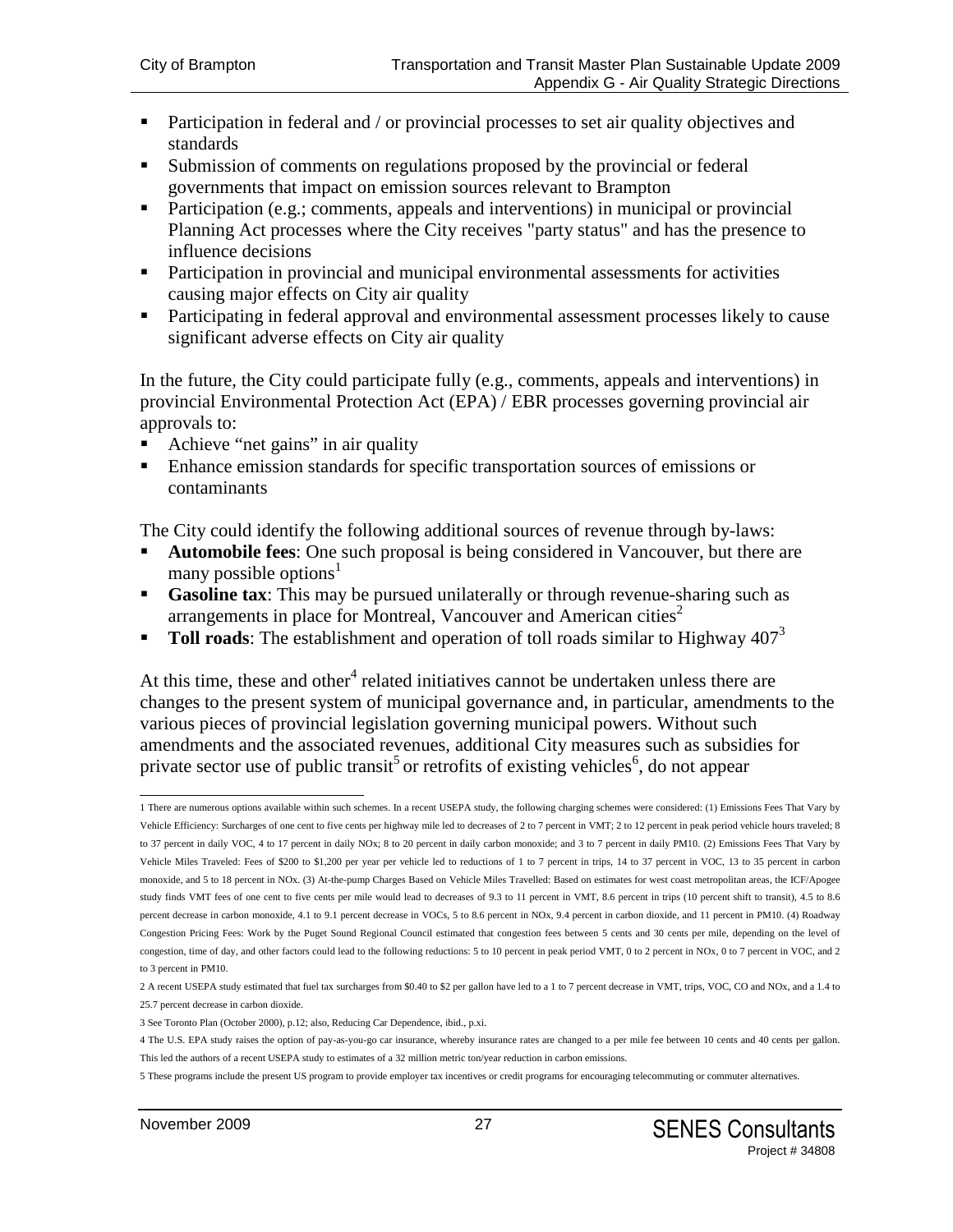economically feasible in the present or near future. In order to change the present system of provincial-municipal governance over air quality, fundamental changes to legal constraints provided in existing legislation, particularly in the Municipal Act, would be needed. Alternatively, a provincial Act would be needed that transferred those authorities from the province to the City in a manner similar to that used for the Greater Vancouver Regional District (GVRD) in British Columbia.

## 5.4 Proposed Strategic Direction for Air Quality

The following steps are proposed to arrive at a forward looking strategic direction to develop a comprehensive air quality strategy and implementation plan for the City of Brampton:

#### **STEP 1: Hold a One-Day Facilitated Think Tank**

This meeting should involve decision makers from at least the transportation, health, parks  $\&$ recreation and legal departments of the City of Brampton. This City-wide diversity may need to be augmented with some members of the Regional Air Quality working Group. The day would consist of setting a goal (outline for a long-term air quality strategy for the City) and presenting the full range of options for improving air quality within various categories (education, health, command & control, charging, subsidy and governance). A couple of examples of thinking outside of the box would also be presented. The output from this meeting would be a list of possible options and a second list of those options that were considered to be non-starters in Brampton. This would provide a multi-departmental series of options that could be taken away and costed and examined in more detail.

#### **STEP 2: Prepare an Air Quality Strategic Plan for Brampton**

The information from Step 1 would be examined in more detail, costed and evaluated against Brampton's long term strategic development plan goals. A ranked series of options would be developed and the top 10 (or more) built into an Air Quality Strategic Plan for Brampton. Each potential option would be evaluated against the following stated Brampton future objectives:

- To be a dynamic urban community
- To be a sustainable community
- To have a compact and transit-oriented structure
- To celebrate and preserve its unique cultural and natural heritage
- To be a multi-dimensional, full service urban economy with ample live-work opportunities
- To have building pathways as part of an integrated transportation system;
- To have transit oriented communities
- To protect, restore and enhance natural, cultural, recreational and urban open space systems
- To manage operational programs / services in an environmentally conscious way
- To be developing new environmental initiatives to meet future challenges

<sup>6</sup> Topics which merit consideration include (1) technologies that reduce cold-start emissions, (2) ozone-eating catalysts in vehicles and air conditioners, (3) credits for scrapping old automobiles; and/or (4) credits or incentives for vehicle, engine, or fleet replacement, or for adopting alternative fuels (on- and off-road).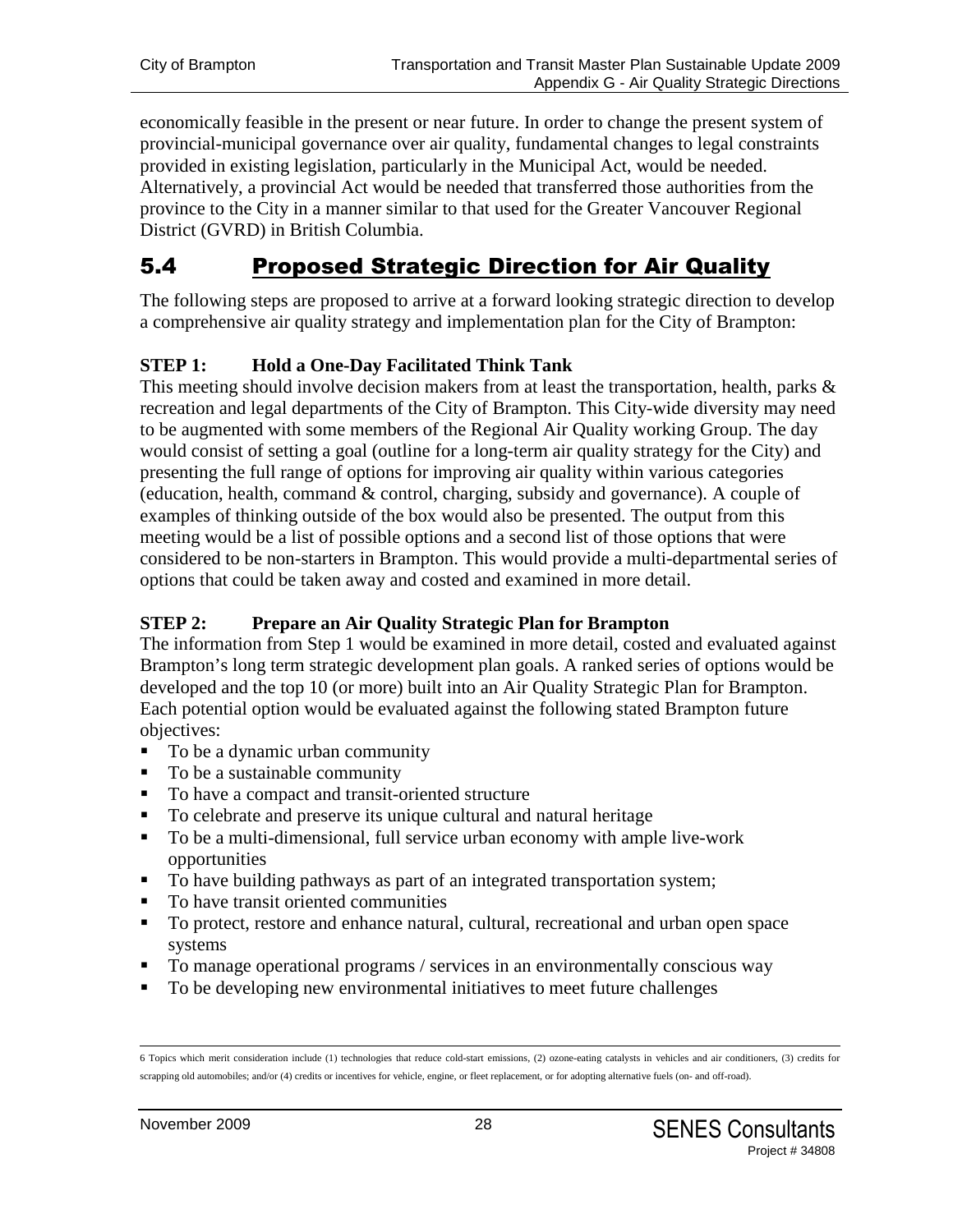- To develop policies and strategies for air quality protection from municipal and residential sources
- To ensure that projects build on the greenbelt plan
- To estimate implementation costs, implementation staging and action plan

The deliverable from this step would be a Air Quality Strategic Plan for the City of Brampton.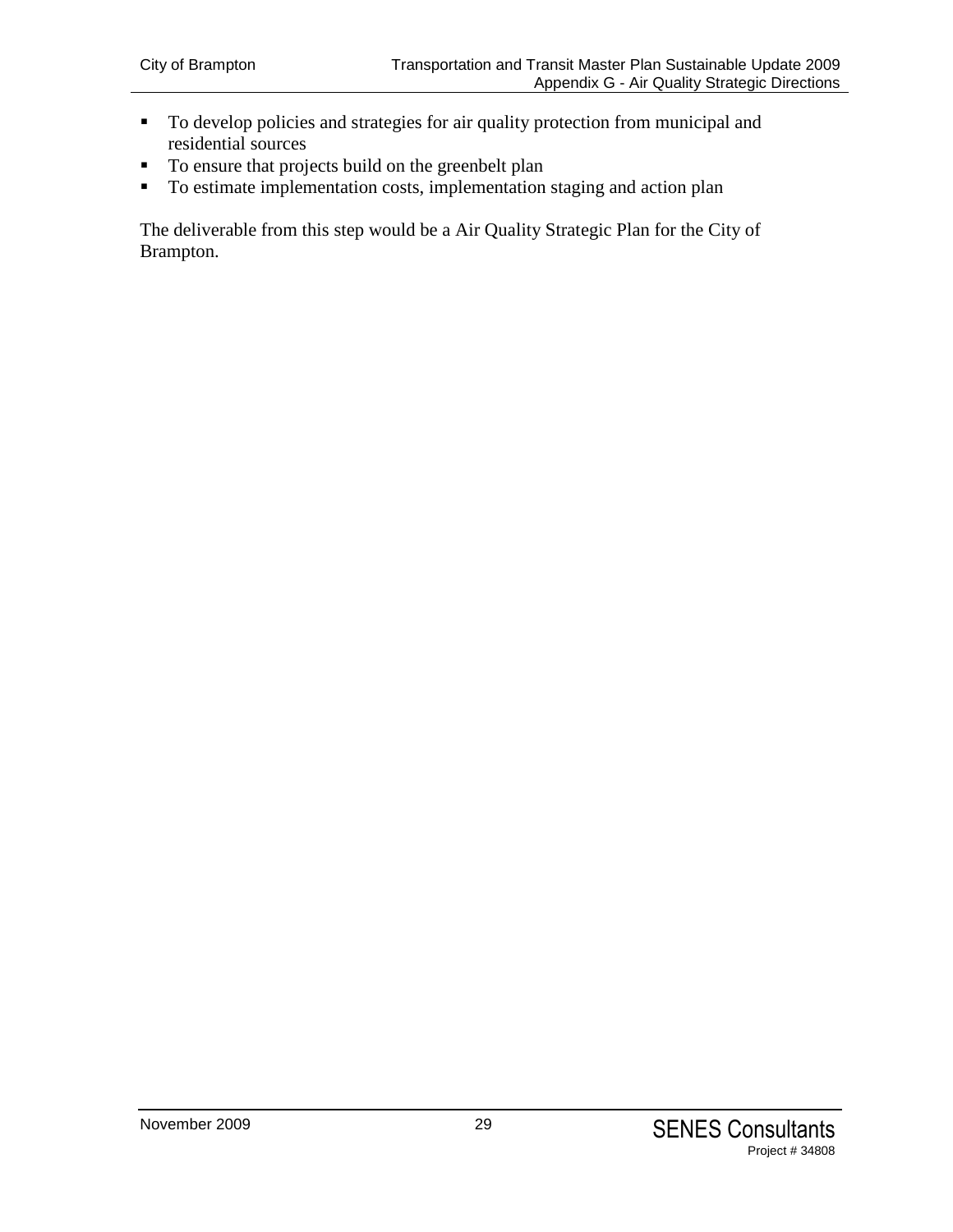# 6. CONCLUSIONS

The City of Brampton has the flexibility to make some significant changes in air quality impacts from transportation sources. Transportation (including transit) sources emit considerable quantities of substances that directly impact the health of humans and change the climate we live in. In Ontario the transportation sector is responsible for approximately 26.4% of the nitrogen oxide  $(NO_x)$  emissions and 41.8% of the carbon monoxide  $(CO)$ emissions, but only  $0.3\%$  of the  $PM_{10}$  emissions province wide.

Studies indicate that both the number of vehicles and the distances being driven in Ontario are increasing, whereas emissions from each vehicle are decreasing as a result of improved engine technologies. It is also evident that much of the air pollution problem arising from urbanisation is related to motor vehicle use.

The City of Brampton can reduce emissions from the roads transportation sector through many means, which can be categorized into the following options:

- 1. Options within the Authority of the City of Brampton
- 2. Options within City of Brampton Authority but Subject to Concurrent Federal or Provincial Authority
- 3. Options for the City of Brampton to Use the Legislative and Regulatory Processes of Other Governments to Improve Brampton's Transportation Related Air Quality

A proposed approach to developing a Strategic Plan for air quality improvements within the City of Brampton is presented with the recognition that air quality does not respect either political jurisdictions or municipal departments and must be addressed broadly.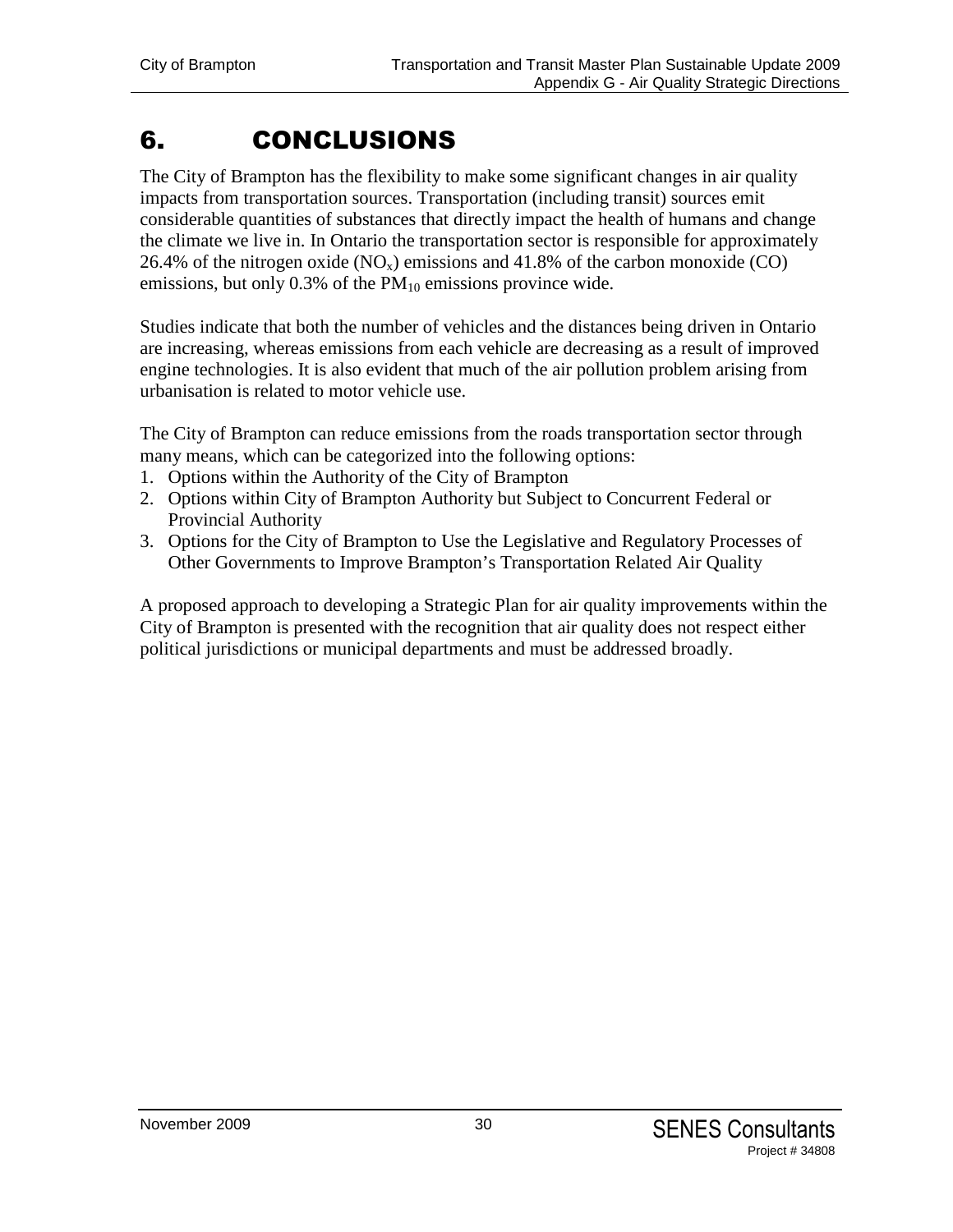Appendix G1 Public Education and Consultation **Options**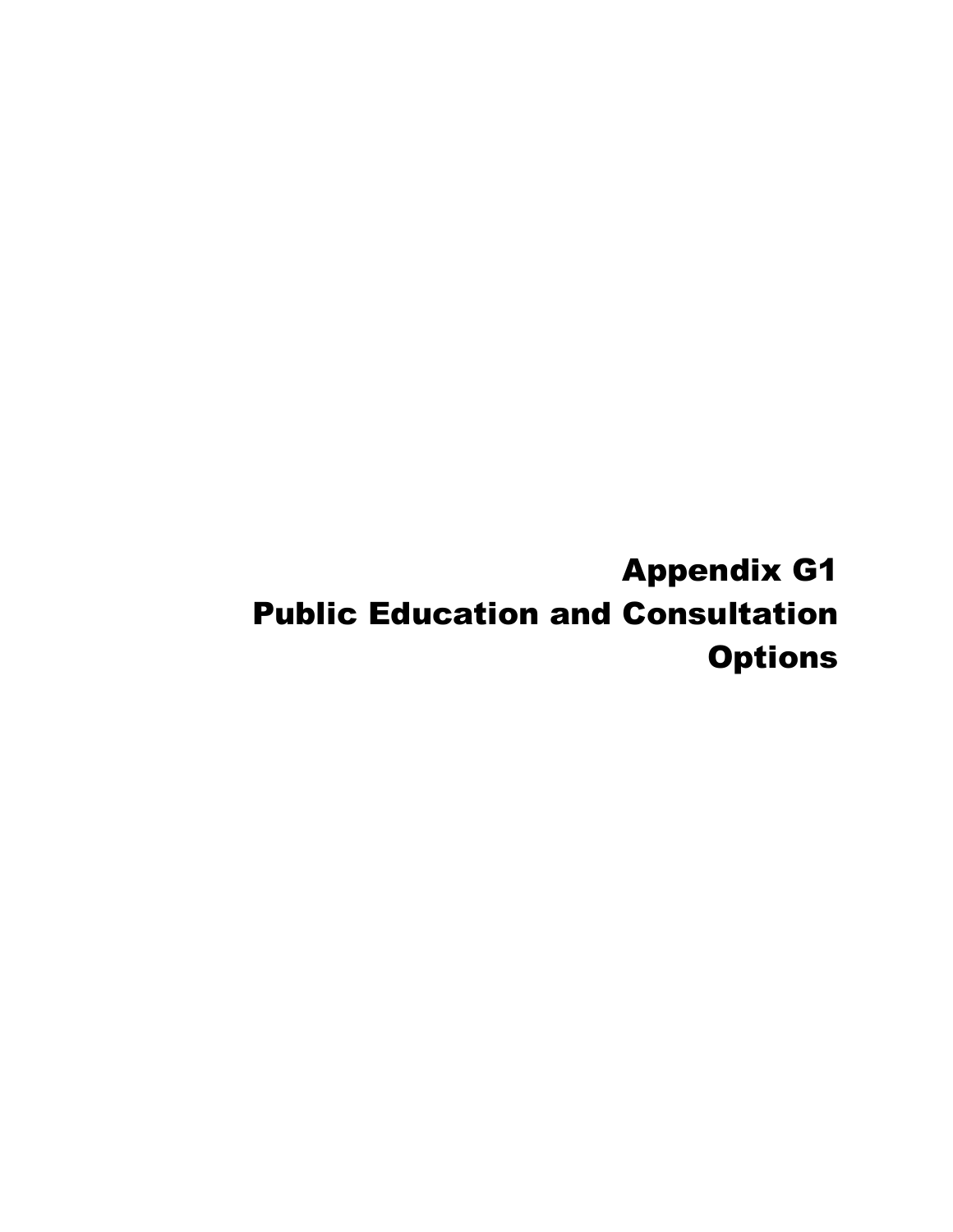These actions do not involve City programs or by-laws. These actions involve options, which the City could encourage other parties to implement.

| Mileage-based     | Automobile insurance pricing might be modified to         | Houston |
|-------------------|-----------------------------------------------------------|---------|
| insurance pricing | increase the component assigned based on the miles        |         |
| and vehicle fees. | driven. This has the effect of increasing the variable    |         |
|                   | cost and decreasing the fixed cost of driving. One        |         |
|                   | insurance company in Houston has been reported to be      |         |
|                   | considering or testing this option. It may, however, be   |         |
|                   | expected to have only a limited effect, considering that  |         |
|                   | recent significant increases in gasoline prices have had  |         |
|                   | virtually undetectable impacts on driving. However, the   |         |
|                   | concept may have merit when combined with other           |         |
|                   | "fixed costs" including potentially annual vehicle taxes, |         |
|                   | etc                                                       |         |

| <b>Incentives for</b> | A private company maintains a fleet of automobiles         | Seattle / King |
|-----------------------|------------------------------------------------------------|----------------|
| establishing          | dispersed in garages in neighbourhoods throughout the      | County,        |
| automobile            | cities. Members / users can make a reservation for a car   | Washington,    |
| sharing               | at reservation centres or through the Internet. They have  | Portland, San  |
| companies or          | a special credit card, and the card then provides them     | Francisco,     |
| cooperatives          | access to the site, the garage, and even the ignition of   | Vancouver      |
|                       | the car. They can drop the car off at any site when they   | BC.            |
|                       | are done. The US firms suggest savings of half the cost    | Switzerland,   |
|                       | of standard automobile ownership; the Swiss example        | Paris, other.  |
|                       | states the economics demonstrate savings for drivers       |                |
|                       | that drive less than 7,000 miles per year. In Switzerland, |                |
|                       | the business grew 50 percent the first year and 30         |                |
|                       | percent the year after. Initially, they assumed their      |                |
|                       | market would be the environmental community, but           |                |
|                       | they have found that the cost-effectiveness has spread     |                |
|                       | users to the population at large.                          |                |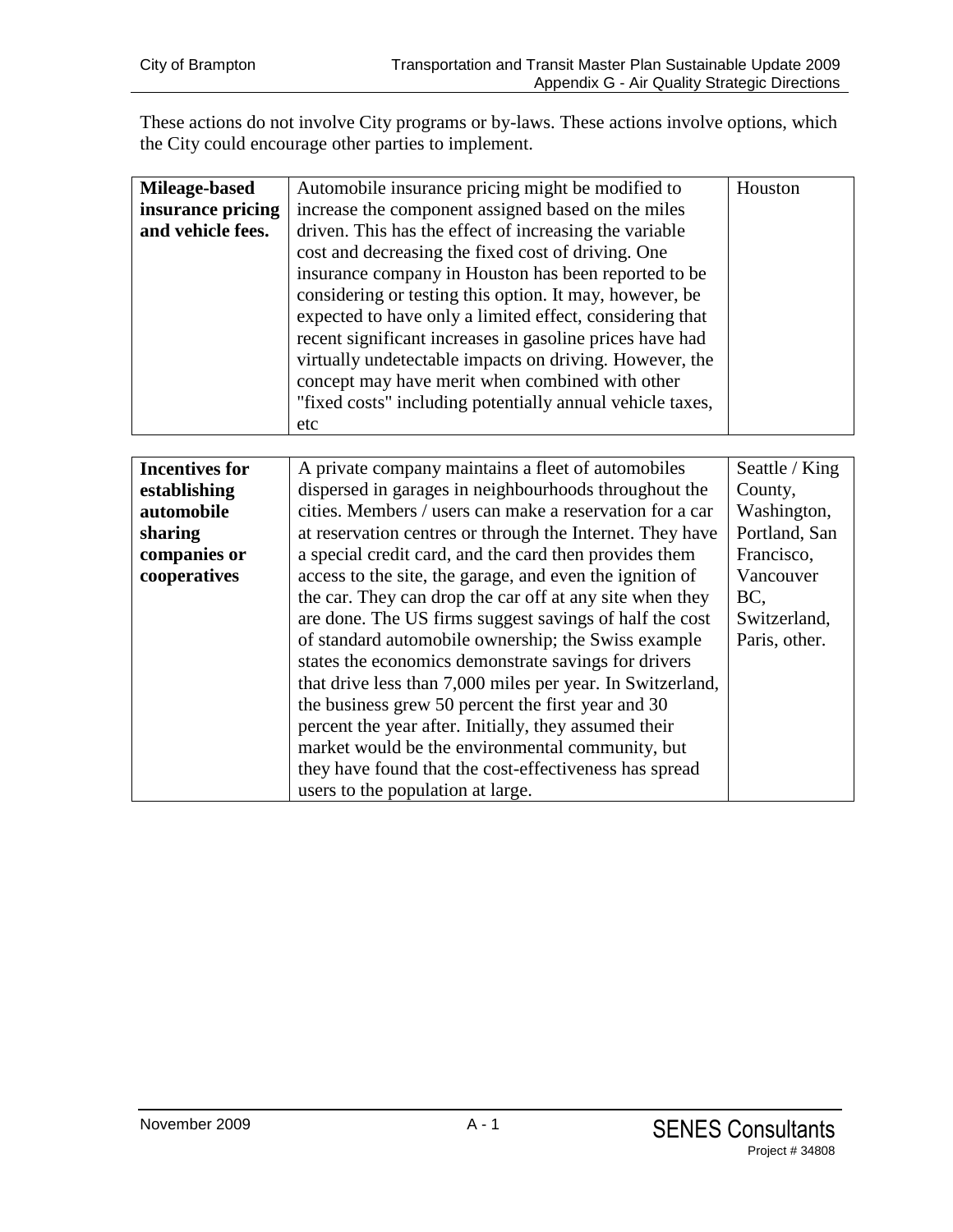| <b>Market-based</b> | Mass transit programs are promoted as a method of          | U.S. and      |
|---------------------|------------------------------------------------------------|---------------|
| shuttle van         | reducing vehicle use and vehicle emissions by providing    | international |
| transit systems     | alternatives to solo driving. But traditional mass transit |               |
|                     | programs are largely ineffective at cleaning the air, and  |               |
|                     | may actually make the problem worse by increasing          |               |
|                     | traffic congestion. An alternative transit plan, which     |               |
|                     | uses privately owned and operated shuttle vans running     |               |
|                     | over a highway system with either High Occupancy           |               |
|                     | Vehicle lanes, or High Occupancy / Toll lanes is also an   |               |
|                     | option. Shuttle transit has been shown to be competitive   |               |
|                     | with mass transit in some foreign countries. In the        |               |
|                     | United States, consumers have experience with van          |               |
|                     | shuttle transit in the form of hotel shuttles, airport     |               |
|                     | shuttles, tourist shuttles, and employment-related         |               |
|                     | vanpooling.                                                |               |
|                     |                                                            |               |

| <b>Limiting or</b> | Limiting or shifting hours for some kinds of workers   |  |
|--------------------|--------------------------------------------------------|--|
| shifting hours for | can cause difficulties in terms of safety and cost.    |  |
| government         | However, shifting and limiting hours for most types of |  |
| workers            | government workers may be more effective than other    |  |
|                    | sectors, and may have far fewer secondary impacts.     |  |
|                    | These workers may be shifted from 12 noon to 8 pm      |  |
|                    | shifts or may be provided incentives to do so.         |  |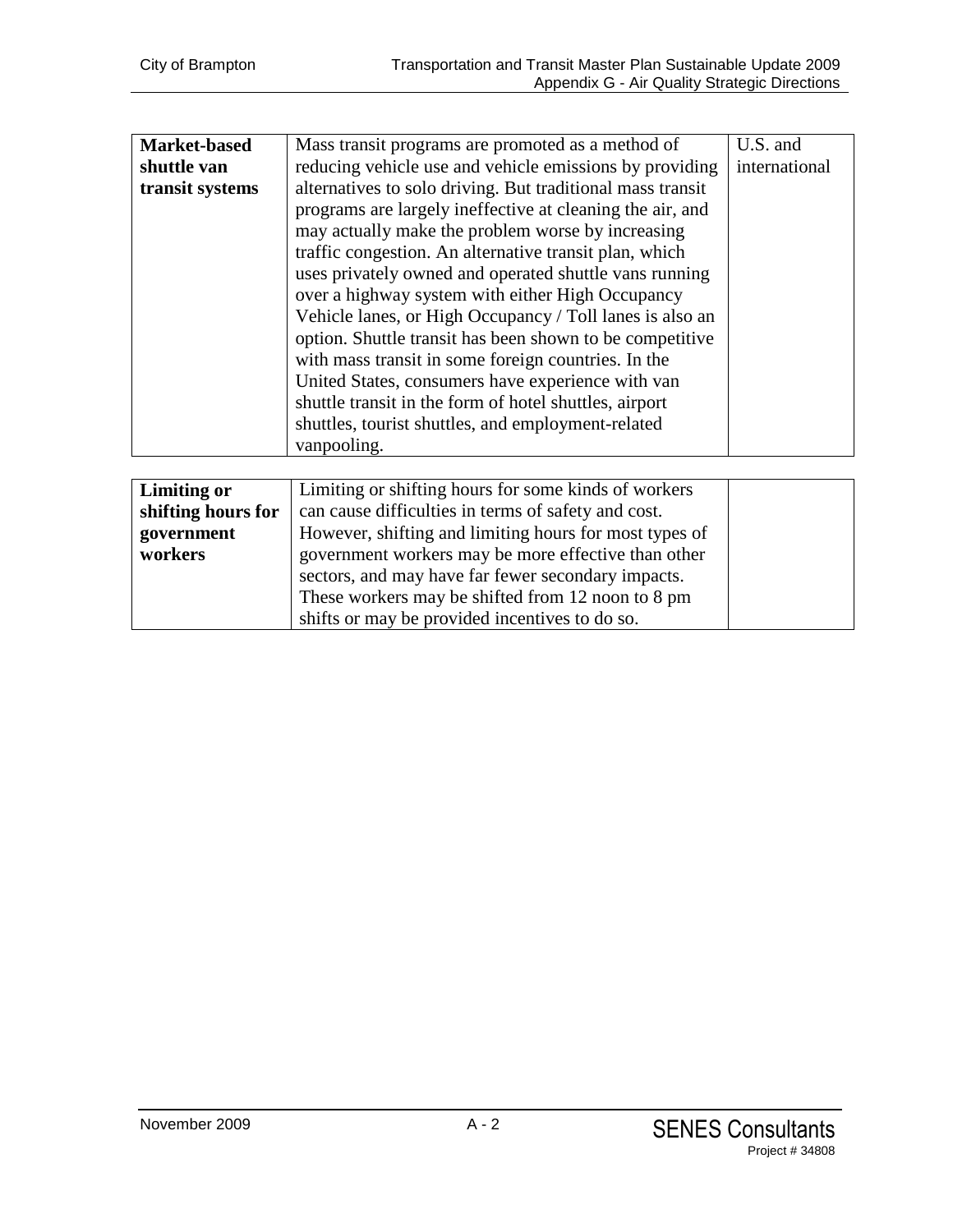Appendix G2 Options for Command and Control Programs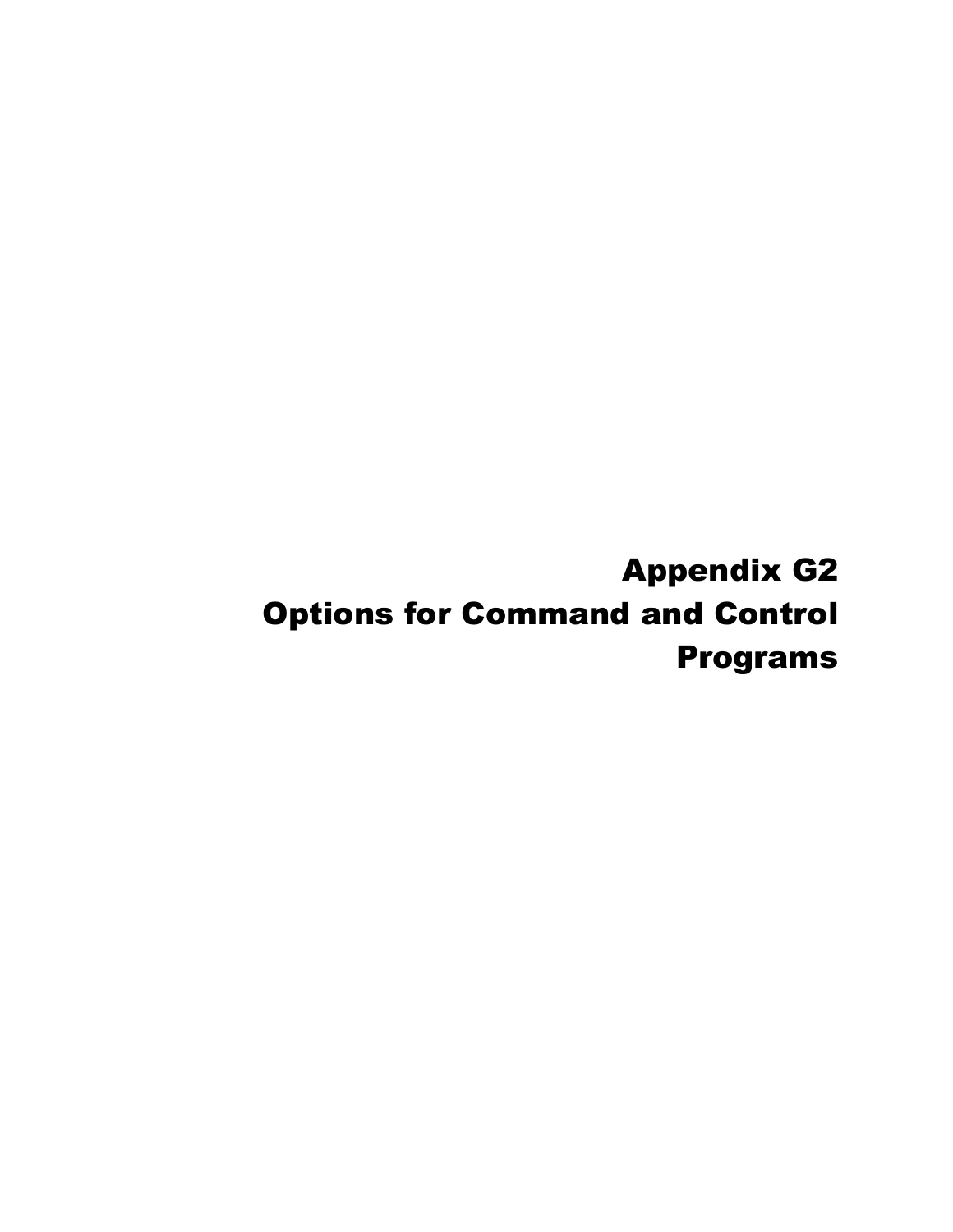These options all involve the City establishing new regulatory initiatives, which it would pay for through traditional City funding mechanisms.

| <b>Transportation</b> | Leicester has become Britain's first "Environmental City"   | The City of    |
|-----------------------|-------------------------------------------------------------|----------------|
| <b>Planning</b>       | and a European Sustainable City. Environmental quality      | Leicester/     |
|                       | was specified as one the city's corporate priorities. The   | County of      |
|                       | "Environmental City" program was developed around eight     | Leicestershire |
|                       | themes, one being transport. The transport projects are     | , U.K.         |
|                       | focused on improving non-motorized modes of transport.      |                |
|                       | Recently, the County of Leicestershire, which surrounds the |                |
|                       | city, adopted a "Structure Plan," detailing policies to be  |                |
|                       | adopted in planning development and land use to the year    |                |
|                       | 2006. The plan highlights transportation requirements,      |                |
|                       | specifically Sustainable Transport Systems for Leicester    |                |
|                       | (STYLE). The STYLE program promotes:                        |                |
|                       | public transport (bus priority schemes, quality services,   |                |
|                       | network information, better buses, congenial drivers);      |                |
|                       | demand management (land use allocations, transport choice   |                |
|                       | measures, parking controls, parking standards);             |                |
|                       | environmental improvements (pollution monitoring,           |                |
|                       | pedestrian preference, traffic calming), information for    |                |
|                       | travelers (radio broadcasts on traffic and travel, VMS car- |                |
|                       | park system, public access terminals for bus information);  |                |
|                       | network management (SCOOT traffic control, CCTV             |                |
|                       | systems, camera enforcement technology, congestion flow     |                |
|                       | monitoring); and modelling research.                        |                |

| <b>Transportation</b> | One of the most innovative developments in Bristol is the      | City of Bristol |
|-----------------------|----------------------------------------------------------------|-----------------|
| <b>Modelling</b>      | use of the BRITES (Bristol Integrated Transport and            | / Avon          |
|                       | Environmental Study) model. In 1991, the Avon County           | County,         |
|                       | Council, on behalf of the Bristol City Council, the Bristol    | United          |
|                       | Development Corp., the Department of Transport and             | Kingdom         |
|                       | Badgerline Holding, Ltd., commissioned the MVA to              |                 |
|                       | conduct BRITES to forecast long-term transportation            |                 |
|                       | investments in the Bristol area. Objectives identified for the |                 |
|                       | success of future transport investment were:                   |                 |
|                       | Reducing to 50 percent the proportion of car trips into        |                 |
|                       | the Bristol central business district each morning peak        |                 |
|                       | period by the year 2015                                        |                 |
|                       | Progressively reducing through traffic within the city         |                 |
|                       | centre to zero                                                 |                 |
|                       | Reducing vehicle emissions                                     |                 |
|                       | Increasing bicycle and foot journeys                           |                 |
|                       | The real innovation of the BRITES model emerges when           |                 |
|                       | considering the elements (land-use scenarios and transport     |                 |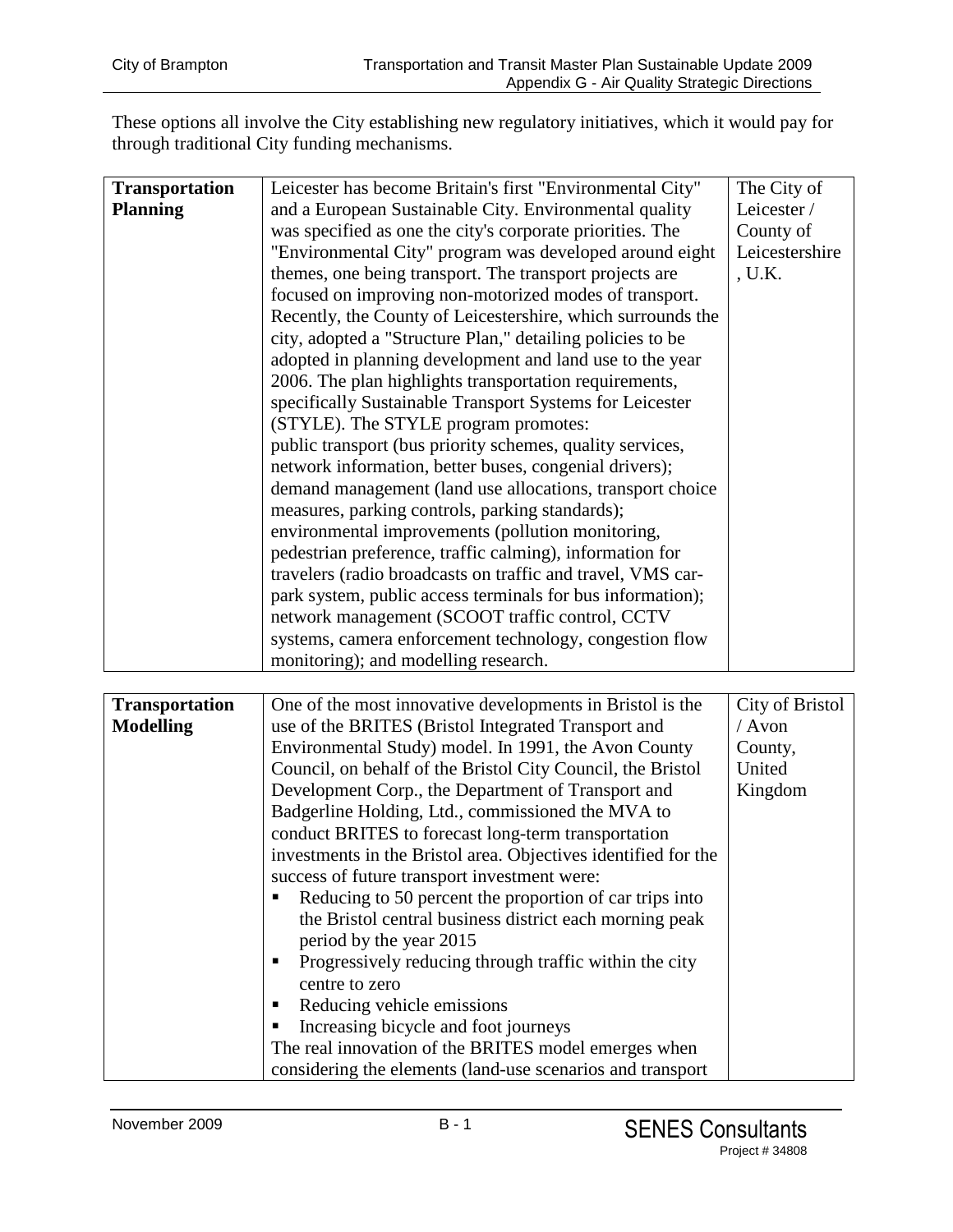| strategies) that were being evaluated for the year 2015. The |  |
|--------------------------------------------------------------|--|
| study concluded that a transport strategy for Bristol / Avon |  |
| County should include: (1) discouraging car use by           |  |
| introducing restraint measures through changing the          |  |
| management and cost of facilities; and (2) proposals to      |  |
| encourage car alternatives by investing in new facilities,   |  |
| particularly public transport.                               |  |

| <b>General</b>        | The city of Copenhagen has adopted an overall travel          | Copenhagen, |
|-----------------------|---------------------------------------------------------------|-------------|
| <b>Transportation</b> | management policy to improve the quality of transport, the    | Denmark     |
| <b>Management</b>     | urban environment and city life in general. The policy        |             |
| <b>Policy</b>         | involves computerized traffic management, the                 |             |
|                       | development of public transportation, a cycle network and a   |             |
|                       | parking policy. Particularly noteworthy is the fact that      |             |
|                       | environmental criteria are taken into account in the          |             |
|                       | development of the travel management policy. The success      |             |
|                       | of Copenhagen's travel management policy may be judged        |             |
|                       | against the scale of its road infrastructure network which is |             |
|                       | no larger now than it was in 1970, and traffic volume,        |             |
|                       | measured in terms of kilometres driven per year which has     |             |
|                       | decreased by some 10% below the 1970 level.                   |             |
|                       |                                                               |             |
|                       | The goals of the travel management policy in Copenhagen       |             |
|                       | are:                                                          |             |
|                       | Limitation of noise and air pollution<br>п                    |             |
|                       | Promotion of a balanced development of the different<br>п     |             |
|                       | transport modes by favouring the use of bicycles and          |             |
|                       | public transport                                              |             |
|                       | Safeguarding accessibility and the mixed social and<br>п      |             |
|                       | economic functions of the historical city centre;             |             |
|                       | Protection of the residential districts from negative<br>п    |             |
|                       | traffic impacts<br>Reduction of traffic congestion<br>п       |             |
|                       |                                                               |             |
|                       | The policy is organised around the following strategic        |             |
|                       | objectives:                                                   |             |
|                       | Introduction of computerized traffic management to<br>п       |             |
|                       | minimise time spent travelling                                |             |
|                       | Development of public transport and a bicycle network<br>п    |             |
|                       | Introduction of hierarchical parking systems<br>Е             |             |
|                       |                                                               |             |
|                       | The computerized traffic management involves the              |             |
|                       | management of traffic primarily on the existing road          |             |
|                       | network; controlling traffic flows through zoning; and        |             |
|                       | providing parking areas at the entrances to the city. In      |             |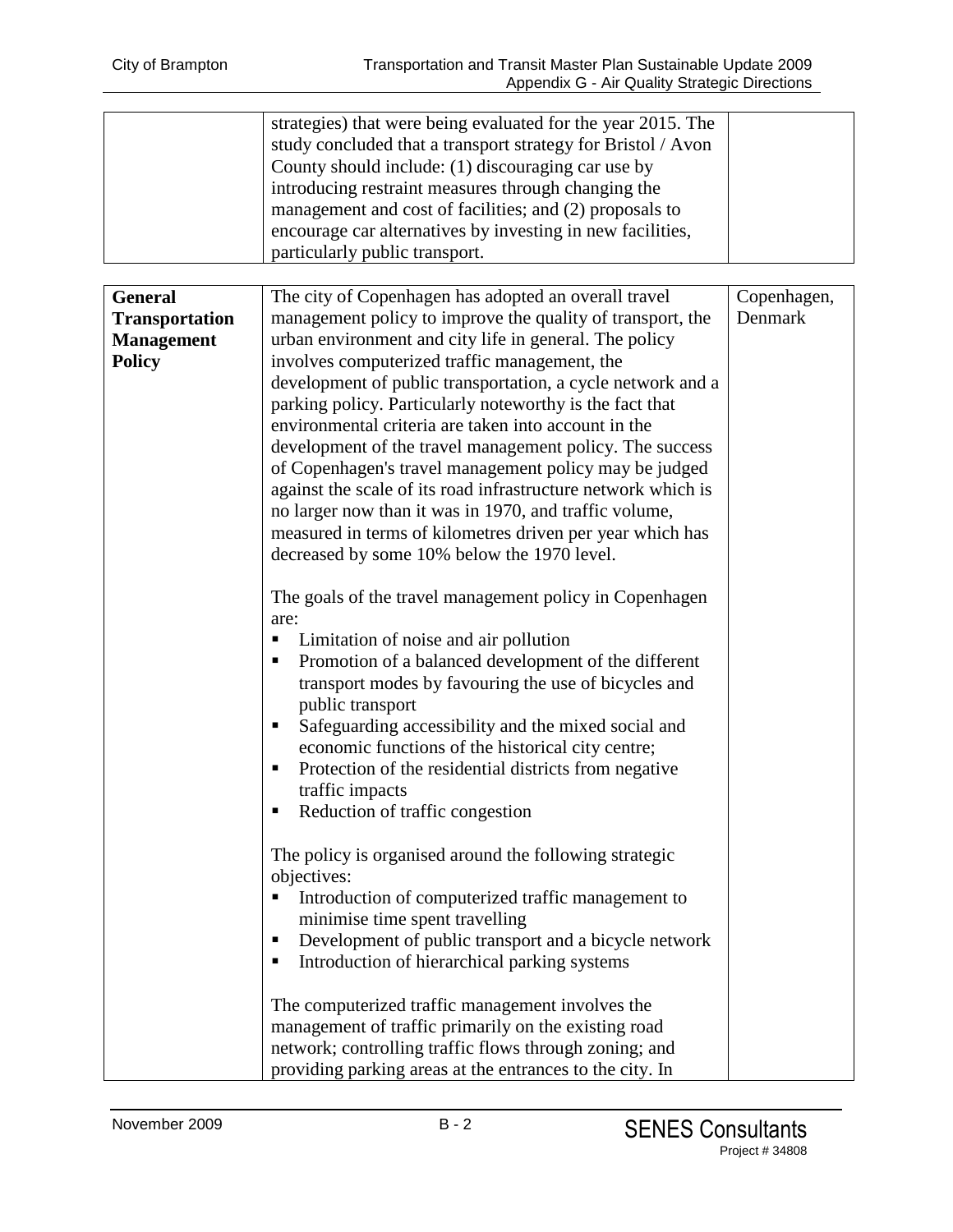| combination these traffic management elements have<br>enabled the abandonment of planned projects for new<br>infrastructure. The development of public transportation<br>has involved the improvement of the existing bus network<br>through measures including reserved lanes and traffic light<br>priority, rather than construction of major public transport<br>infrastructure. The development of the cycle network<br>involves the construction of approximately 300 km of cycle<br>paths, including fast cycle lanes. |  |
|------------------------------------------------------------------------------------------------------------------------------------------------------------------------------------------------------------------------------------------------------------------------------------------------------------------------------------------------------------------------------------------------------------------------------------------------------------------------------------------------------------------------------|--|
| Finally, the new parking policy is based on a concept of a<br>hierarchy of priorities as follows:<br>First priority to facilitating traffic flow, especially for<br>buses<br>Second priority to deliveries<br>Third priority to short stay parking<br>Least priority to long stay parking - within this last<br>п<br>category priority is given to residents                                                                                                                                                                 |  |
| Overall, 30% of home to work trips in the summer season<br>are by bicycle, compared to 37% by public transport and<br>30% by private car. As a reflection of this modal split car<br>traffic measured in terms of kilometres driven per year has<br>reduced by some 10% below the 1970 level.                                                                                                                                                                                                                                |  |
| The separate management of transport planning and town<br>planning policies constitutes the principal limitation to the<br>implementation of Copenhagen's general travel<br>management policy. Greater integration is required in order<br>to attain sustainability objectives.                                                                                                                                                                                                                                              |  |
| The following lessons may be identified from the<br>Copenhagen approach:<br>Traffic management in an urban area is possible<br>without extending the road infrastructure (the<br>Copenhagen network is approximately at the same level<br>now as in 1970).<br>The approach shows that good results can be achieved                                                                                                                                                                                                           |  |
| with modest means by favouring bicycles and bus<br>transportation.<br>The financial revenue from the parking system can also<br>п<br>be used to subsidise other transport modes.                                                                                                                                                                                                                                                                                                                                             |  |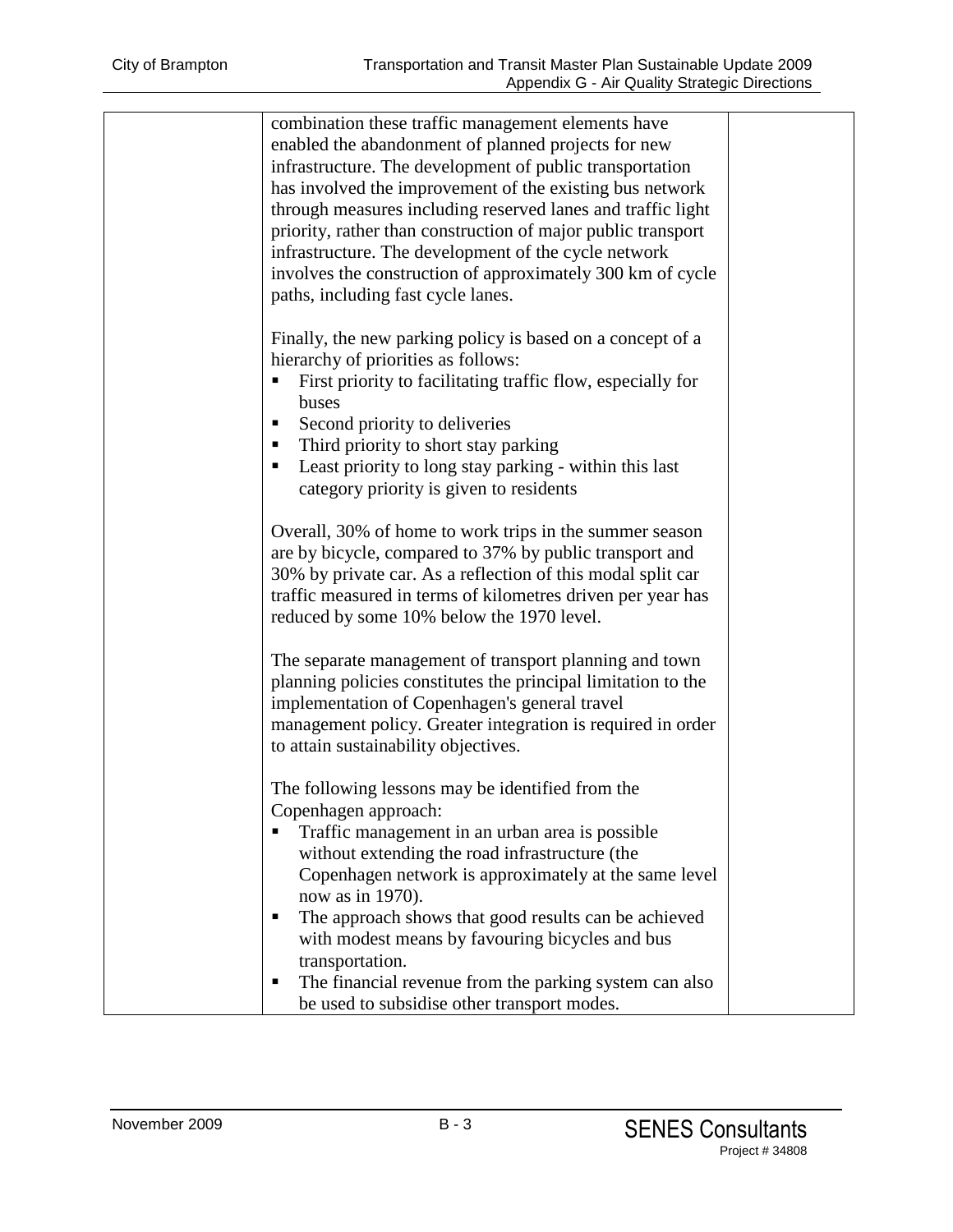| Developing a<br><b>Bicycle Friendly</b><br><b>City</b> | The development of environmentally friendly modes of<br>transportation, in particularly the establishment of a<br>"bicycle friendly climate," stands at the centre of Erlangen's<br>transport policy. In planning the network of bike paths,<br>priority is placed on the "reduction of existing accident"<br>points, connections with existing bike paths, and meeting<br>existing bike path demands, particularly between home and<br>important destinations (home-school, home-work, home-<br>shopping)." In order to do this, measures that can be<br>implemented immediately for the improvement of bicycle<br>infrastructure take priority, because the aim of the plan has<br>been to create a gap-free network quickly, while creating a<br>high level of safety and improving access to important<br>destinations (university, schools, downtown). | Erlangen,<br>Germany |
|--------------------------------------------------------|-------------------------------------------------------------------------------------------------------------------------------------------------------------------------------------------------------------------------------------------------------------------------------------------------------------------------------------------------------------------------------------------------------------------------------------------------------------------------------------------------------------------------------------------------------------------------------------------------------------------------------------------------------------------------------------------------------------------------------------------------------------------------------------------------------------------------------------------------------------|----------------------|
|                                                        | In Erlangen, the bike paths are wide enough for normal<br>bicycle traffic: $1 \frac{1}{2}$ metres, so far as local conditions<br>allow. They are accompanied by foot paths 2.5 metres wide,<br>or are built together with foot paths as 3 to 4 metre wide<br>foot / bike paths. The bike paths are well marked; they are<br>painted red. The reason is: "A bike path painted red not<br>only facilitates cycling across intersections, but it is proven<br>to be parked on less and more respected by pedestrians."                                                                                                                                                                                                                                                                                                                                         |                      |
|                                                        | Another important element of a bike path network without<br>gaps is changing paths so that bicycles may travel both<br>ways on one-way (auto) streets. By the placement of an<br>additional sign, bikes are allowed to continue on streets<br>closed to cars travelling in the same direction. A number of<br>other measures - such as removing prohibitions on turning,<br>the allowance to use bus lanes, and bike paths leading<br>through the end of cul-de-sacs and closed streets - can serve<br>as "substitute" bike paths to build a close-meshed bike path<br>network.                                                                                                                                                                                                                                                                             |                      |
|                                                        | A detailed city map for cyclists is regularly updated. At<br>important intersections there is a highly visible signpost<br>system that helps people on bikes orient themselves. The<br>city administration has set a good example by purchasing<br>130 bicycles to be used by employees. Aside from this bike<br>rental services have been extended. In the planning and<br>implementation of their cycling concept the city<br>administration co-operates with a working group set up by<br>the administration itself and including representatives of the                                                                                                                                                                                                                                                                                                 |                      |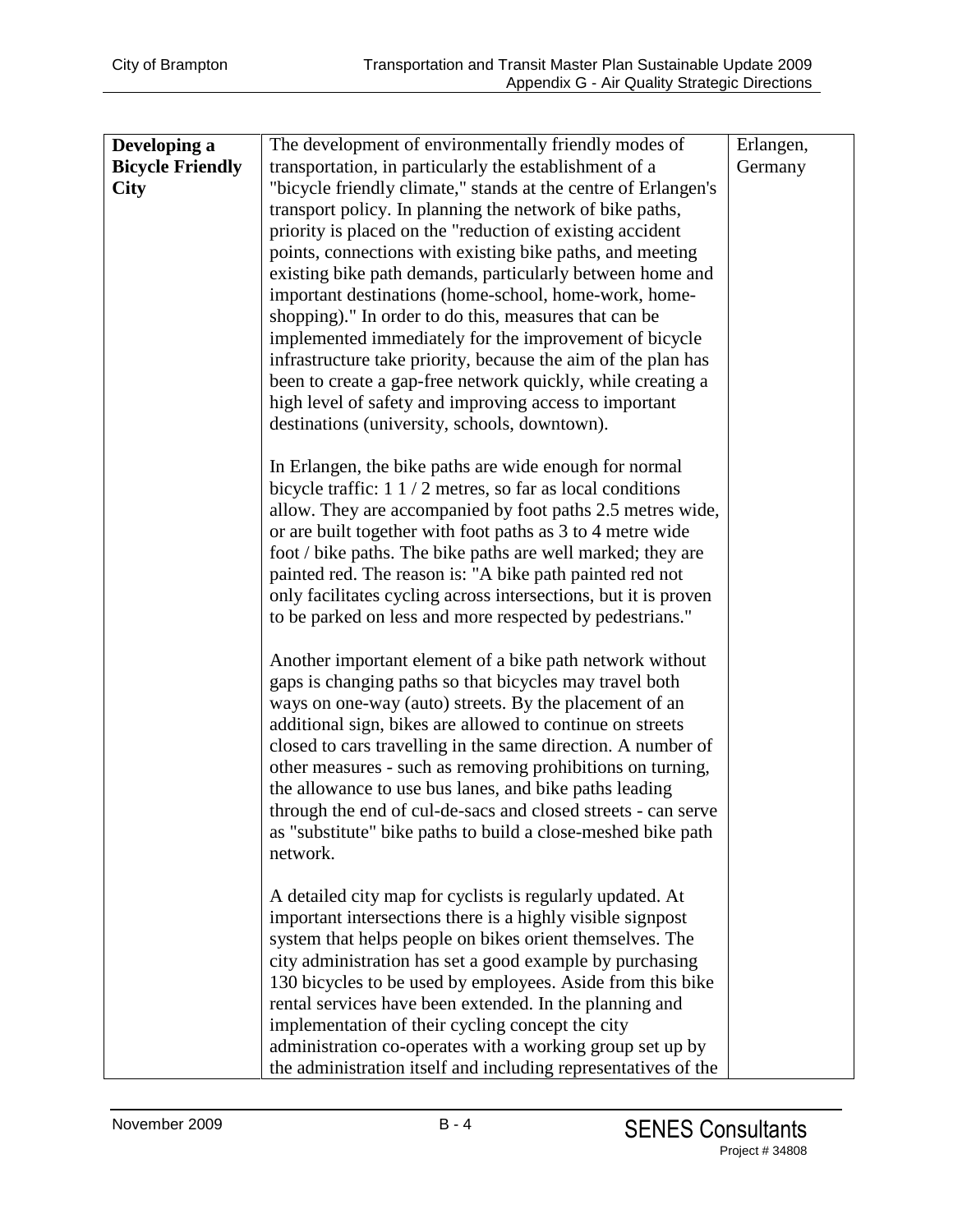|                                          | General German Bike Club and the police. Lastly, the<br>mayor appeals directly to the residents and visitors of<br>Erlangen to "make an important contribution to keeping our<br>cities and people healthy by using bicycles".<br>The original text for this project summary was given by the<br><b>BUND</b> for Environment and Nature Protection Germany,<br>from their publication "Vorbildliche kommunale<br>Verkehrsprojekte in Europa" (October, 1993). The text was<br>translated and re-worked by ICLEI in April, 1996. 8<br>EURONET / ICLEI Consortium, 1996.                                                                                                                                                                                                                                                                                                                                                                                                                                                                                                                                                                                                                                                                                                                                                                                                                                                                                                                                                                                                                                                                                                                                                                               |            |
|------------------------------------------|------------------------------------------------------------------------------------------------------------------------------------------------------------------------------------------------------------------------------------------------------------------------------------------------------------------------------------------------------------------------------------------------------------------------------------------------------------------------------------------------------------------------------------------------------------------------------------------------------------------------------------------------------------------------------------------------------------------------------------------------------------------------------------------------------------------------------------------------------------------------------------------------------------------------------------------------------------------------------------------------------------------------------------------------------------------------------------------------------------------------------------------------------------------------------------------------------------------------------------------------------------------------------------------------------------------------------------------------------------------------------------------------------------------------------------------------------------------------------------------------------------------------------------------------------------------------------------------------------------------------------------------------------------------------------------------------------------------------------------------------------|------------|
| <b>Air Toxics</b><br><b>Control Plan</b> | The goal of the plan is to reduce air toxic exposures in an<br>equitable and cost-effective manner that will promote clean,<br>healthful air for Basin residents and businesses. As such, the<br>plan seeks to identify measures, which are technically<br>feasible or are expected to be technically feasible and cost-<br>effective in the next ten years.<br><b>Clean On-Road Vehicle Fleet Rules for Governments</b><br>and Certain Private Fleets.<br>The proposed rules will require the public sector and certain<br>private sector fleet operations that have 15 or more vehicles,<br>to purchase lower emitting gasoline or alternative fuelled<br>vehicles when adding or replacing vehicles in the fleet. In<br>addition, any new fleets will be required to purchase cleaner<br>burning or alternative fuelled vehicles. Specifically, the<br>proposed rules cover all on-road vehicles including<br>passenger cars, light-duty trucks such as pickups, medium-<br>duty and heavy-duty vehicles for affected vehicle fleets.<br>Additional rules under development include:<br>Clean On-Road Residential and Commercial Refuse<br><b>Collection Vehicles</b><br><b>Commercial Airport Ground Access</b><br>п<br><b>Clean On-Road School Buses</b><br>п<br>Clean On-Road Heavy-Duty Public Fleet Vehicles<br>п<br>Clean On-Road Street Sweeping Vehicles<br>٠<br>Lower Sulphur Content in Diesel Fuels<br>٠<br><b>Goods Movement</b><br>This strategy was initially proposed in the 1991 AQMP by<br>the Southern California Association of Governments<br>(SCAG) to reduce truck traffic congestion related emissions.<br>The control concepts include truck dispatching,<br>rescheduling, and rerouting and diverting port-related truck | California |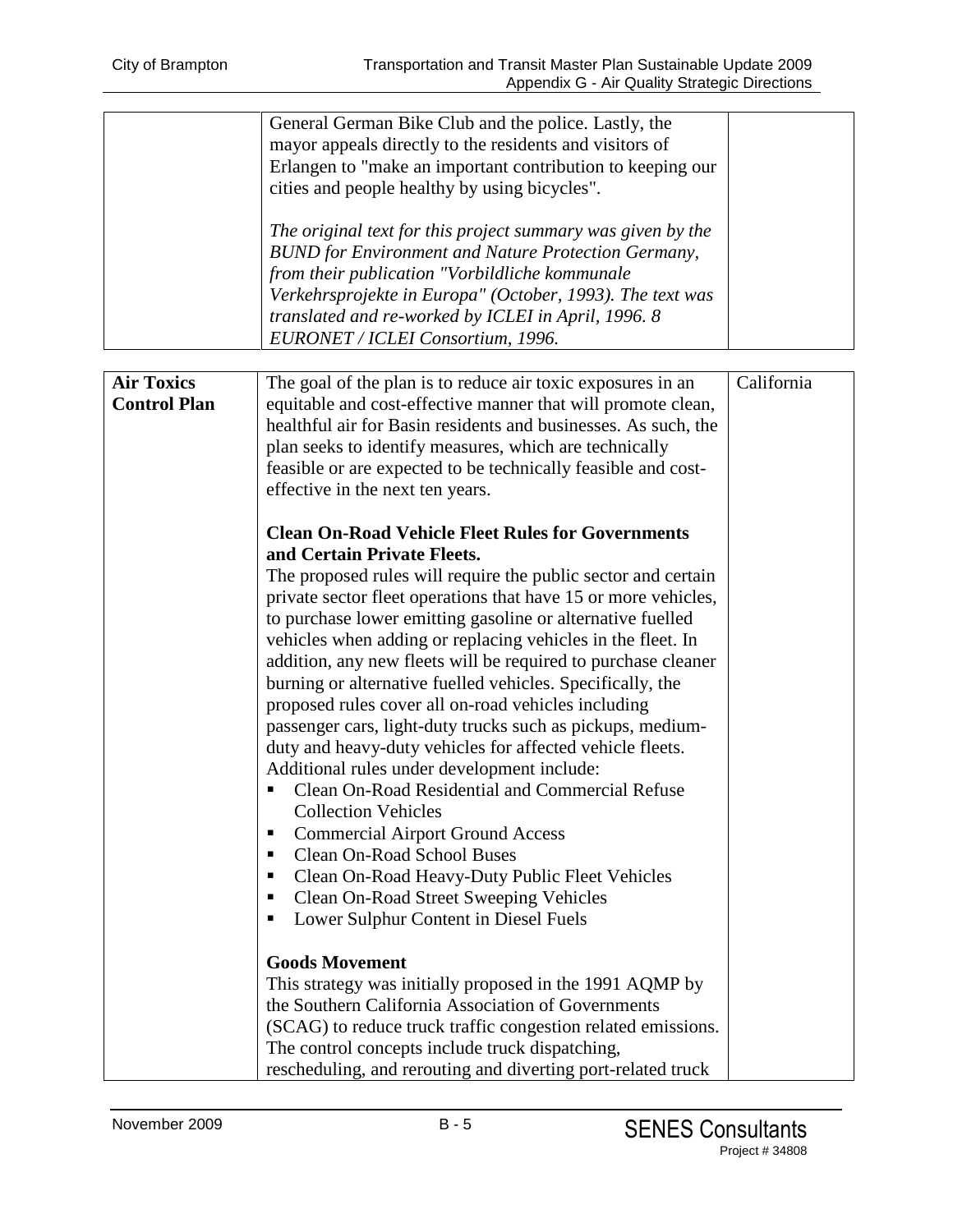traffic to rail. SCAG has since established a Goods Movement Advisory Committee to explore various control options, coordinate efforts among local jurisdictions and establish public-private partnerships.

#### **Emission Reductions from Diesel Engine Idling**

This strategy will seek to reduce truck idling emissions while the truck is parked at a truck stop. Currently, truck engines are left running at the stop to power the truck cab / sleeper heating / cooling, or other on-board appliances, such as refrigerators and microwave ovens. Potential technologies that can reduce the fuel consumption and associated emissions during truck idling include, but are not limited to, truck stop electrification and addition of auxiliary power units. During the development of AQMD's Rule 1613 - Credits for Truck Stop Electrification, it was determined that it was technically feasible and cost-effective for the truck stops to provide plug-in power at the parking space. In addition, the truck operator would need to install an electrification package that consists of an electric device for cab heating / cooling and outlets for such electric devices as on-board appliances.

#### **Control of Locomotive Idling Emissions**

This strategy is designed to evaluate the technical feasibility of reducing diesel locomotive idling emissions at railroad switching yards. The proposed control concept is to reduce the idling time as a function of emission characteristics.

#### **Transit Bus Regulation**

This rule contains two elements to reduce emissions from urban buses: 1) a multi-component transit bus fleet rule applicable to transit agencies; and 2) more stringent emission standards for engines used in urban buses, applicable to engine manufacturers. The fleet rule is designed to achieve near-term emission benefits while the engine standards are designed to achieve long-term emission benefits resulting from new bus engines with ultralow, near-zero, and zero-emissions.

To provide transit agencies with flexibility in determining their optimal fleet mix, the rule allows transit agencies to choose between two compliance paths, either the diesel path or the alternative fuel path. These requirements include: An in-use nox fleet average requirement that will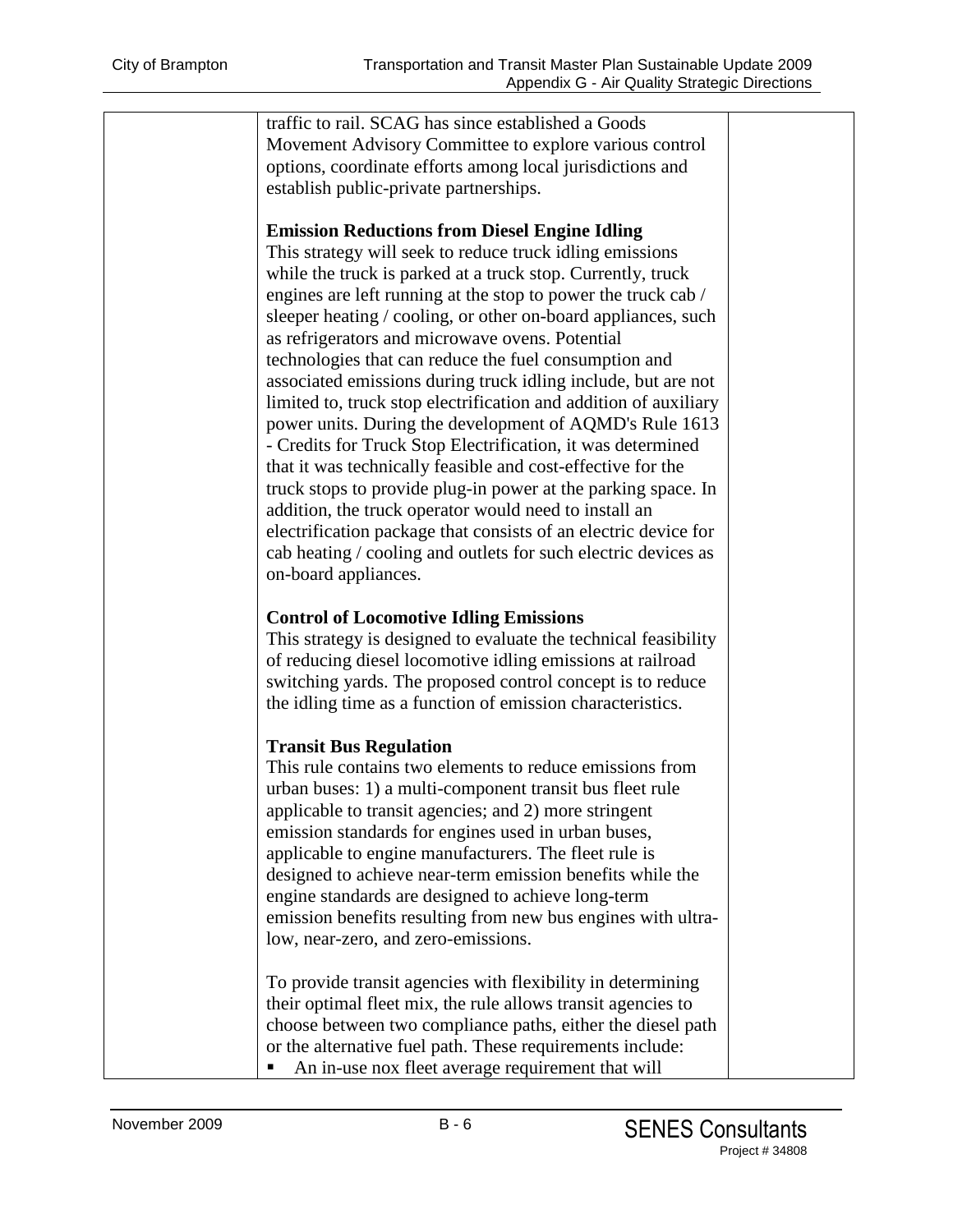| encourage the retirement of the oldest, dirtiest diesel   |  |
|-----------------------------------------------------------|--|
| buses (1987 and earlier model year urban buses)           |  |
| A PM retrofit requirement, with an emphasis on the        |  |
| dirtiest buses, to reduce public exposure to toxic diesel |  |
| PM emissions                                              |  |
| A low-sulphur diesel fuel requirements                    |  |
| Low-emission bus purchase requirements, based on new      |  |
| urban bus emission standards                              |  |
| A zero-emission bus demonstration project                 |  |
| Zero-emission bus purchase requirements                   |  |
|                                                           |  |

| Land Use / Air                | City of West Linn, Portland Air Quality Maintenance Area                                                                                                                                                                                                                                                                                                                                                                                                                                                                                                                                                                                                                                                                                                                                                                                                                                                                                                                                                                                                                                                                                                                                                                                                                                                                                             | City of West |
|-------------------------------|------------------------------------------------------------------------------------------------------------------------------------------------------------------------------------------------------------------------------------------------------------------------------------------------------------------------------------------------------------------------------------------------------------------------------------------------------------------------------------------------------------------------------------------------------------------------------------------------------------------------------------------------------------------------------------------------------------------------------------------------------------------------------------------------------------------------------------------------------------------------------------------------------------------------------------------------------------------------------------------------------------------------------------------------------------------------------------------------------------------------------------------------------------------------------------------------------------------------------------------------------------------------------------------------------------------------------------------------------|--------------|
|                               |                                                                                                                                                                                                                                                                                                                                                                                                                                                                                                                                                                                                                                                                                                                                                                                                                                                                                                                                                                                                                                                                                                                                                                                                                                                                                                                                                      |              |
|                               |                                                                                                                                                                                                                                                                                                                                                                                                                                                                                                                                                                                                                                                                                                                                                                                                                                                                                                                                                                                                                                                                                                                                                                                                                                                                                                                                                      |              |
| Quality<br><b>Integration</b> | <b>Policies</b><br>Coordinate with Department of Environmental Quality<br>п<br>(DEQ), Metro, and other relevant agencies to reduce air<br>pollution emission levels in West Linn and the Portland<br>area.<br>Continue to coordinate with DEQ on land use approval<br>п<br>actions through use of land use compatibility statements<br>for businesses requiring a DEQ air quality permit.<br>Reduce pollution from vehicle emissions by pursuing an<br>$\blacksquare$<br>energy efficient urban form that provides for<br>connectivity and reduces the number of vehicle miles<br>traveled.<br>Encourage the use of alternative modes of<br>п<br>transportation, including mass transit, walking, and<br>bicycling.<br>Encourage employment, mixed uses, and home<br>occupations within West Linn to reduce commuting and<br>reduce the distance traveled for shopping and other<br>essential services.<br>Continue to minimize particulate emissions from the<br>п<br>City street sweeping program through the use of<br>sprayers on the equipment used for this purpose.<br>Seek to influence other governments and private<br>$\blacksquare$<br>enterprises to adopt policies and practices that<br>encourage workers to telecommute or be able to live<br>within walking or biking distance to their work.<br><b>Recommended Action Measures</b> | Linn         |
|                               | Design streets and establish traffic flow patterns that                                                                                                                                                                                                                                                                                                                                                                                                                                                                                                                                                                                                                                                                                                                                                                                                                                                                                                                                                                                                                                                                                                                                                                                                                                                                                              |              |
|                               | minimize or reduce vehicular emissions by                                                                                                                                                                                                                                                                                                                                                                                                                                                                                                                                                                                                                                                                                                                                                                                                                                                                                                                                                                                                                                                                                                                                                                                                                                                                                                            |              |
|                               |                                                                                                                                                                                                                                                                                                                                                                                                                                                                                                                                                                                                                                                                                                                                                                                                                                                                                                                                                                                                                                                                                                                                                                                                                                                                                                                                                      |              |
|                               | System Plan (TSP).                                                                                                                                                                                                                                                                                                                                                                                                                                                                                                                                                                                                                                                                                                                                                                                                                                                                                                                                                                                                                                                                                                                                                                                                                                                                                                                                   |              |
|                               | implementing policies in the City's Transportation                                                                                                                                                                                                                                                                                                                                                                                                                                                                                                                                                                                                                                                                                                                                                                                                                                                                                                                                                                                                                                                                                                                                                                                                                                                                                                   |              |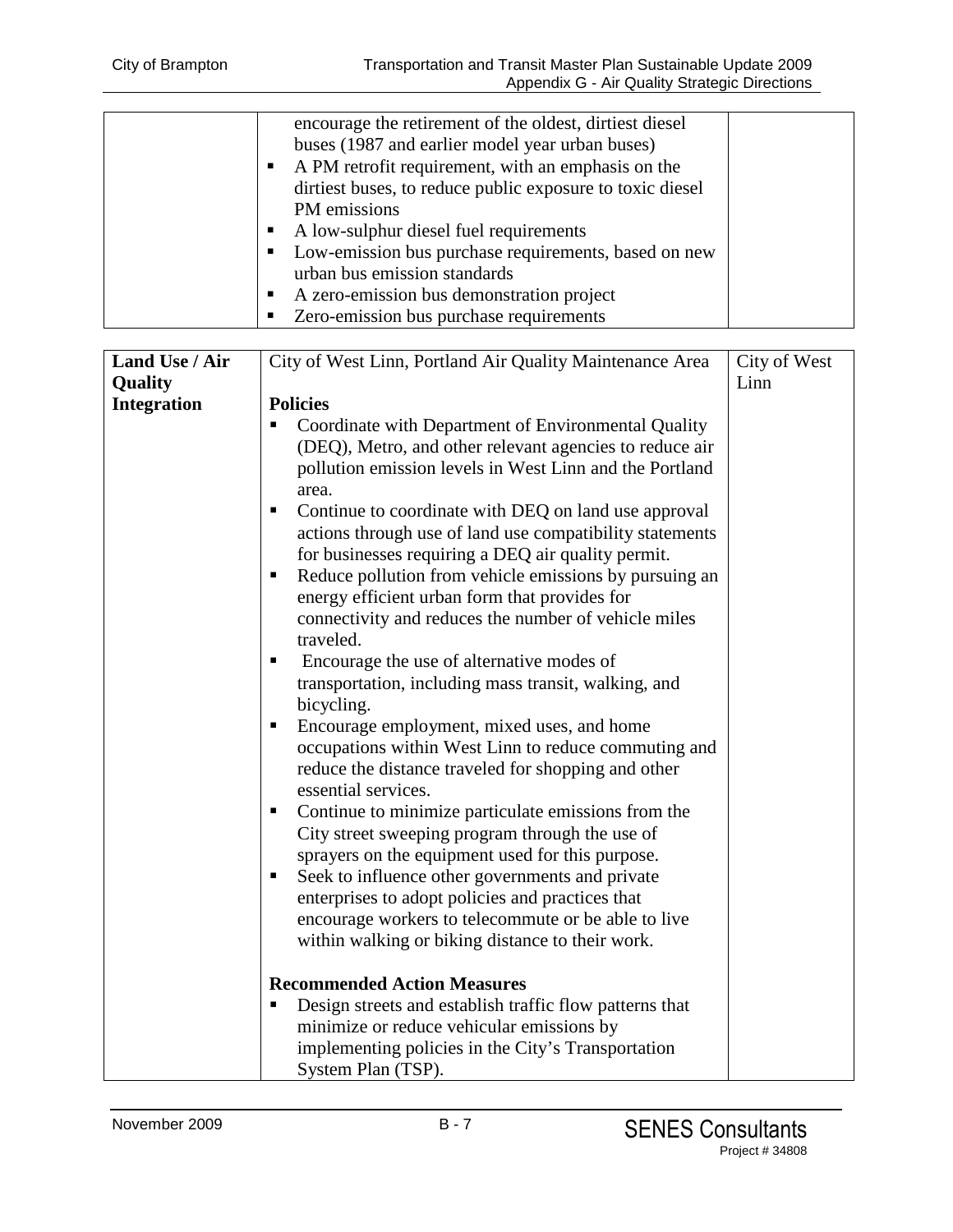| Adopt zoning standards, such as mixed-use districts, to<br>achieve a more efficient urban form.<br>Actively pursue increased transit service to and within<br>West Linn to reduce automobile emissions. |
|---------------------------------------------------------------------------------------------------------------------------------------------------------------------------------------------------------|
|                                                                                                                                                                                                         |

| Prioritizing      | The city of Rotterdam is the largest port in Europe. The port    | The         |
|-------------------|------------------------------------------------------------------|-------------|
| <b>Commercial</b> | and its industrial complex, with the urban business              | Netherlands |
| <b>Traffic</b>    | community, are the two major economic concentrations in          |             |
|                   | the city. Accessibility is key in Rotterdam, in the city's       |             |
|                   | proximity to road, water and air, and in its residents' attitude |             |
|                   | about accessibility. Goods movement and passenger                |             |
|                   | transport have been central to how the city and region           |             |
|                   | developed its transportation policy.                             |             |
|                   | The objectives of this policy that integrates traffic and        |             |
|                   | transport are:                                                   |             |
|                   | Maintaining and improving accessibility of economic              |             |
|                   | and social activities in the metropolitan region for             |             |
|                   | people and goods; and                                            |             |
|                   | Improving the quality of life in the metropolitan region,        |             |
|                   | meaning restrictions on the hazardous effects of traffic         |             |
|                   | on the environment and limiting the number of unsafe             |             |
|                   | traffic situations. Restraining car use is the backbone of       |             |
|                   | this regional policy.                                            |             |
|                   |                                                                  |             |
|                   | Within the city centre, guaranteeing access to hubs of           |             |
|                   | economic activity to economically important traffic is the       |             |
|                   | foundation of the proposed policy. Emphasis is placed on         |             |
|                   | reducing "non-necessary" motor traffic by:                       |             |
|                   | Attending to the infrastructure and exploiting public            |             |
|                   | transport;                                                       |             |
|                   | Stimulating bicycle traffic;                                     |             |
|                   | Limiting parking capacity and regulating traffic<br>п            |             |
|                   | circulation; and                                                 |             |
|                   | Stimulating initiatives to reduce car ownership and use.         |             |
|                   | To combat peak-period traffic, the city's "Traffic               |             |
|                   | Congestion Control Program," encourages carpooling,              |             |
|                   | improved road junctions, smart information panels,               |             |
|                   | stimulating alternative modes of transport, innovative           |             |
|                   | public transport and others. Public transport is given           |             |
|                   | priority over motor vehicle traffic. Approximately 65% of        |             |
|                   | the city's traffic signals are equipped with pre-emption         |             |
|                   | devices. Pedestrians, cyclists and moped riders are treated      |             |
|                   | at least on equal terms with motorists.                          |             |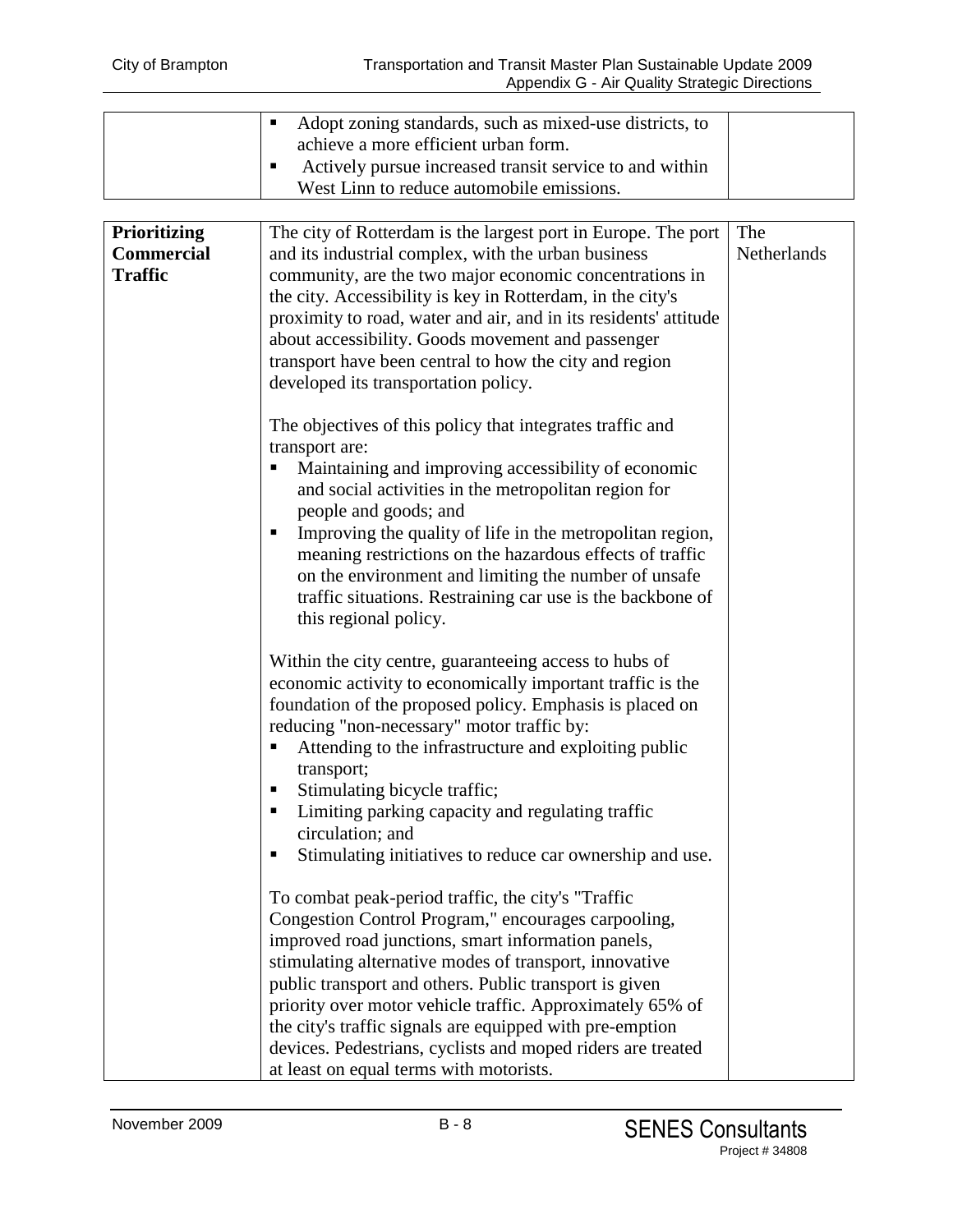| Within the Rotterdam region, private companies can make<br>"contracts for accessibility" with the government. The state<br>promises to undertake actions to improve accessibility as<br>specified by the company. The company, in turn, devises a<br>transportation management plan, which could include such<br>provisions as stimulating car sharing among employees or<br>using alternative modes of transportation. |  |
|-------------------------------------------------------------------------------------------------------------------------------------------------------------------------------------------------------------------------------------------------------------------------------------------------------------------------------------------------------------------------------------------------------------------------|--|
| The city was the first in Europe to use dynamic route<br>information panels (DRIPs), set up along Rotterdam's ring<br>roads to give real-time information about congestion levels.<br>DRIPs into the city alert travelers of parking availability<br>and if the "subway [is] running normally" to persuade<br>travelers to switch to public transport for the remainder of<br>their journey.                            |  |

| <b>Connected street</b> | Portland has street design guidelines that require streets to   | Portland, OR |
|-------------------------|-----------------------------------------------------------------|--------------|
| system or               | intersect within particular distances and restricts cul-de-sacs |              |
| pedestrian pass-        | (which waste gas by requiring drivers to backtrack out the      |              |
| throughs                | streets to progress). Where cul-de-sacs and similar             |              |
|                         | developments exist, pedestrian walkways or pass-throughs        |              |
|                         | are encouraged to assure pedestrians can use short cuts to      |              |
|                         | get to mass transit or shopping areas.                          |              |

| <b>Clean screening</b> | A minority of the cars on the road produce the majority of   |  |
|------------------------|--------------------------------------------------------------|--|
| and high-emitter       | mobile-source pollutants given off by the entire vehicle     |  |
| detection with         | fleet. Clean screening uses both roadside sensors and an     |  |
| remote sensing         | understanding of new-car emission characteristics to         |  |
|                        | exempt the bulk of the on-road vehicle fleet from the need   |  |
|                        | for inconvenient, and sometimes costly annual emission       |  |
|                        | testing. Using remote sensors to detect which of the cars    |  |
|                        | older than 4 years is clean can also be done with high       |  |
|                        | accuracy, allowing yet more focus on the remaining high-     |  |
|                        | emitters. Finally, roadside sensing of high emissions allows |  |
|                        | the car to be repaired immediately. An annual test does      |  |
|                        | nothing to repair cars that break a month after their last   |  |
|                        | annual test. Those cars can emit at high levels for another  |  |
|                        | 11 months, even 2 years, before being repaired.              |  |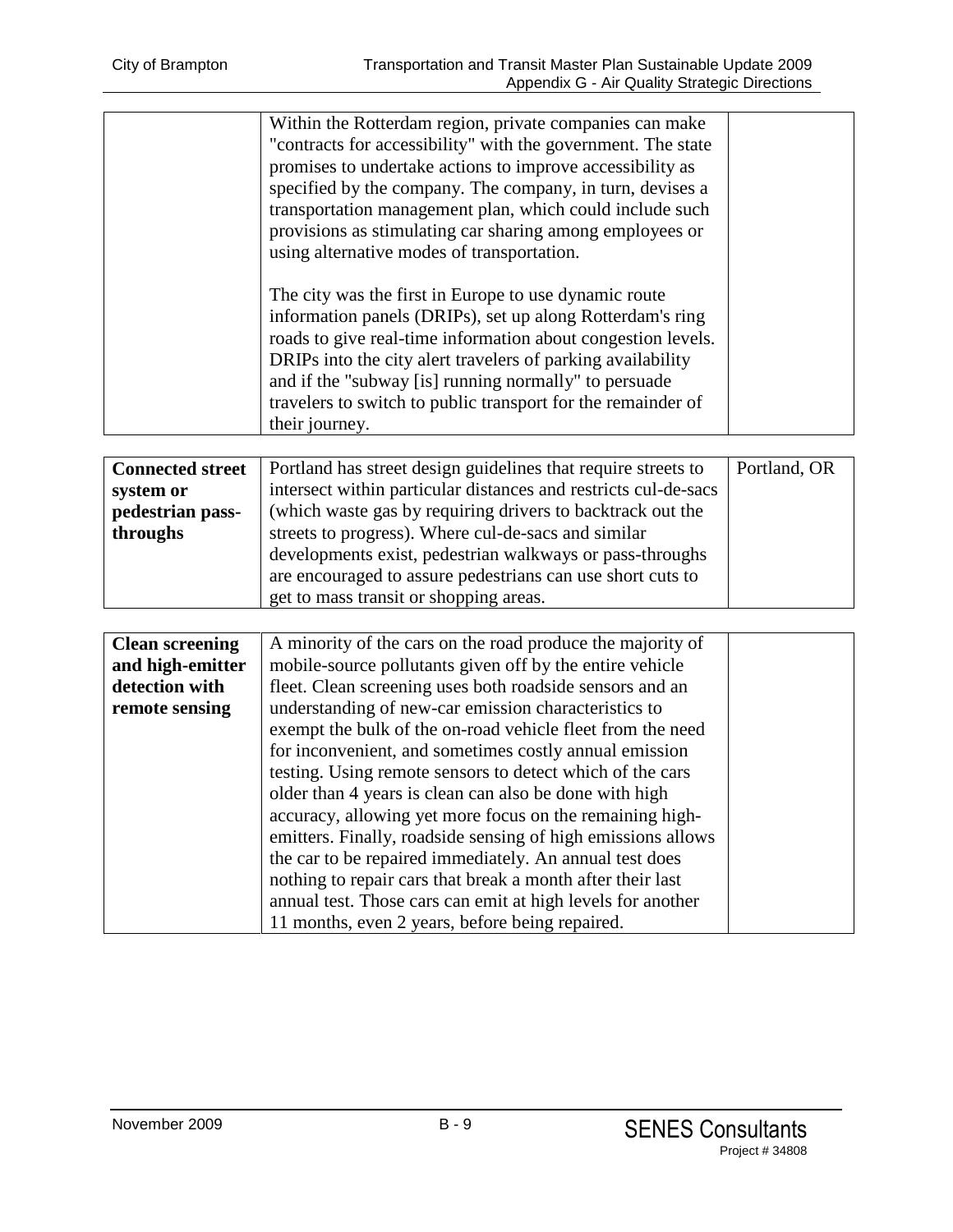Appendix G3 Options to Establish Charging Programs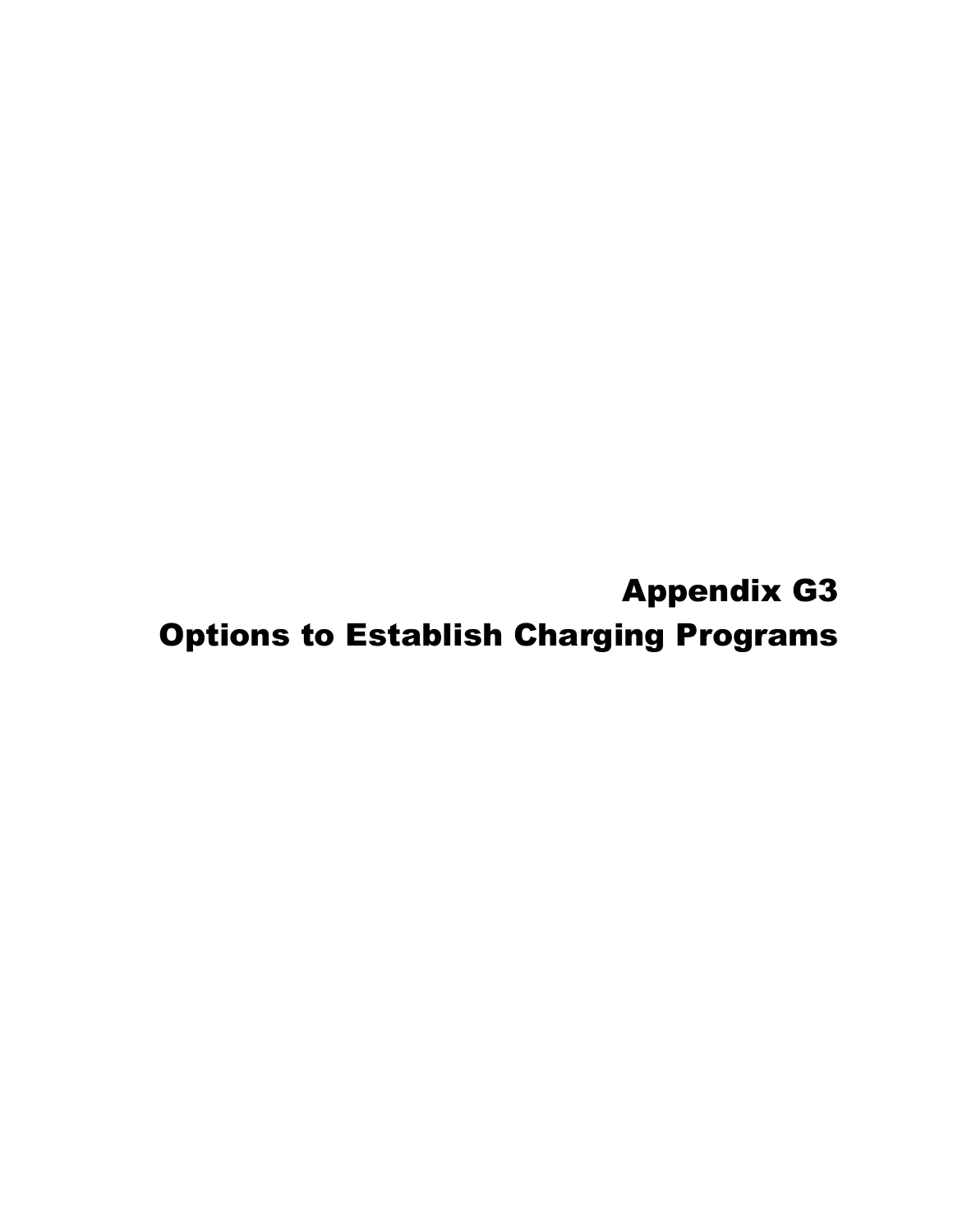These options provide examples of municipal programs, which control air quality by imposing some form of pollution charges

| <b>Environmental</b>    | Gothenburg, like Stockholm and Malmo, has developed a        | The City of    |
|-------------------------|--------------------------------------------------------------|----------------|
| <b>Zones Pricing /</b>  | policy to move heavy goods in central areas of the city.     | Gothenburg,    |
| restrictions            | This policy delineates an "Environmental Zone" within a      | Sweden         |
|                         | developed area, which is sensitive to traffic disturbances   |                |
|                         |                                                              |                |
|                         | and where traffic restrictions will be implemented. These    |                |
|                         | zones are being introduced to improve air quality.           |                |
|                         | In these areas, the municipal council has forbidden truck    |                |
|                         | and bus traffic fuelled by polluting diesel and weighing     |                |
|                         | more than 3.5 tons. Vehicles are environmentally             |                |
|                         | classified by a windscreen sticker allowing them zone        |                |
|                         | access. Although trucks and buses account for 5 percent      |                |
|                         | of the traffic, they contribute 50 percent of the pollution. |                |
|                         |                                                              |                |
|                         | Another regulation the city has employed deals with non-     |                |
|                         | fossil fuelled vehicles. If you have an ethanol, natural gas |                |
|                         | or biogas vehicle, you can obtain a pricing incentive for    |                |
|                         | parking downtown. Partially in response to this initiative,  |                |
|                         | Volvo has developed new trucks that use both diesel and      |                |
|                         | electric power trains. Diesel engines would be used          |                |
|                         | outside the city, and the electric engine inside city zones. |                |
|                         |                                                              |                |
|                         | The city also is considering building a vehicle database     |                |
|                         | that would track the environmental consequences of           |                |
|                         | travel patterns. This would be used to measure progress      |                |
|                         | made on environmental goals.                                 |                |
|                         |                                                              |                |
| <b>Emission-trading</b> | In emission-trading programs such as the national SO2        | California Air |
| programs                | trading program, or the RECLAIM VOC (volatile                | Quality        |
|                         | organic compound) trading program, an emission cap is        | Management     |
|                         | established over an area, emission rights are established,   | District San   |
|                         | and a system is designed to allow trading in those           | Francisco      |
|                         | emission rights between firms within the capped area.        |                |
|                         | California's Bay Area Air Quality Management District        |                |

| California's Bay Area Air Quality Management District  |  |
|--------------------------------------------------------|--|
| has also implemented an emission pricing regime,       |  |
| allowing trading in Bay Area Emission Reduction        |  |
| Credits. One relatively untapped option would allow    |  |
| trades between mobile and stationary sources, for      |  |
| example, through automobile repair-assistance or scrap |  |
| page trading programs.                                 |  |
|                                                        |  |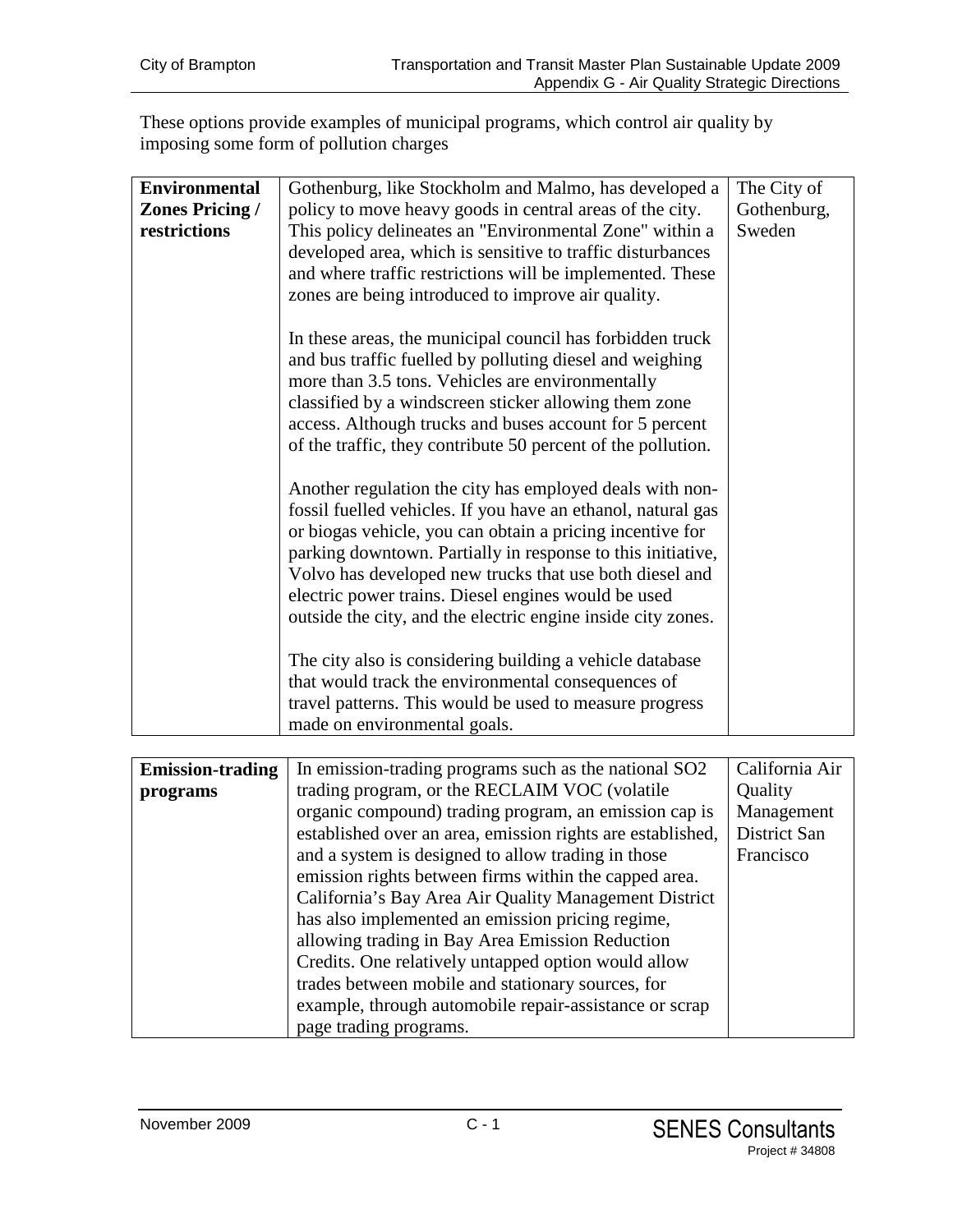| <b>Expanded or</b> | A credit system, similar to those established for        | California |
|--------------------|----------------------------------------------------------|------------|
| enhanced credits   | scrapping high-polluting automobiles, could be           |            |
| for purchase /     | established for replacing high emitting automobile or    |            |
| replacement of     | diesel engines with lower polluting engines (e.g.,       |            |
| vehicles / engines | alternative fuels, diesel hybrid engines, etc.) could be |            |
|                    | established. The credits would be performance-based in   |            |
|                    | their values (rather than technology based), could allow |            |
|                    | for alternative fuels (where appropriate). The credits   |            |
|                    | could be banked, applied against other retrofit          |            |
|                    | opportunities, or traded / sold. These could be          |            |
|                    | established for the range of polluting engines found in  |            |
|                    | the city, including automobiles and trucks, as well as   |            |
|                    | off-road sources like marine and recreational vehicles.  |            |
|                    | This credit should apply to purchase / upgrade of        |            |
|                    | automobiles, construction equipment, diesel vehicles,    |            |
|                    | marine equipment, and other engines.                     |            |
|                    |                                                          |            |

| Time-of-day /   | Parking pricing can be set much higher during periods    |  |
|-----------------|----------------------------------------------------------|--|
| congestion      | during which driving is to be discouraged in order to    |  |
| parking pricing | encourage use of mass transit, off-peak time driving, or |  |
|                 | use of multiple occupancy vehicles. In addition, parking |  |
|                 | prices can be set much higher for SOVs and much          |  |
|                 | lower for HOVs.                                          |  |

| <b>Traffic control</b> | Such measures might include traffic signal              | Portland, |
|------------------------|---------------------------------------------------------|-----------|
| measures to            | synchronization, additional tolled road construction,   | other     |
| reduce                 | incentives to promote telecommuting and flexible work-  |           |
| congestion-            | hours, and could include time-of-day congestion pricing |           |
| related emissions      | in certain circumstances.                               |           |

| Time-of-day        | Though this approach has not been implemented or          |
|--------------------|-----------------------------------------------------------|
| pricing for use of | modeled in depth, there is no theoretical obstacle to the |
| high-emitting      | application of time-of-day pricing approaches to major    |
| equipment          | off-road mobile sources such as generators, cement        |
|                    | mixers, tractors, bulldozers, etc. Under time-of-day      |
|                    | pricing, equipment that emit high levels of criteria      |
|                    | pollutants could be used freely during times when         |
|                    | emissions were not likely to lead to air quality          |
|                    | violations, but priced to influence reduced use during    |
|                    | periods of air pollutant formation or concentration.      |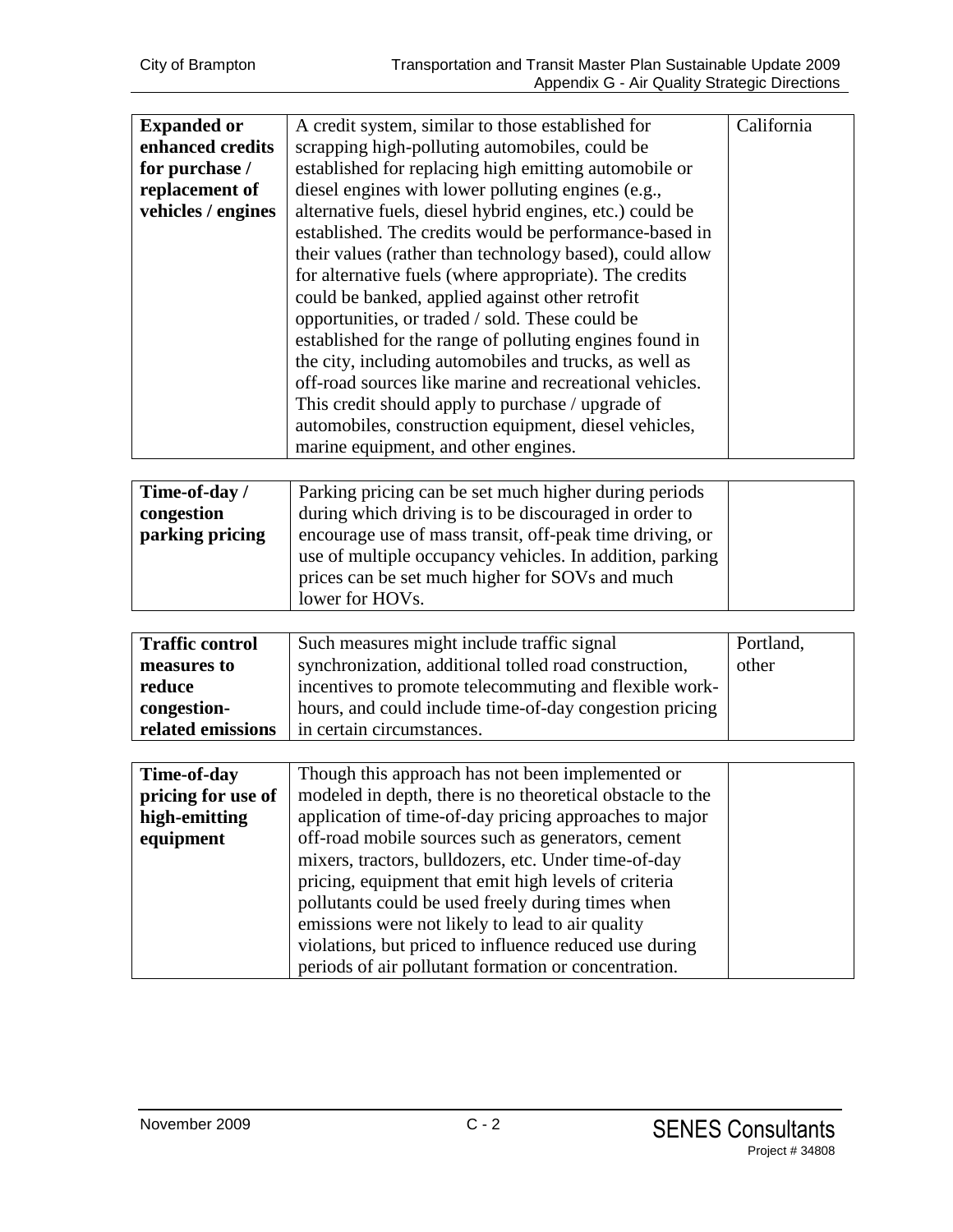| <b>Direct emission</b><br>pricing based on<br>emission levels<br>and duration of<br>use for registered<br>high-emitting<br>equipment | Though this approach has not been implemented or<br>modeled in depth, there is no theoretical obstacle to the<br>application of emission-pricing approaches to major<br>off-road mobile sources such as generators, cement<br>mixers, tractors, bulldozers, etc. It is likely to be<br>politically preferable to mandate fuel type for example,<br>requiring all such vehicles to use natural gas, ethanol, or<br>other fuels. |            |
|--------------------------------------------------------------------------------------------------------------------------------------|--------------------------------------------------------------------------------------------------------------------------------------------------------------------------------------------------------------------------------------------------------------------------------------------------------------------------------------------------------------------------------------------------------------------------------|------------|
| <b>Emission</b>                                                                                                                      | Construction contracts would each have assigned an                                                                                                                                                                                                                                                                                                                                                                             |            |
| budgets, quotas,                                                                                                                     | emission quota or budget that the contractor can meet                                                                                                                                                                                                                                                                                                                                                                          |            |
| or incentives for                                                                                                                    | using tradeoffs they determine to be most cost-effective                                                                                                                                                                                                                                                                                                                                                                       |            |
| reduced                                                                                                                              | or efficient. Firms may choose to meet the quota by                                                                                                                                                                                                                                                                                                                                                                            |            |
| emissions in                                                                                                                         | limiting or shifting construction hours, shifting seasons                                                                                                                                                                                                                                                                                                                                                                      |            |
| association with                                                                                                                     | for construction, by retrofitting heavy vehicles or                                                                                                                                                                                                                                                                                                                                                                            |            |
| construction                                                                                                                         | purchasing lower emitting equipment, or other                                                                                                                                                                                                                                                                                                                                                                                  |            |
| contracts                                                                                                                            | measures. Another enhancement on this option would                                                                                                                                                                                                                                                                                                                                                                             |            |
|                                                                                                                                      | be to institute a certification program for construction                                                                                                                                                                                                                                                                                                                                                                       |            |
|                                                                                                                                      | firms that have fleets that exceed desirable ratios of                                                                                                                                                                                                                                                                                                                                                                         |            |
|                                                                                                                                      | good to poor emission vehicles. There could also be                                                                                                                                                                                                                                                                                                                                                                            |            |
|                                                                                                                                      | incentives or credits for using "Good Construction<br>Partners" on projects.                                                                                                                                                                                                                                                                                                                                                   |            |
|                                                                                                                                      |                                                                                                                                                                                                                                                                                                                                                                                                                                |            |
| <b>Credits for</b>                                                                                                                   | In California, credits have been made available for                                                                                                                                                                                                                                                                                                                                                                            | California |
| scrapping old                                                                                                                        | removing old automobiles from operation-automobiles                                                                                                                                                                                                                                                                                                                                                                            |            |
| automobiles                                                                                                                          | that have a disproportionately negative impact on air                                                                                                                                                                                                                                                                                                                                                                          |            |
|                                                                                                                                      | quality. These schemes have been successful in                                                                                                                                                                                                                                                                                                                                                                                 |            |
|                                                                                                                                      | removing high-polluting vehicles from service, and the                                                                                                                                                                                                                                                                                                                                                                         |            |
|                                                                                                                                      | credits have been used to offset more expensive                                                                                                                                                                                                                                                                                                                                                                                |            |
|                                                                                                                                      | emission retrofits for industry in the state.                                                                                                                                                                                                                                                                                                                                                                                  |            |
|                                                                                                                                      |                                                                                                                                                                                                                                                                                                                                                                                                                                |            |
| <b>Incentives or</b>                                                                                                                 | Incentives could be provided that would help manage                                                                                                                                                                                                                                                                                                                                                                            |            |
| credits for                                                                                                                          | truck diesel emissions by managing diesel speed, and                                                                                                                                                                                                                                                                                                                                                                           |            |
| modifying diesel                                                                                                                     | the path vehicles take through the city. For example,                                                                                                                                                                                                                                                                                                                                                                          |            |
| vehicle operation                                                                                                                    | trucks might need to be diverted on an episodic basis to                                                                                                                                                                                                                                                                                                                                                                       |            |
|                                                                                                                                      | alternate roads that run "around" the city, rather than                                                                                                                                                                                                                                                                                                                                                                        |            |
|                                                                                                                                      | through it. Firms or fleets that agree to permanent                                                                                                                                                                                                                                                                                                                                                                            |            |
|                                                                                                                                      | rerouting might be another target, but abuse might be a<br>consideration.                                                                                                                                                                                                                                                                                                                                                      |            |
|                                                                                                                                      |                                                                                                                                                                                                                                                                                                                                                                                                                                |            |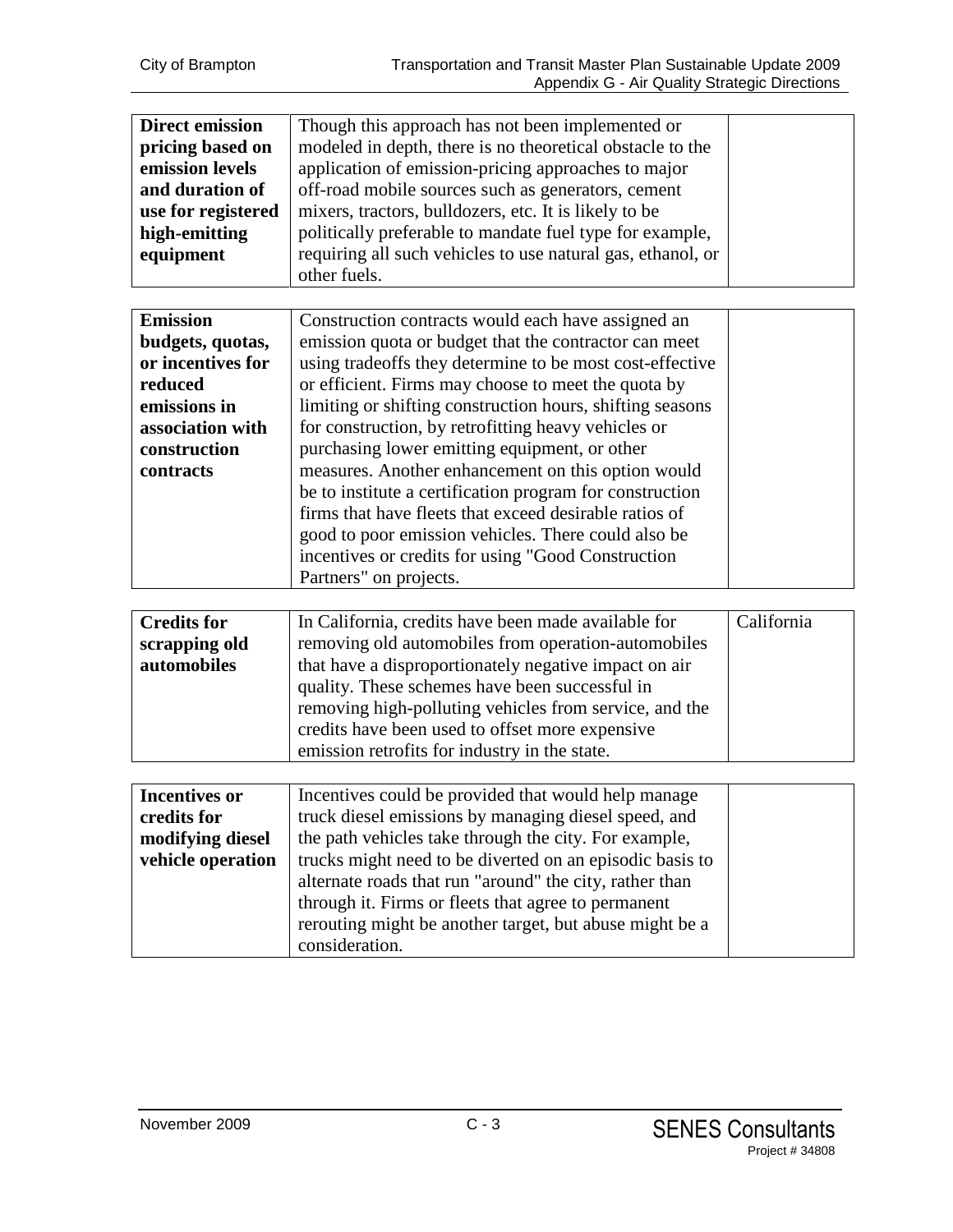| <b>Credits for truck</b> | The South Coast Air Quality Management District in          | California |
|--------------------------|-------------------------------------------------------------|------------|
| stop                     | California has rules that allow credits for truck stop      |            |
| electrification          | electrification. Trucks would be retrofitted with on-       |            |
|                          | board equipment to allow the truck to plug into an          |            |
|                          | electrical outlet rather than idling the diesel engine.     |            |
|                          | Credits could be offered to the trucks and potentially to   |            |
|                          | the truck stop operators. These credits could go to the     |            |
|                          | trucks or fleets, or potentially to third parties that need |            |
|                          | credits and are willing to pay for the retrofits. The       |            |
|                          | credits could be banked, traded, sold, etc. Some            |            |
|                          | monitoring would be required to assure that the drivers     |            |
|                          | use this option. This technology is on the shelf, but has   |            |
|                          | not been implemented widespread, nor has anyone             |            |
|                          | applied for the credits in California, to date.             |            |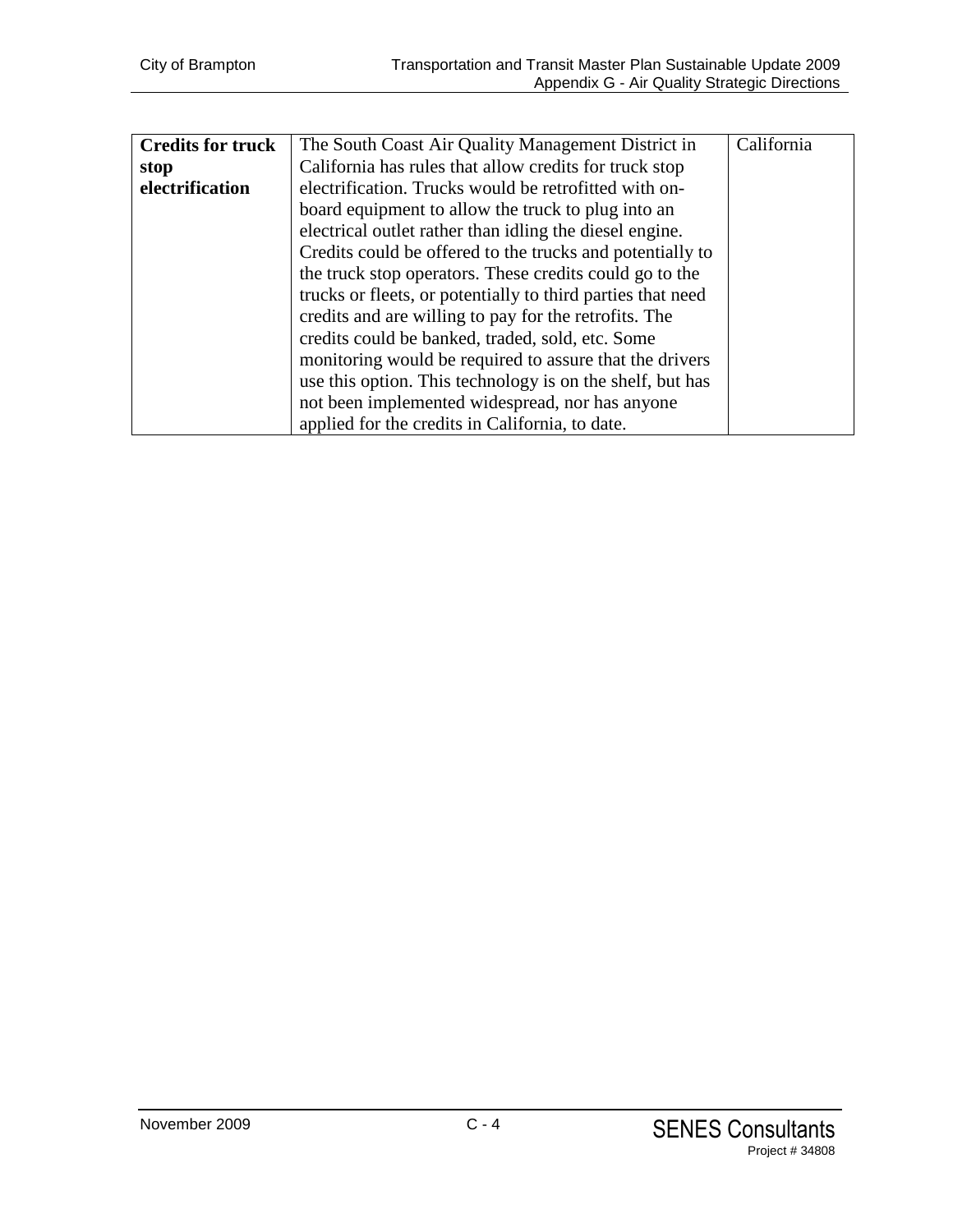Appendix G4 Subsidy Options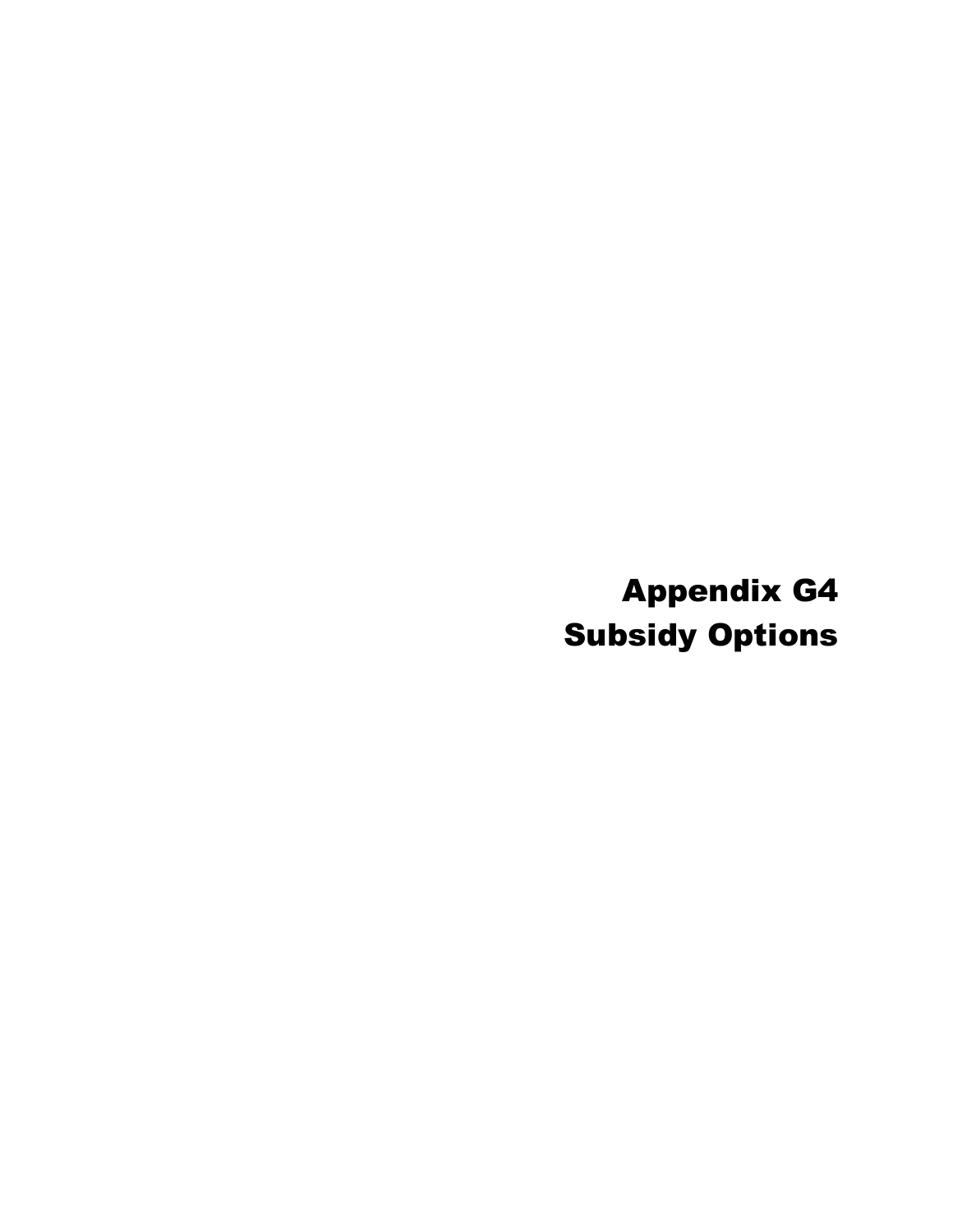| <b>Employer tax</b> | Government can offer tax incentives for employers to       | Maryland,   |
|---------------------|------------------------------------------------------------|-------------|
| incentives or       | modify benefits packages for employees to encourage        | California, |
| credit programs     | transportation alternatives-including car / vanpooling,    | Washington, |
| for encouraging     | walking, biking, mass transit, etc. The federal            | Federal,    |
| telecommuting or    | "Commuter Choice" program (National Transportation         | elsewhere   |
| commuter            | Equity Act for the 21st Century) provides pre-tax          |             |
| <i>alternatives</i> | benefits for paying up to \$65 of transit, or cash outs of |             |
|                     | up to $$175 /$ mo for parking spaces. This is currently in |             |
|                     | use, and some states have enhanced these benefits,         |             |
|                     | including Maryland, California, Washington, and            |             |
|                     | others. Options for rides home for emergencies must be     |             |
|                     | available, and evidence indicates there is not abuse of    |             |
|                     | the system. New Jersey has an employer trip reduction      |             |
|                     | emission credit program, and employers submit three        |             |
|                     | page plans outlining the trip reduction plan and get       |             |
|                     | emissions credits that may be bought and sold.             |             |
|                     |                                                            |             |
| Incentives /        | Gas cans for fuelling garden equipment, snowmobiles,       | California, |

| Incentives / | Gas cans for fuelling garden equipment, snowmobiles,         | California, |
|--------------|--------------------------------------------------------------|-------------|
| discounts /  | chain saws, and other uses contribute to air pollution       | Louisiana,  |
| distribution | through spills, open-cap evaporation, and evaporation        | Connecticut |
| programs for | through the can. It has been estimated that each gas can     |             |
| improved gas | may contribute 5 pounds of VOC per year and other            |             |
| cans         | emissions. Nozzles with advanced designs eliminate           |             |
|              | this source. Several areas (including California Air         |             |
|              | Resources Board, Louisiana, Connecticut) are involved        |             |
|              | in offering SIP credits or have in place programs that       |             |
|              | encourage their use, ban purchase of old-style cans,         |             |
|              | provide trade-in benefits or credits, etc. Estimates are     |             |
|              | that it is a relatively cheap source of pollution reduction, |             |
|              | costing on the order of $$1,000$ per ton of reductions.      |             |
|              | California Air Resources Board calculated very large         |             |
|              | reductions from this source.                                 |             |

| <b>Incentives for</b> | A catalyst that converts ozone $(O3)$ to oxygen $(O2)$ | Federal,   |
|-----------------------|--------------------------------------------------------|------------|
| ozone-eating          | upon contact provides advantages by reducing ozone in  | California |
| catalyst for air      | the environment. This technology has been applied to   |            |
| conditioners and      | automobile radiators and to air conditioners. The      |            |
| automobiles           | technology is purported by the manufacturer to convert |            |
|                       | 75% of the ozone that flows across the automobile      |            |
|                       | radiator and 80% of the air passing across the air     |            |
|                       | conditioner condensers. The technology works at room   |            |
|                       | temperature, but efficiencies increase at equipment    |            |
|                       | operating temperatures. Volvo automobile company has   |            |
|                       | installed the equipment in about 230,000 vehicles to   |            |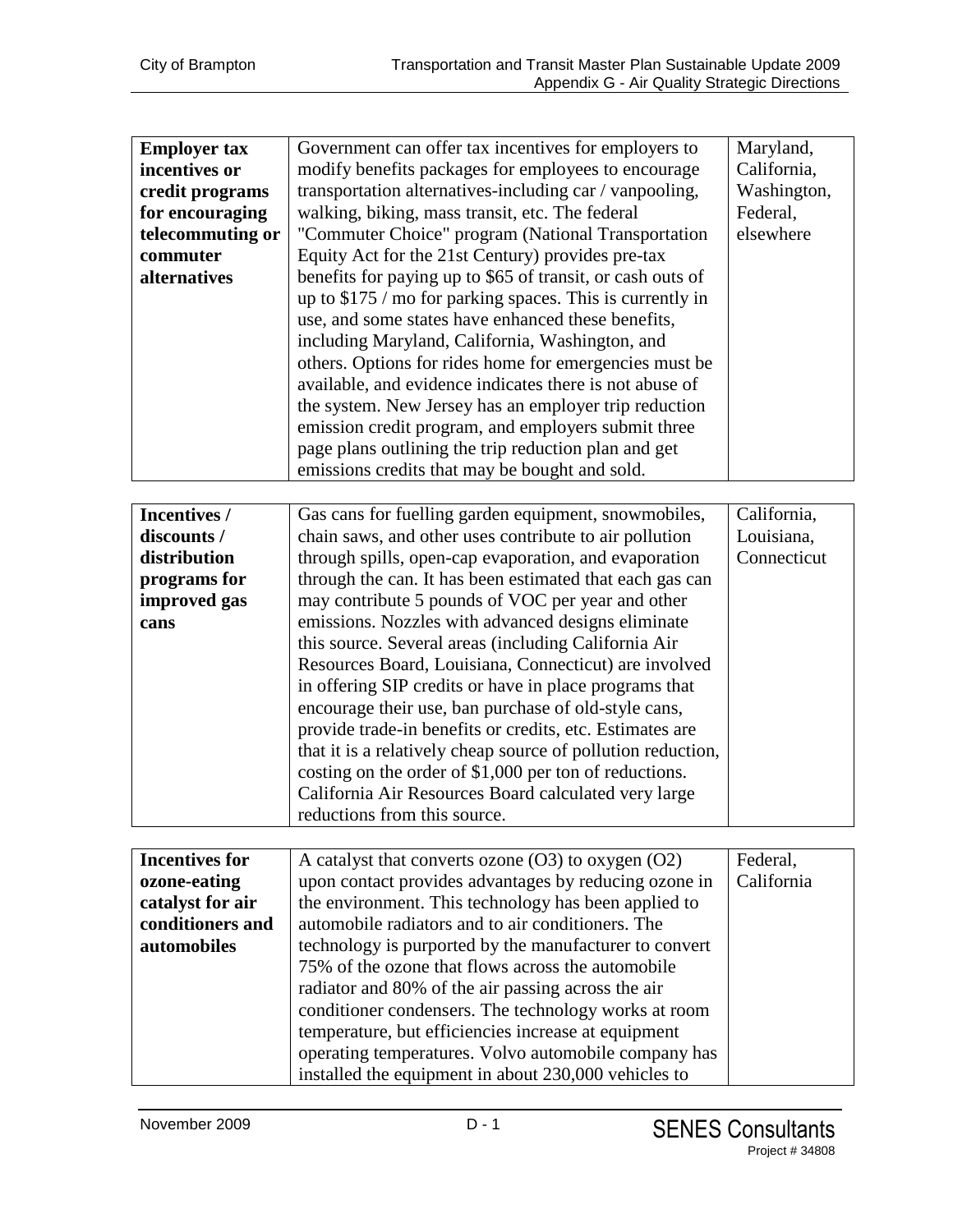| date, and other auto companies are considering the     |  |
|--------------------------------------------------------|--|
| technology. In December 1999, this technology became   |  |
| eligible for federal Tier II automobile OEM credits;   |  |
| California Air Resources Board (CARB) was the first to |  |
| adopt credits in November 1998. The manufacturer       |  |
| (Englehard Corporation) is examining credits for       |  |
| stationary sources in Texas and federally.             |  |

| <b>Incentives for</b> | Incentives could be developed to encourage adoption of            |  |
|-----------------------|-------------------------------------------------------------------|--|
| retrofits for         | new or retrofit technologies that reduce emissions in             |  |
| revised fuels or      | on- and off-road vehicles. There have been                        |  |
| technologies to       | demonstration projects that show potential to reduce              |  |
| improve diesel        | NO <sub>x</sub> emissions for diesel and large-emitting vehicles, |  |
| operations            | including construction applications. This includes SCR            |  |
|                       | (selective catalytic reduction) strategies for generators         |  |
|                       | for construction units (and peak power units), and in             |  |
|                       | some trucks. The truck models perform best in new                 |  |
|                       | equipment rather than retrofit, although the generators           |  |
|                       | can be successfully retrofitted. Emulsified diesel fuel           |  |
|                       | also shows promise, including marine applications.                |  |
|                       | Increasing the cetane level in the diesel fuel (e.g.              |  |
|                       | through additives) B shortens the time between                    |  |
|                       | compression and ignition and improves cold start                  |  |
|                       | emissions. Some municipalities are specifying 5 percent           |  |
|                       | improvements in NO <sub>x</sub> and 1 cent per gallon cost        |  |
|                       | increases to get PM10 reductions.                                 |  |

| <b>Incentives for</b> | Incentives could be developed to encourage adoption of           |  |
|-----------------------|------------------------------------------------------------------|--|
| after-market          | new or retrofit technologies that reduce emissions in on-        |  |
| retrofit for heavy    | and off-road vehicles. There have been demonstration             |  |
| duty equipment        | projects that show potential to reduce NO <sub>x</sub> emissions |  |
|                       | for diesel and large-emitting vehicles, including                |  |
|                       | construction applications. This includes SCR (selective          |  |
|                       | catalytic reduction) strategies for generators for               |  |
|                       | construction units (and peak power units), and in some           |  |
|                       | trucks.                                                          |  |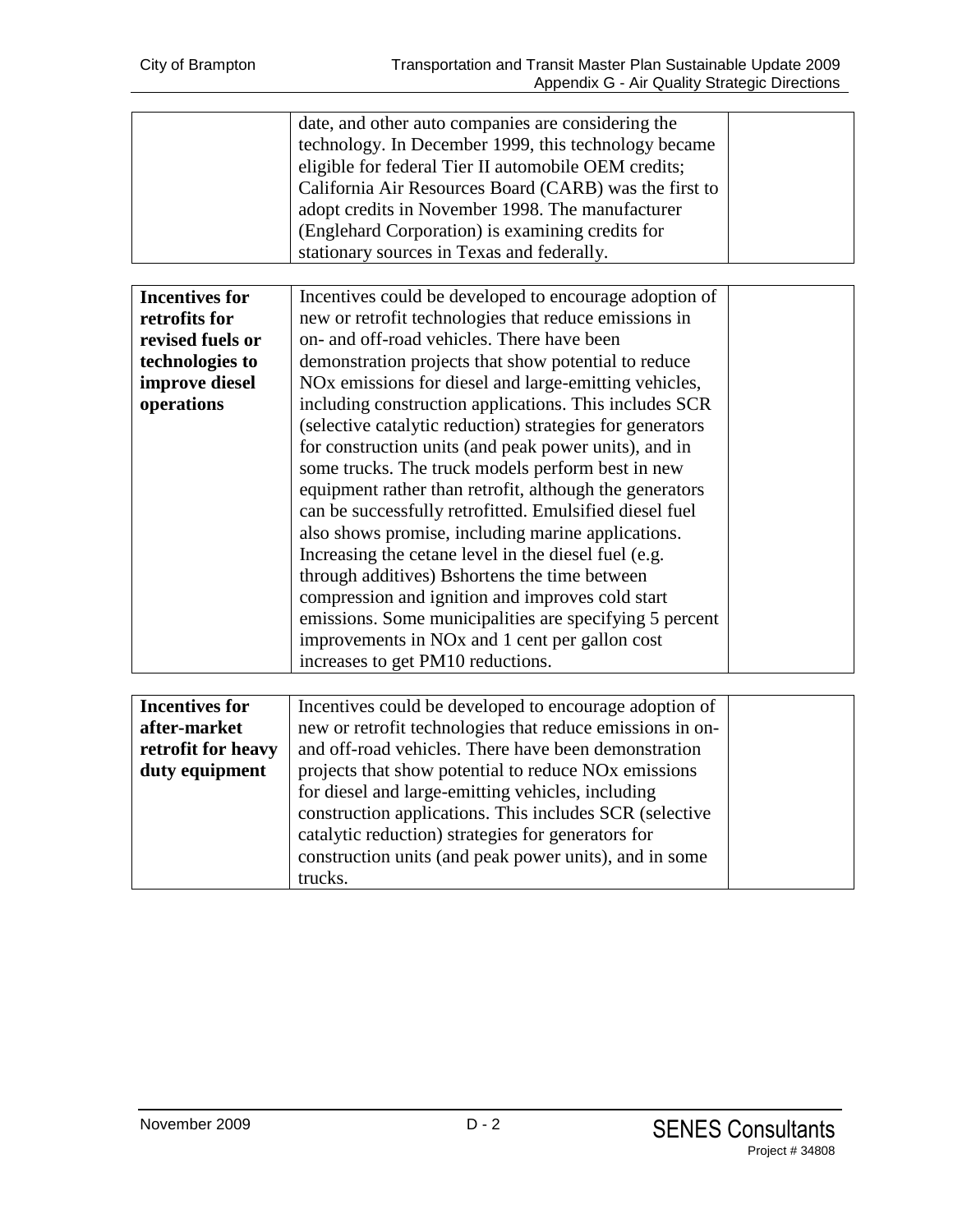| Air quality | Some agencies have implemented schemes that allow      | California |
|-------------|--------------------------------------------------------|------------|
| improvement | polluters to pay money to avoid meeting their emission |            |
| program     | requirements, and the funds are used to help reduce    |            |
|             | pollution through other strategies. This program has   |            |
|             | been implemented in South Coast Air Quality            |            |
|             | Management District in California, and the funds are   |            |
|             | redistributed through an RFP process to try to fund a  |            |
|             | variety of innovative strategies that lead to emission |            |
|             | reductions.                                            |            |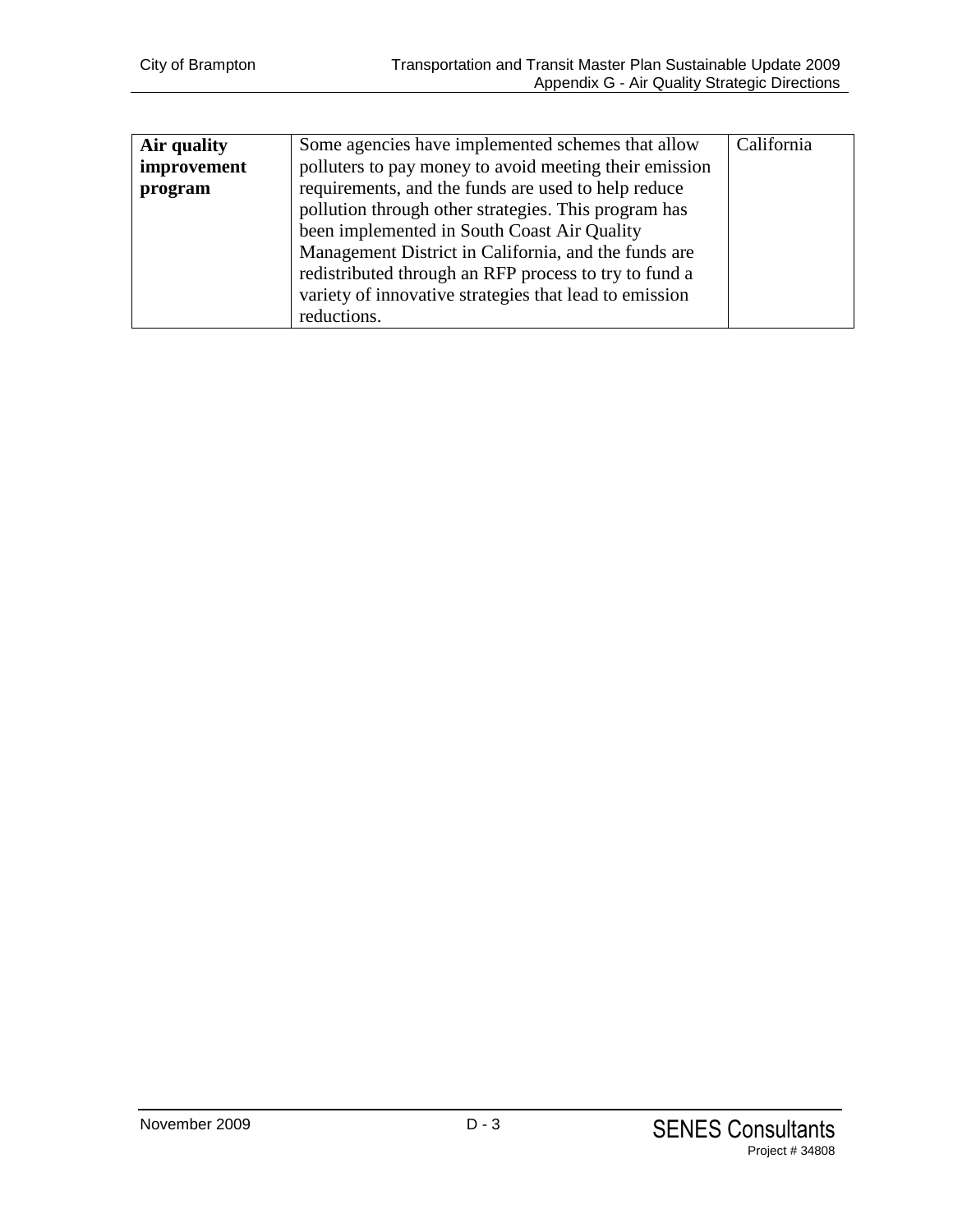Appendix G5 Governance Options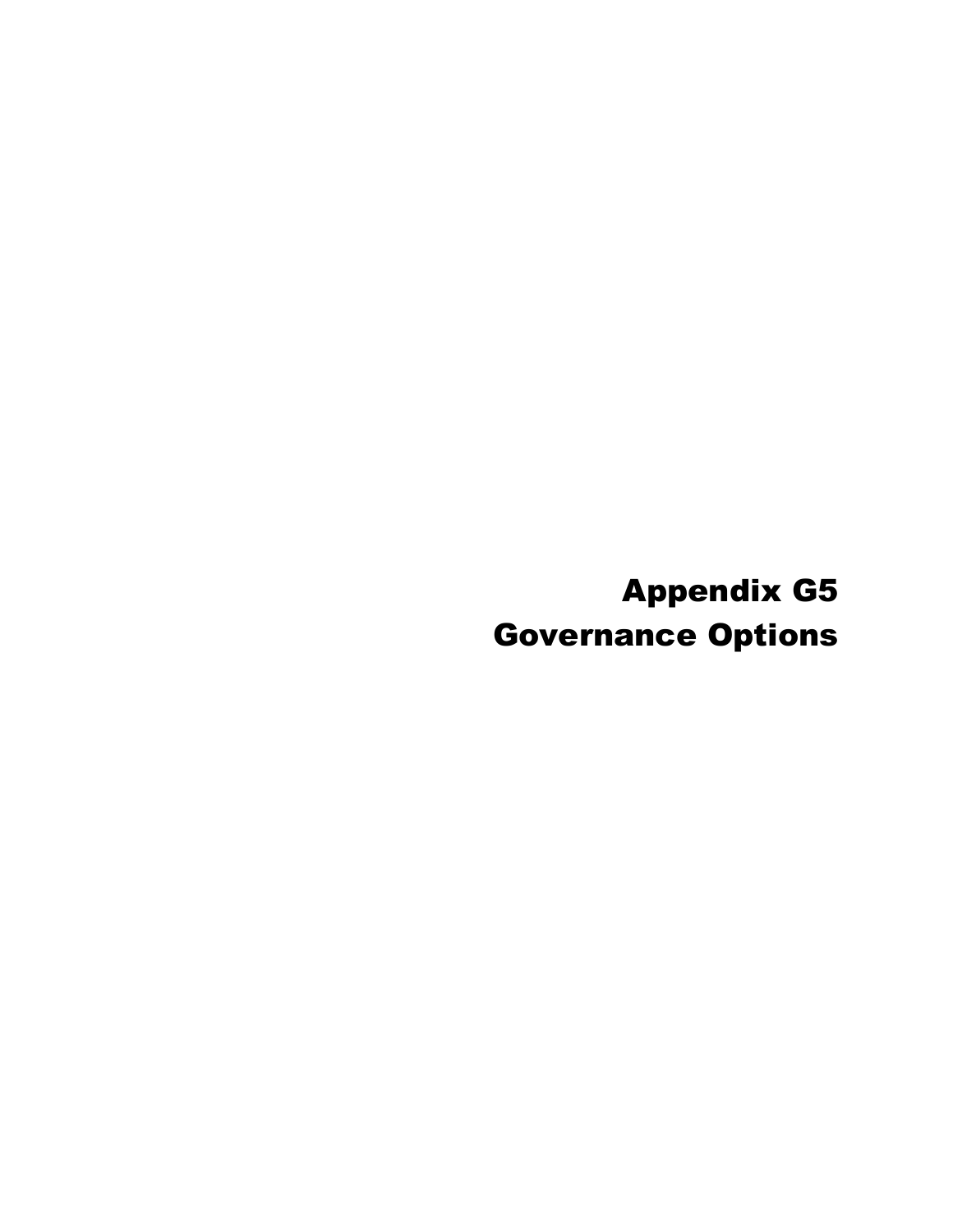| Mileage-based         | Automobile insurance pricing might be modified to increase     | Houston    |
|-----------------------|----------------------------------------------------------------|------------|
| insurance pricing     | the component assigned based on the miles driven. This has     |            |
| and vehicle fees      | the effect of increasing the variable cost and decreasing the  |            |
|                       | fixed cost of driving. One insurance company in Houston        |            |
|                       | has been reported to be considering or testing this option. It |            |
|                       | may, however, be expected to have only a limited effect,       |            |
|                       | considering that recent significant increases in gasoline      |            |
|                       | prices have had virtually undetectable impacts on driving.     |            |
|                       | However, the concept may have merit when combined with         |            |
|                       | other "fixed costs" including potentially annual vehicle       |            |
|                       | taxes, etc.                                                    |            |
|                       |                                                                |            |
|                       |                                                                |            |
| <b>Emission check</b> | In California, owners may pay a fee to avoid smog checks       | California |
| buy-out               | for the first five years of owning a new car. This can be an   |            |
|                       | appropriate strategy because the minority of pollution is      |            |
|                       | emitted from new automobiles, and the problem is               |            |
|                       | disproportionately one generated from older vehicles. By       |            |
|                       | paying a fee to bypass the checks (e.g. \$4 / vehicle in some  |            |
|                       | areas), the fee can be used to lower fees for other vehicles,  |            |
|                       | or other appropriate uses may be made with the funds           |            |
|                       | (contributions to a "smog fee / fund"). This strategy assures  |            |
|                       | that similar emissions will be realized, but at lower cost in  |            |
|                       | terms of administration, time waiting, inconvenience, and      |            |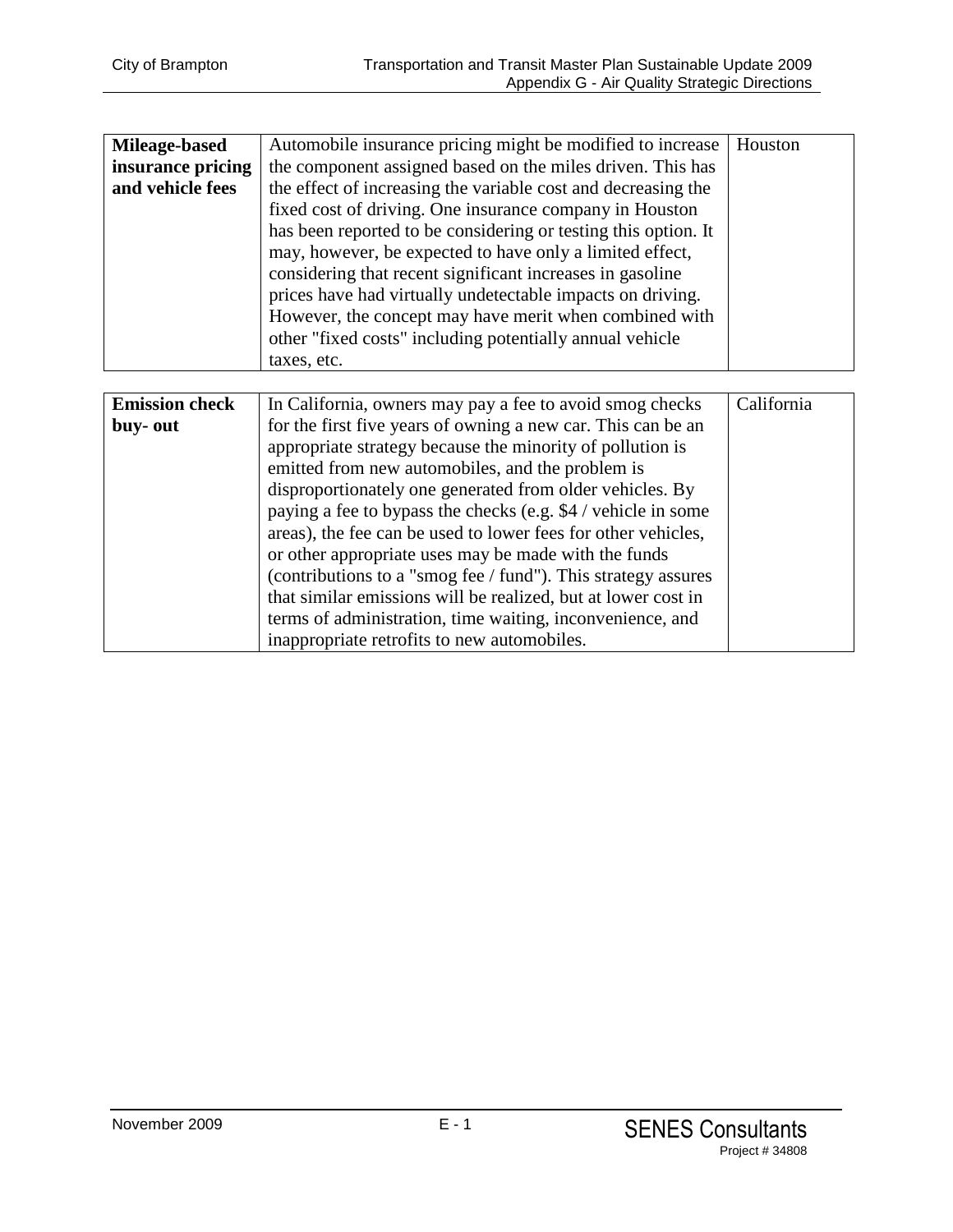Appendix G6 Example of a Transportation Emissions Mitigation Measure [Environmental Parking Permits]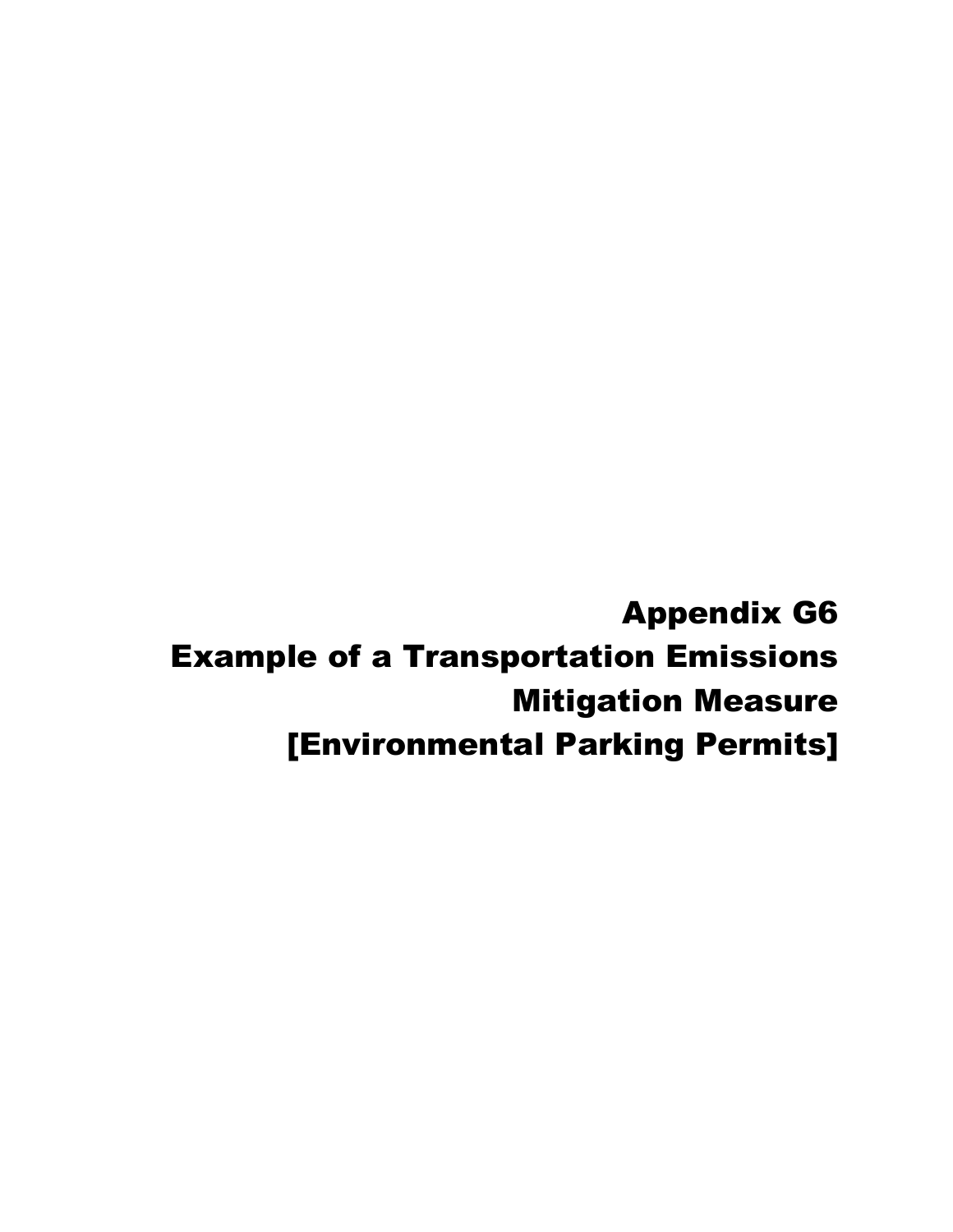#### **Description:**

Any personal vehicle that is driven into and parked in the City of Brampton would require an annual City environmental parking  $&$  driving permit. The City would charge a fee for this permit that would be based on the size of the vehicle and transportation-related criteria such as weight and / or annual mileage. As part of applying for this annual permit, the applicant would have to fill out an electronic questionnaire that would (1) provide detailed information, for the City's emission inventory, about one of the largest air pollution sources and (2) teach the applicant about his / her impact on the City's air environment. The vehicle would be issued an electronic sticker that could be scanned by an enforcement officer. Centralized electronic records would be scanned to see if the permit was up-to-date (annual fee paid). Cars without stickers would be issued a warning referencing the license plate number; repeat offenders would be fined. Anyone living in the city core would be sent a sticker for their vehicle – a fee would only be required for parking in the City outside of the local neighbourhood.

#### **Supporting Legislation:**

**Municipal Act** 

#### **Legal Implications:**

 Uses two of the City's broadest Municipal Act powers: those dealing with parking and City roads. Both powers are exclusive to municipalities and thus not overlapping provincial or federal legislation.

#### **Other:**

- The program would directly assist improving the inventory of emissions.
- The program would directly contribute to driver education about emissions and emissions reductions.
- The program can be designed to be either a revenue generator or revenue neutral.

#### **Expected Outcome:**

- A source of income to fund other transportation environmental initiatives
- **Provides annual information to update the City's emission inventory**
- **Provides annual information about individual driver's mileage patterns.**